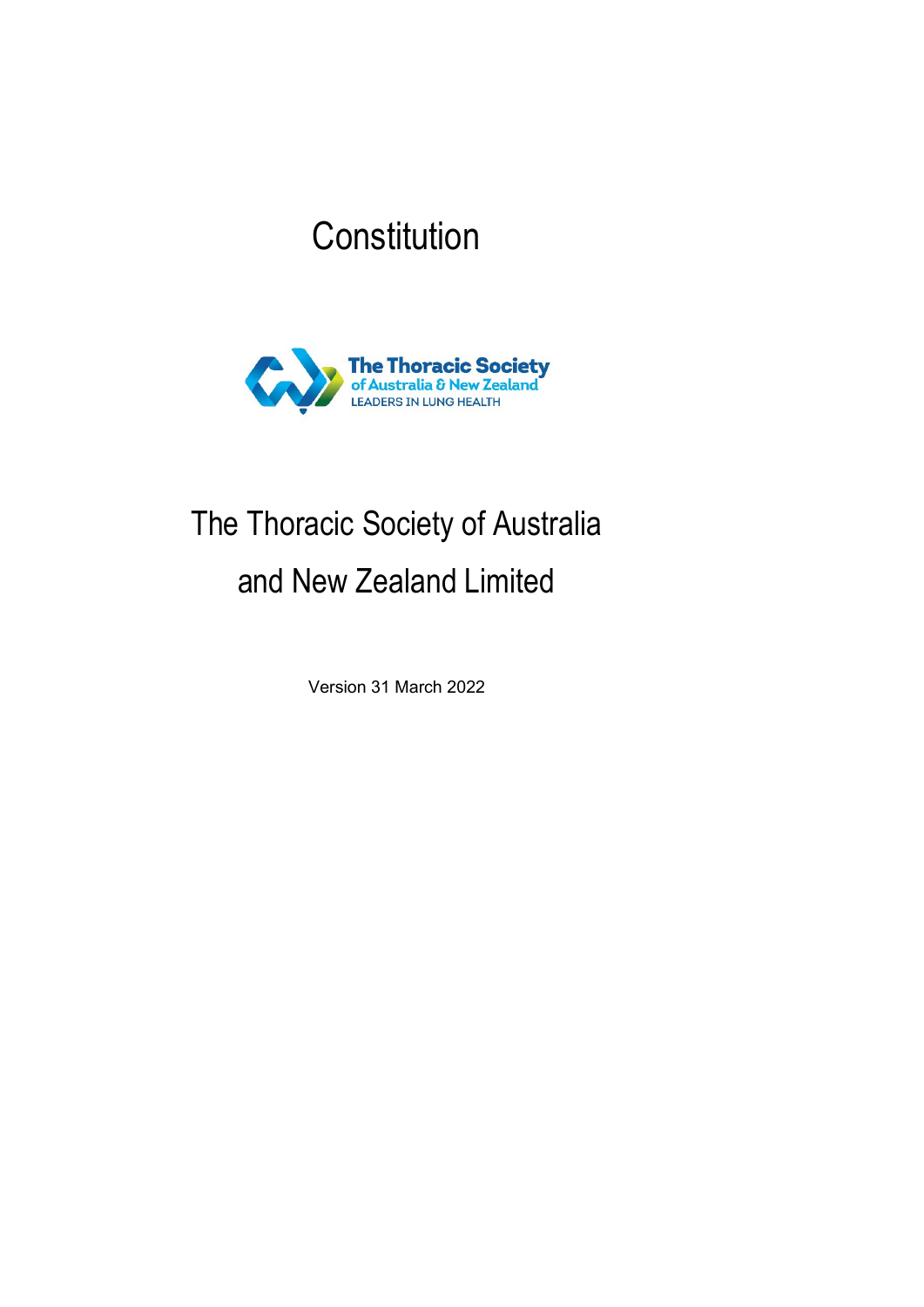## **Table of Contents**

| 1 <sub>1</sub> |                                                       |  |
|----------------|-------------------------------------------------------|--|
| 2.             |                                                       |  |
| 3.             |                                                       |  |
| 4.             |                                                       |  |
|                | 4.1                                                   |  |
|                | 4.2                                                   |  |
| 5.             |                                                       |  |
|                | 5.1                                                   |  |
|                | 5.2<br>5.3                                            |  |
|                |                                                       |  |
|                |                                                       |  |
| 6.             |                                                       |  |
|                | 6.1                                                   |  |
|                | 6.2                                                   |  |
|                | 6.3<br>6.4                                            |  |
|                | 6.5                                                   |  |
|                | 6.6                                                   |  |
|                | 6.7                                                   |  |
|                | 6.8                                                   |  |
|                | 6.9<br>6 10                                           |  |
|                | 6.11                                                  |  |
|                |                                                       |  |
|                |                                                       |  |
|                | 6.14 Consideration for application for Membership  14 |  |
|                |                                                       |  |
|                |                                                       |  |
| 7.             |                                                       |  |
| 8.             |                                                       |  |
| 9.             |                                                       |  |
| 10.            |                                                       |  |
| 11.            |                                                       |  |
|                |                                                       |  |
|                |                                                       |  |
| 12.            |                                                       |  |
|                |                                                       |  |
| 13.            |                                                       |  |
| 14             |                                                       |  |
| 15.            | Cancellation or Postponement of General Meeting22     |  |
|                |                                                       |  |
| 16.            |                                                       |  |
|                |                                                       |  |
| 17.            |                                                       |  |
| 18.            |                                                       |  |
| 19.            |                                                       |  |
| 20.            |                                                       |  |
| 21.            |                                                       |  |
| 22.            |                                                       |  |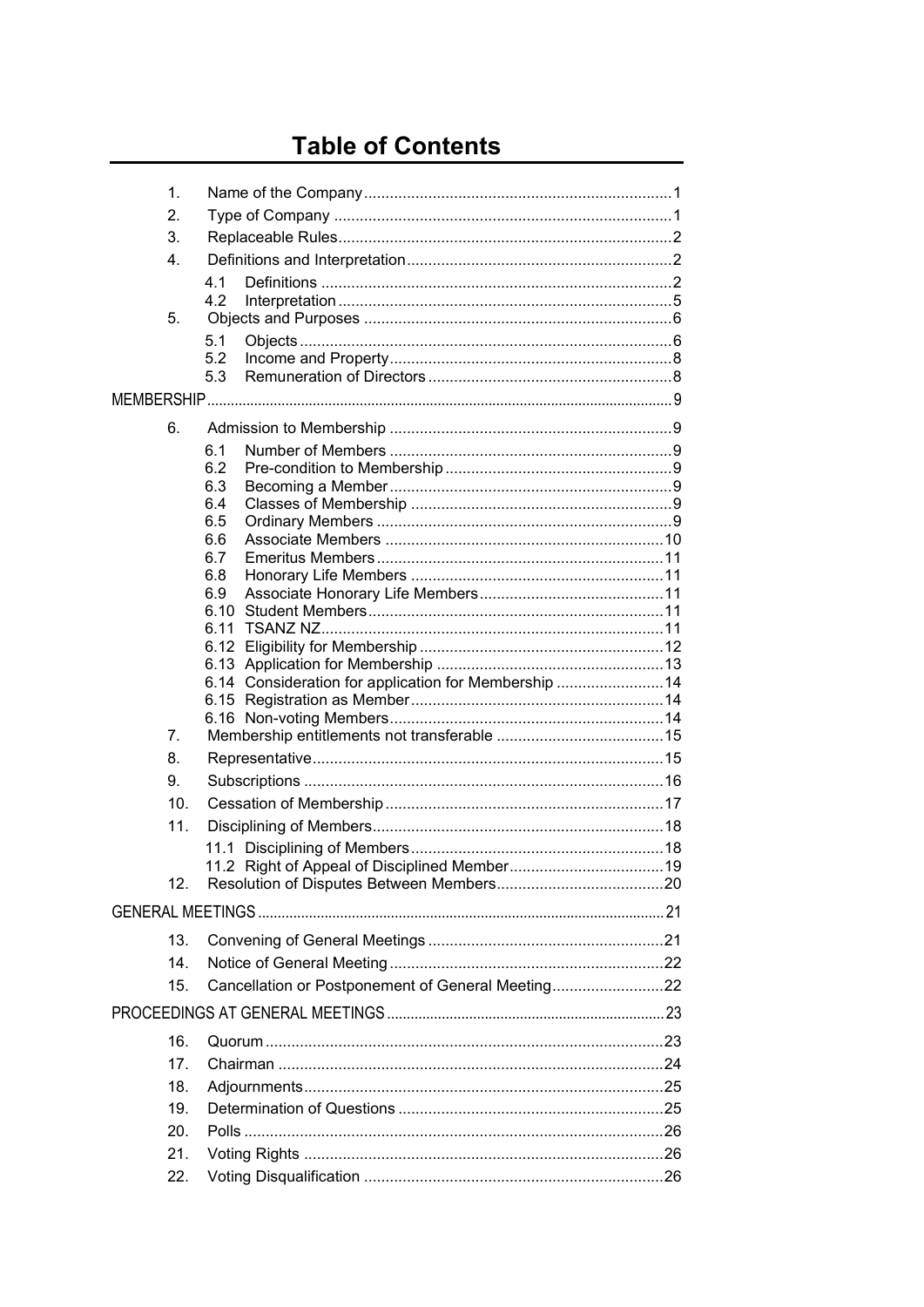| 23. |                                                   |  |
|-----|---------------------------------------------------|--|
| 24. |                                                   |  |
| 25. |                                                   |  |
| 26. | Right of Non-Members to Attend General Meeting 27 |  |
|     |                                                   |  |
| 27. |                                                   |  |
| 28. |                                                   |  |
|     |                                                   |  |
|     |                                                   |  |
| 29. |                                                   |  |
| 30. |                                                   |  |
| 31. |                                                   |  |
|     |                                                   |  |
| 32. |                                                   |  |
|     | 32.1                                              |  |
|     |                                                   |  |
|     |                                                   |  |
|     |                                                   |  |
|     |                                                   |  |
|     |                                                   |  |
|     |                                                   |  |
|     |                                                   |  |
|     |                                                   |  |
|     |                                                   |  |
|     |                                                   |  |
|     |                                                   |  |
| 33. | General Right to Appoint and Remove Directors 35  |  |
| 34. |                                                   |  |
| 35. |                                                   |  |
|     |                                                   |  |
| 36. |                                                   |  |
| 37. |                                                   |  |
| 38. |                                                   |  |
| 39. |                                                   |  |
|     |                                                   |  |
| 40. |                                                   |  |
|     |                                                   |  |
| 41. |                                                   |  |
| 42. |                                                   |  |
| 43. |                                                   |  |
| 44. |                                                   |  |
| 45. |                                                   |  |
| 46. |                                                   |  |
|     |                                                   |  |
|     |                                                   |  |
| 47. |                                                   |  |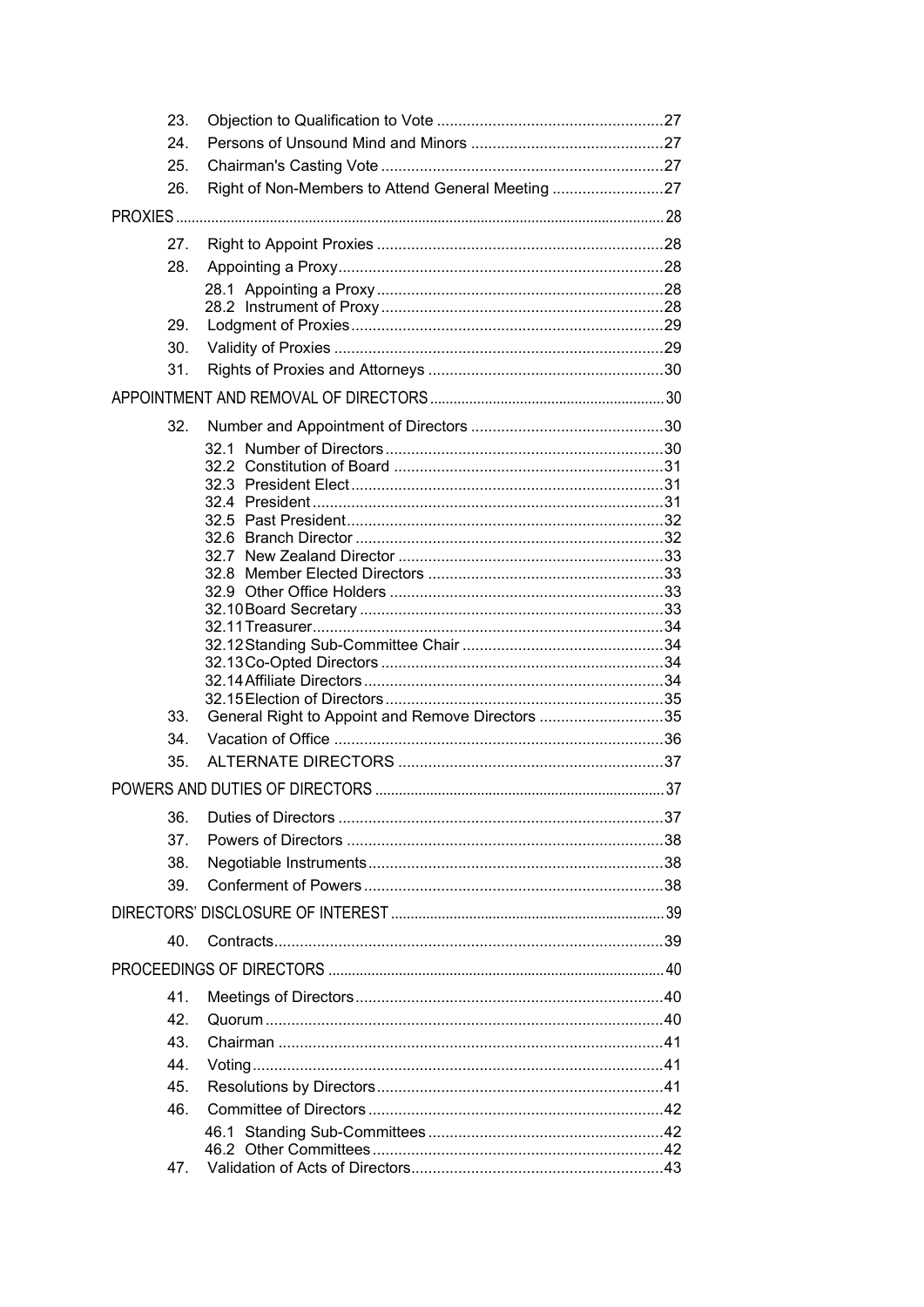| 48.             |  |  |  |  |  |
|-----------------|--|--|--|--|--|
|                 |  |  |  |  |  |
| 49.             |  |  |  |  |  |
|                 |  |  |  |  |  |
| 50.             |  |  |  |  |  |
|                 |  |  |  |  |  |
| 51.             |  |  |  |  |  |
|                 |  |  |  |  |  |
|                 |  |  |  |  |  |
|                 |  |  |  |  |  |
| 53 <sub>1</sub> |  |  |  |  |  |
|                 |  |  |  |  |  |
| 54              |  |  |  |  |  |
| 55.             |  |  |  |  |  |
|                 |  |  |  |  |  |
| 56.             |  |  |  |  |  |
|                 |  |  |  |  |  |
| 57.             |  |  |  |  |  |
|                 |  |  |  |  |  |
| 58.             |  |  |  |  |  |
| 59.             |  |  |  |  |  |
|                 |  |  |  |  |  |
|                 |  |  |  |  |  |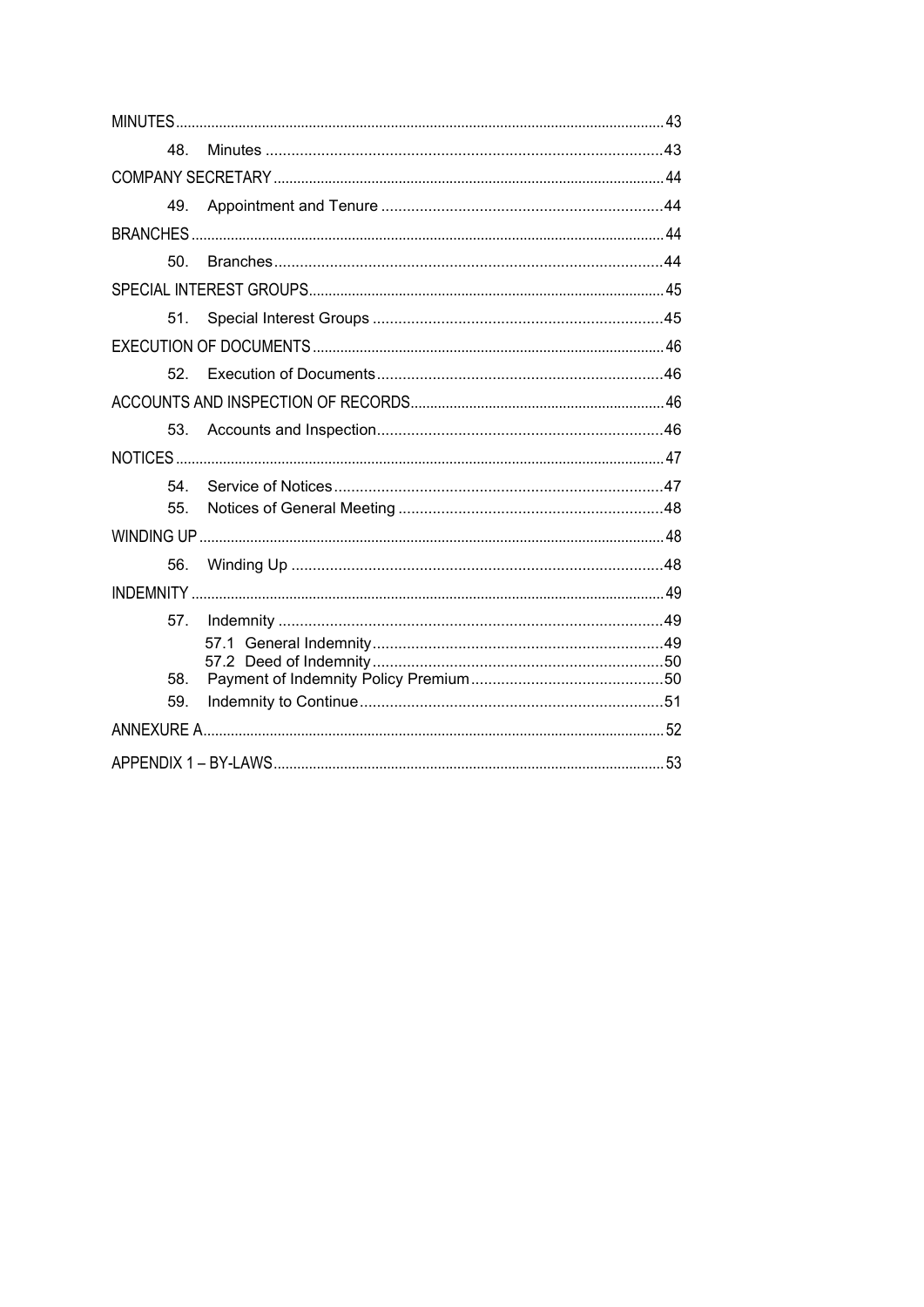## <span id="page-4-0"></span>**1. NAME OF THE COMPANY**

The name of the Company is The Thoracic Society of Australia and New Zealand Limited.

## <span id="page-4-1"></span>**2. TYPE OF COMPANY**

- (a) The Company is a not-for-profit public company limited by guarantee.
- <span id="page-4-2"></span>(b) Subject to this Constitution, each person who is a Member and each person who was a Member during the year ending on the day of the commencement of the winding up of the Company, undertakes to contribute to the property of the Company for:
	- (i) payment of debts and liabilities of the Company;
	- (ii) payment of the costs, charges and expenses of winding up; and
	- (iii) any adjustment of the rights of the contributories among Members.
- <span id="page-4-3"></span>(c) The amount that each Member or past Member is liable to contribute is limited to \$5.50 (GST inclusive).
- (d) The Members acknowledge that the Company has the power to collect the Member's Guarantee Amount at any time prior to the time referred to in **clause [2\(b\)](#page-4-2)** on the following conditions:
	- (i) the Company holds the Member's Guarantee Amount in trust for the Member until such time as it can be appropriated pursuant to this Constitution;
	- (ii) any Member's Guarantee Amount held in trust by the Company will not entitle that Member to any interest on the Member's Guarantee Amount; and
	- (iii) upon the death of the Member or upon cessation of the Member's Membership, the Member's Guarantee Amount will be added to the Company's donations and bequests accounts unless otherwise directed in writing by the Member or the Member's executor within one (1) month of the Member's death or cessation of the Member's Membership.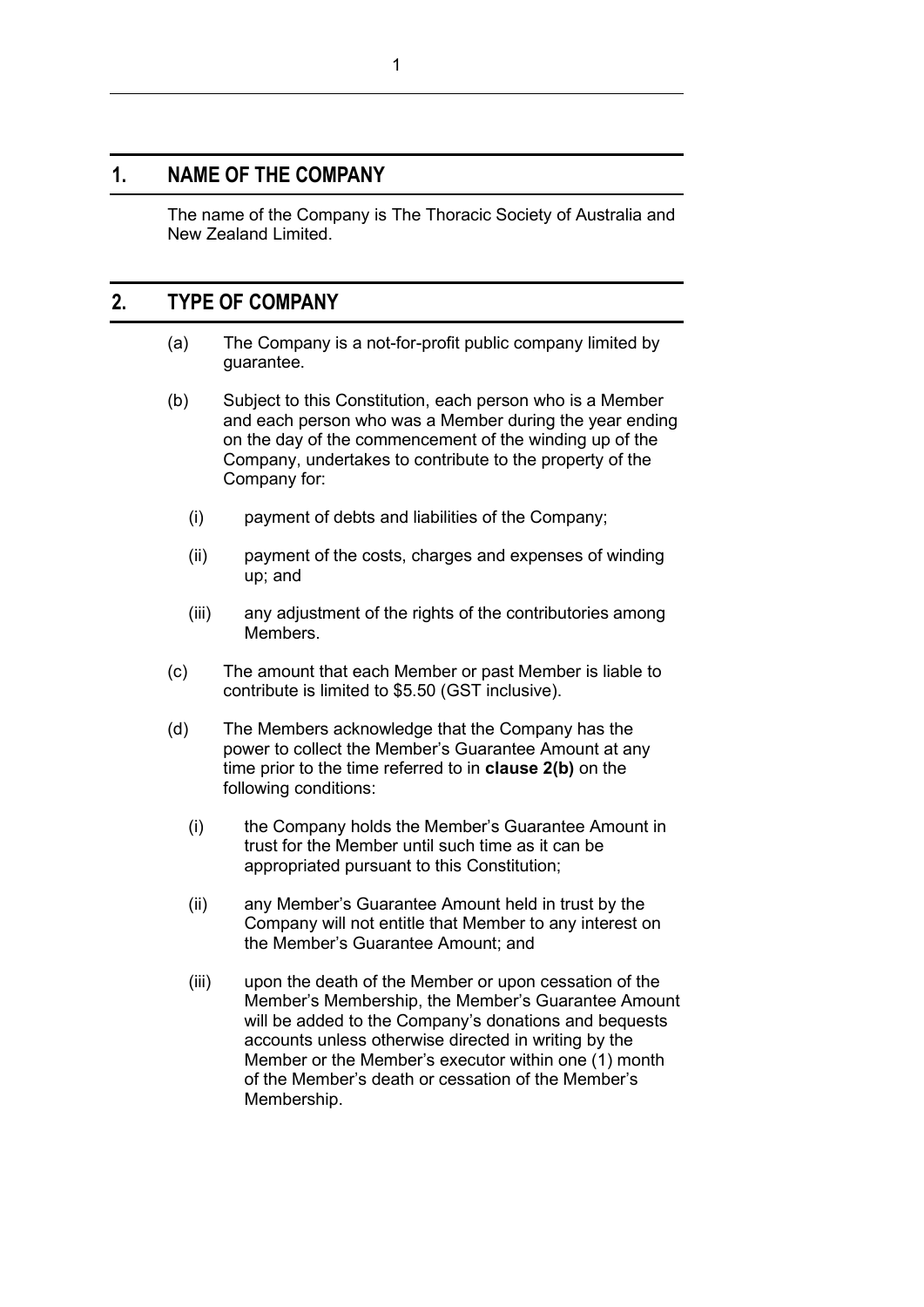## <span id="page-5-0"></span>**3. REPLACEABLE RULES**

This Constitution displaces the Replaceable Rules to the extent that it is inconsistent with any Replaceable Rules.

## <span id="page-5-1"></span>**4. DEFINITIONS AND INTERPRETATION**

#### <span id="page-5-2"></span>**4.1 Definitions**

In this Constitution, unless there is something in the subject or context which is inconsistent:

**Act** means the *Corporations Act 2001* (Cth).

**ACNC** means the Australian Charities and Not-for-Profits Commission.

**ACNC Act** means the *Australian Charities and Not-for-Profits Commission Act 2012* (Cth).

**ACNC Regulation** means whichever of the *Australian Charities and Not*-*for-Profits Commission Amendment Regulation 2013* or any amended version of that regulation which is in force from time to time.

**Affiliate Director** means the Director appointed to the Board in accordance with **clause [32.14.](#page-37-3)** 

**Affiliated Organisation** means any organisation that the Board designates as being an organisation that is affiliated with the Company.

**Associate Honorary Life Member** means a person described in **clause 6.9.**

**Associate Member** means a person described in **clause 6.6.**

**Association** means The Thoracic Society of Australia and New Zealand Incorporated ABN 17 057 925 836.

**Board** means the board of Directors.

**Board Secretary** means the person appointed as the secretary of the Board in accordance with **clause [32.10](#page-36-3)**.

**Branch** means a geographic area of Members in Australia and New Zealand as decided from time to time by the Company. The Branches, as at the date of incorporation of the Company, are the following: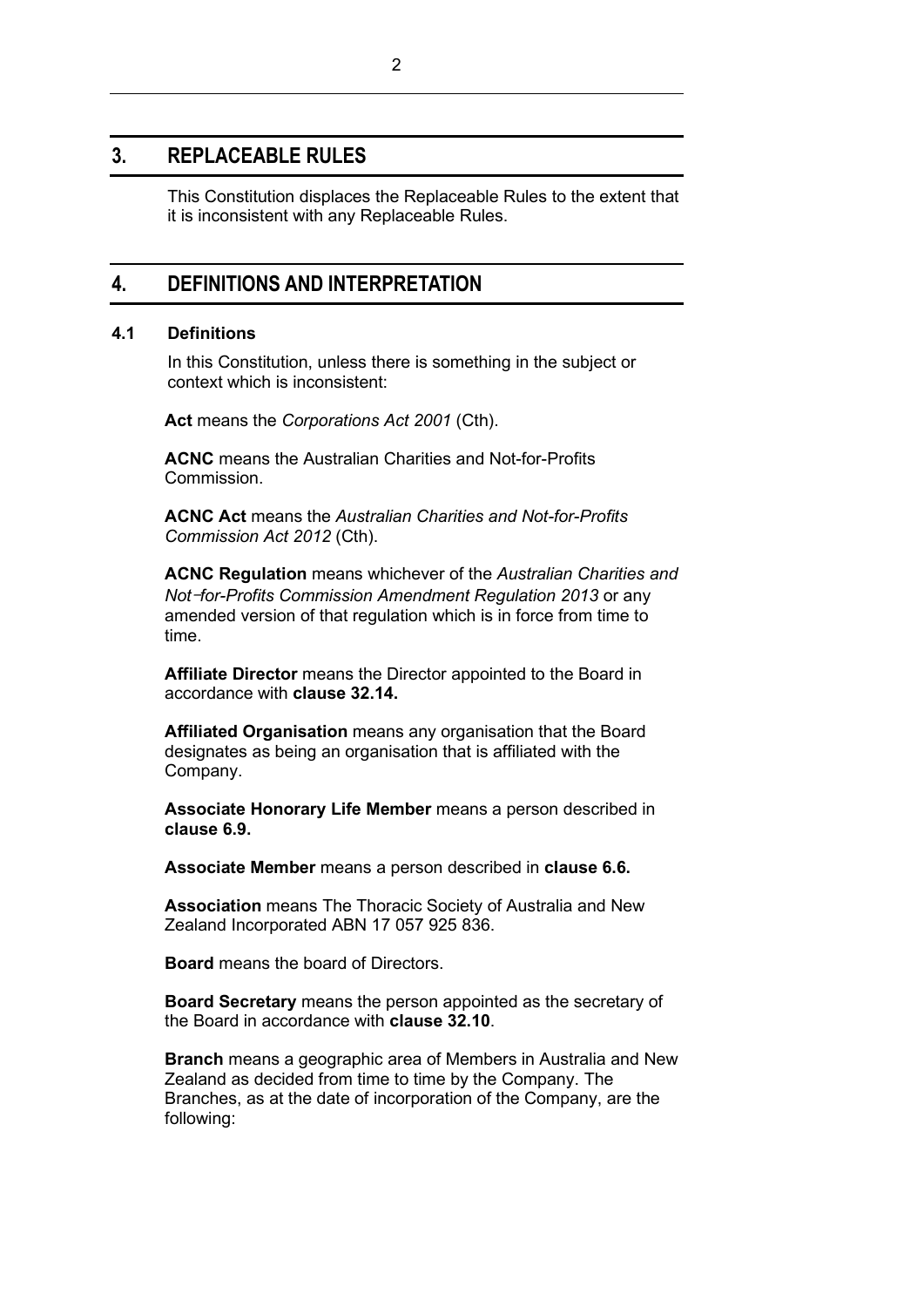- (a) New South Wales/Australian Capital Territory;
- (b) Victoria;
- (c) Queensland;
- (d) South Australia/Northern Territory;
- (e) Western Australia;
- (f) Tasmania; and
- (g) New Zealand (which is incorporated as The Thoracic Society of Australia and New Zealand (NZ Branch) Incorporated).

**Branch Director** means the Director appointed to the Board in accordance with **clause [32.6](#page-35-1)**.

**Branch President** means the president of each Branch.

**By-Laws** means the by-laws contained in Appendix 1 as amended from time to time by the Board.

**Chairman** means the person holding that office under this Constitution and includes any assistant or acting chairman.

**Charity** means an entity that is registered with the ACNC.

**Committee** means a committee established in accordance with **clause 46**.

**Company** means The Thoracic Society of Australia and New Zealand Limited.

**Company Secretary** means the person appointed as the secretary of the Company and includes any assistant or acting secretary.

**Constitution** means this Constitution as amended or supplemented from time to time.

**Co-Opted Director** means the Director appointed to the Board in accordance with **clause [32.13](#page-37-2)**.

**Corporations Act** means the *Corporations Act 2001* (Clth).

**Director** means any person holding the position of a director of the Company and **Directors** means the directors for the time being of the Company or, as the context permits, such number of them as have authority to act for the Company.

**DGR** means a deductible gift recipient as defined by law from time to time.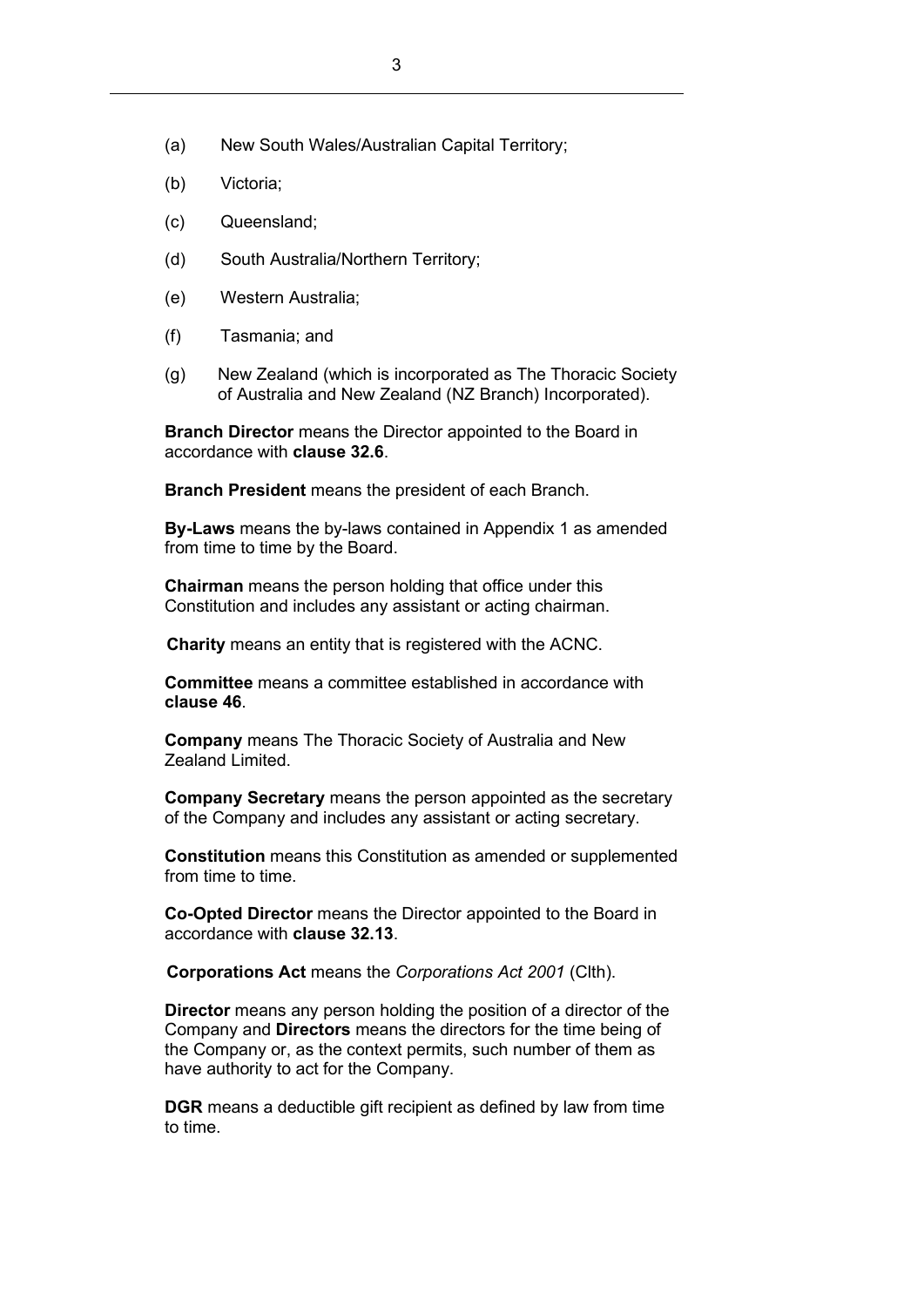**Emeritus Member** means a person described in **clause 6.7.**

**Fellow** is a Member on whom the title of "Fellow" has been bestowed either under the Constitution or the By-Laws.

**Honorary Life Member** means a person described in **clause 6.8**.

**Member** means a Voting Member or a Non-voting Member; (and **Membership** has a corresponding meaning).

**Member Elected Director** means a Director appointed to the Board in accordance with **clause [32.8](#page-36-1)**.

**Member Present** means, in connection with a meeting of Members, a Member being present in person or by proxy or attorney or Representative.

**Member's Guarantee Amount** means the amount referred to in **clause [2\(c\)](#page-4-3)**.

**New Zealand Director** means the Director appointed to the Board in accordance with **clause [32.7](#page-36-0)**.

**Non-voting Members** means:

- (a) Associate Members;
- (b) Student Members;
- (c) TSANZ NZ; and
- (d) Associate Honorary Life Members.

**Office** means the registered office for the time being of the Company.

**Officer** has the same meaning as given to that term in section 9 of the Corporations Act.

**Ordinary Member** means a person described in **clause 6.5** and **clause 6.6(b).**

**Past President** means the immediately preceding President of the Board appointed in accordance with **clause [32.5](#page-35-0)**.

**President** means the President of the Board elected in accordance with **clause [32.4](#page-34-2)**.

**President Elect** means the Director who will next succeed as the President of the Board in accordance with **clause [32.3](#page-34-1)**.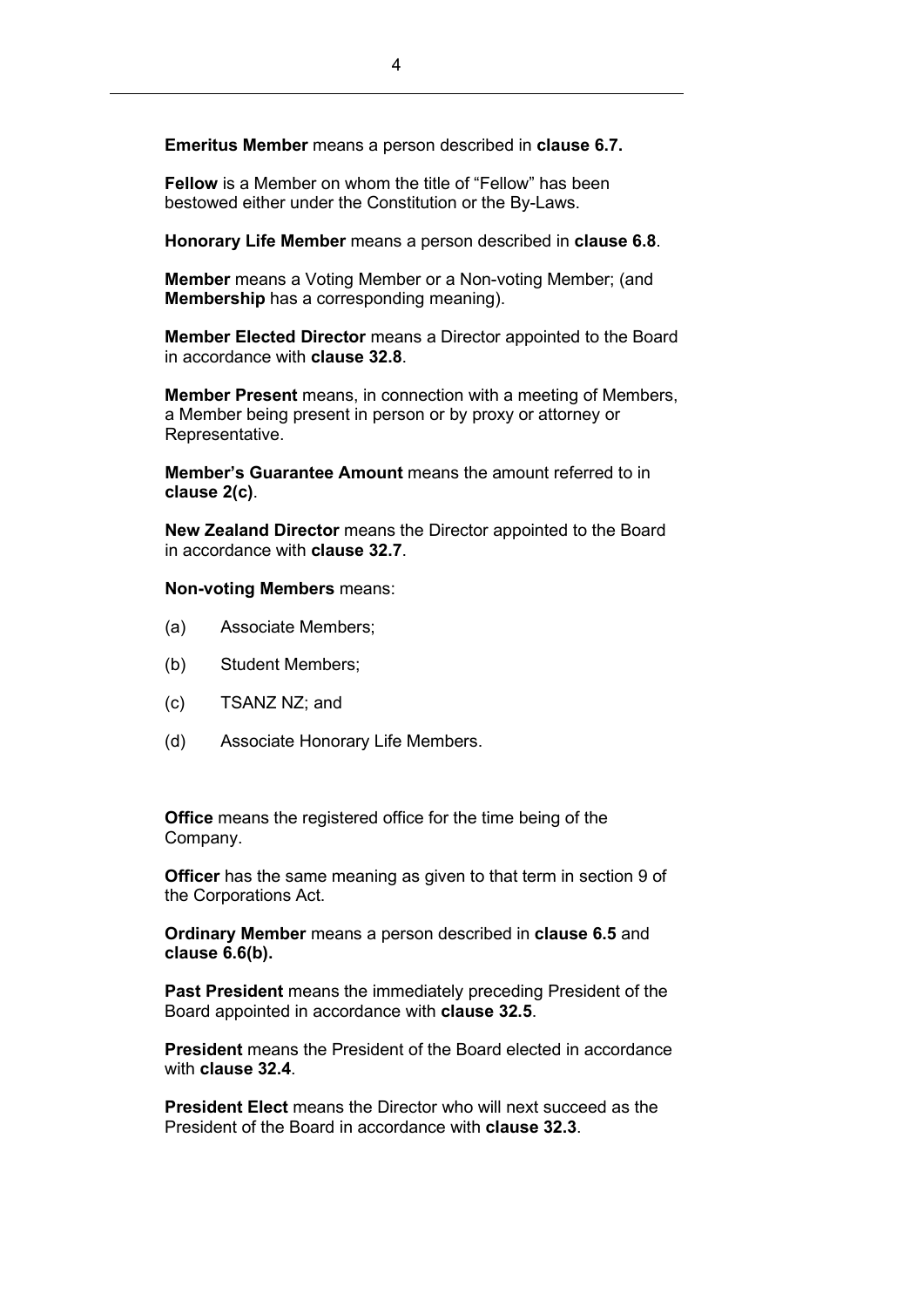**Register** means the register of Members to be kept pursuant to the Corporations Act.

**Replaceable Rules** means the replaceable rules applicable to a public company limited by guarantee set out in the Corporations Act.

**Representative** means a person authorised in accordance with section 250D of the Corporations Act to act as a representative of a body corporate Member, as described in **clause [8](#page-18-1)**.

**SIG Convenor** means a person appointed as Convenor of a SIG under **By-Law 13** or a person elected as a Convenor of a SIG under **By-Law 15.**

**Special Interest Groups** means a special interest group established in accordance with **clause [51](#page-48-1)**.

**Special Resolution** has the meaning given to it by the Corporations Act.

**Standing Sub-Committee** means a standing sub-committee of the Company established in accordance with **clause [46.1](#page-45-1)**.

**Standing Sub-Committee Chair** means the chair of a Standing Sub-Committee in accordance with **clause [32.12](#page-37-1)**.

**Student Member** means a person described in **clause 6.10.**

**Subscription** means the subscription fees payable by Members pursuant to **clause [9\(a\)](#page-19-1)**.

**TSANZ NZ** means The Thoracic Society of Australia and New Zealand (NZ Branch) Incorporated, as described in **clause 6.11**.

**Treasurer** means the Director appointed to the Board in accordance with **clause [32.11](#page-37-0)**.

#### **Voting Members** means:

- (a) Ordinary Members;
- (b) Emeritus Members; and
- (c) Honorary Life Members.

#### <span id="page-8-0"></span>**4.2 Interpretation**

- (a) In this Constitution, unless there is something in the subject or context which is inconsistent:
	- (i) the singular includes the plural and vice versa;
	- (ii) each gender includes the other genders;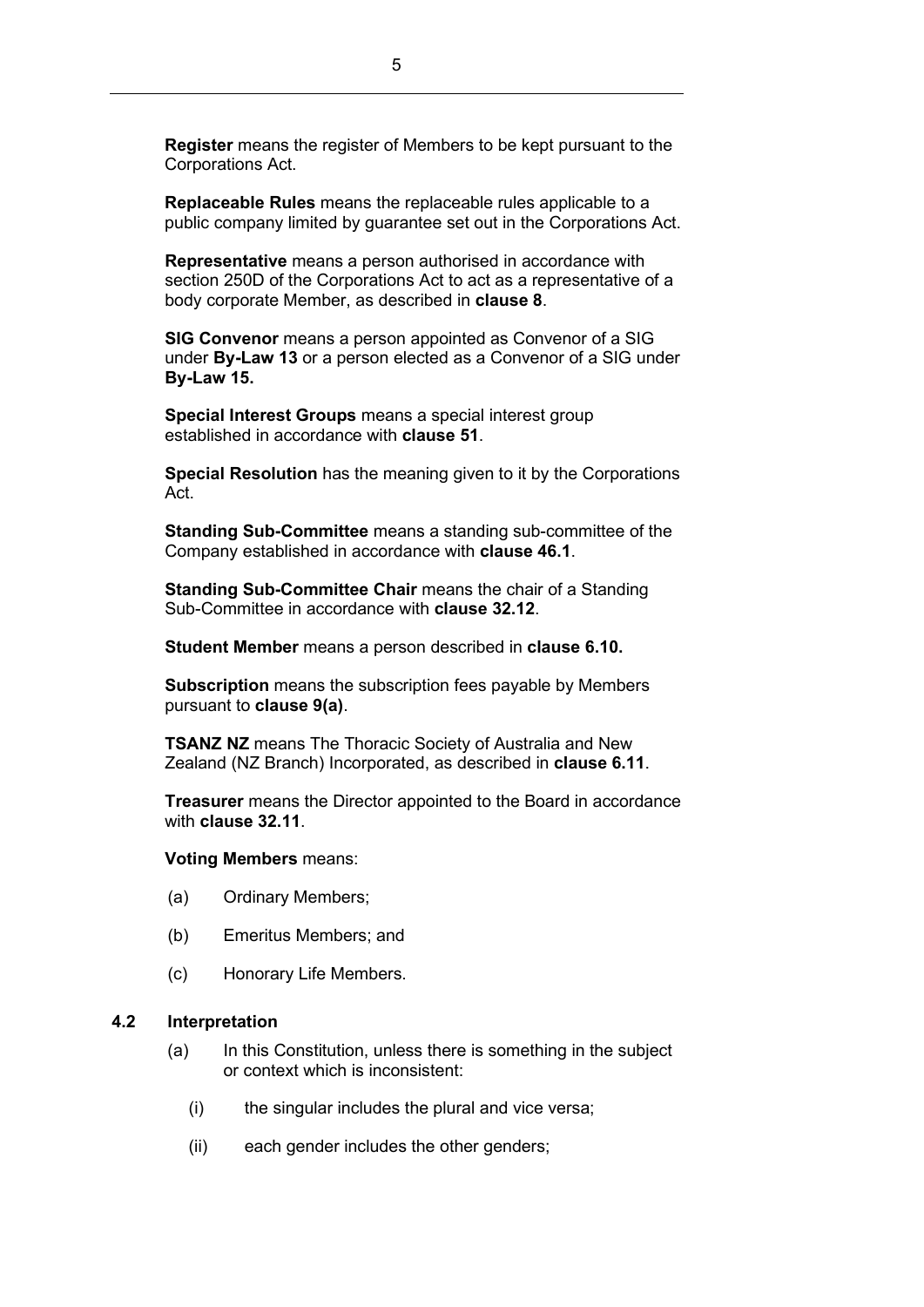- (iii) the word "person" means a natural person and any partnership, association, body or entity whether incorporated or not;
- (iv) the words "writing" and "written" include any other mode of representing or reproducing words, figures, drawings or symbols in a visible form;
- (v) where any word or phrase is defined, any other part of speech or other grammatical form of that word or phrase has a cognate meaning;
- (vi) a reference to any clause or schedule is to a clause or schedule of this Constitution;
- (vii) a reference to any statute, proclamation, rule, code, regulation or ordinance includes any amendment, consolidation, modification, re-enactment or reprint of it or any statute, proclamation, rule, code, regulation or ordinance replacing it.
- (b) An expression used in a particular Part or Division of an Act or Regulation that is given by that Part or Division a special meaning for the purposes of that Part or Division has, unless the contrary intention appears, in any clause that deals with a matter dealt with by that Part or Division the same meaning as in that Part or Division.
- (c) Headings do not form part of or affect the construction or interpretation of this Constitution.

## <span id="page-9-0"></span>**5. OBJECTS AND PURPOSES**

#### <span id="page-9-1"></span>**5.1 Objects**

- (a) The Company is a health promotion charity established to promote and advance clinical standards, education and research in respiratory disease by:
	- (i) promoting the highest quality and standards of patient care;
	- (ii) promoting the development and application of knowledge about respiratory health and disease;
	- (iii) promoting the highest quality air standards including a tobacco smoke free society and effective regulation of alternative nicotine delivery systems;
	- (iv) promoting collaboration between all national organisations whose objects are to improve the well being of individuals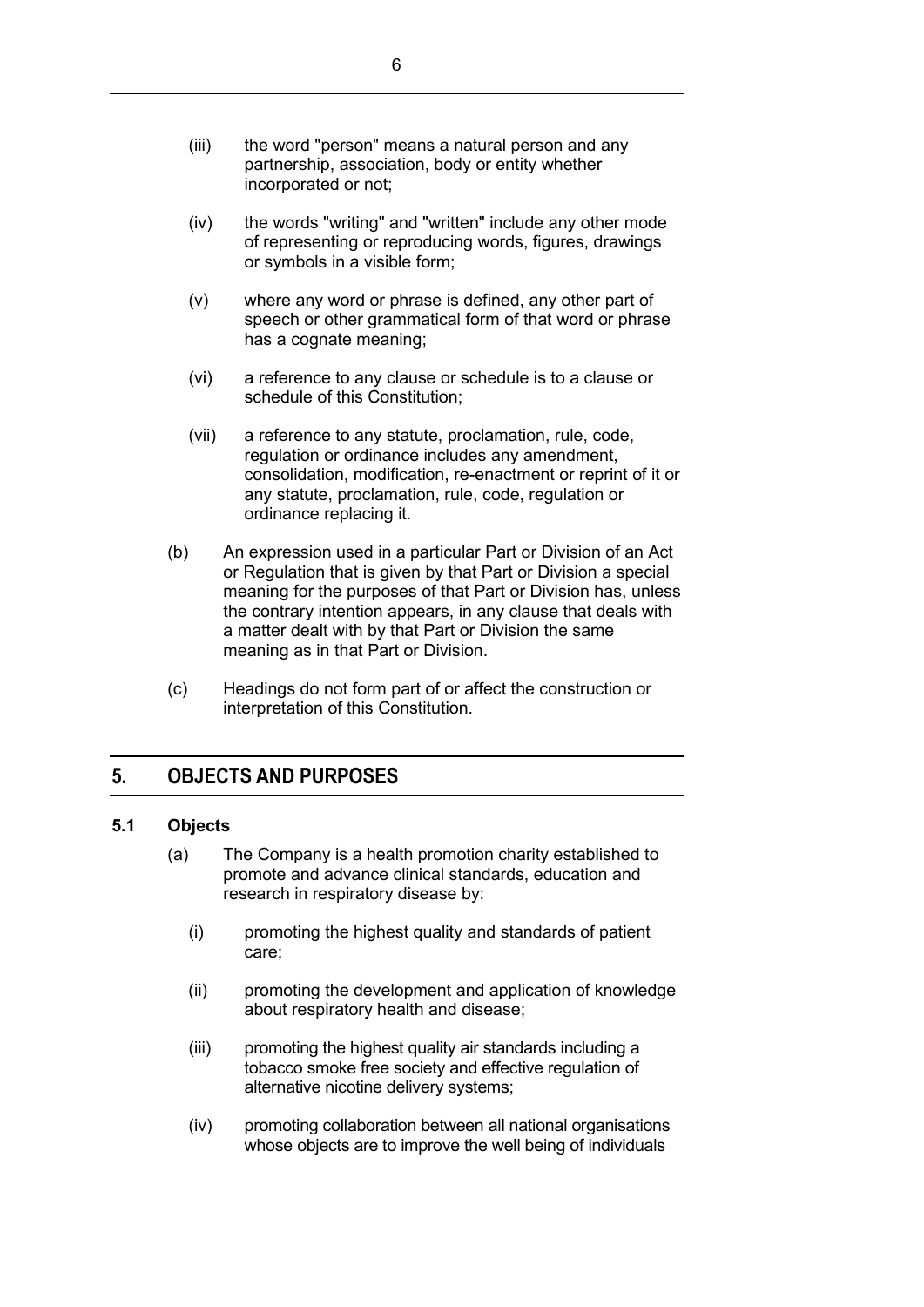with lung disease and to promote better lung health for the community;

- (v) promoting the professional and collegiate needs of the Membership; and
- (vi) anything else ancillary to the objects set out in **clause 5.1**.
- (b) In pursuing the foregoing the Company shall endeavour to:
	- (i) define and promote standards of clinical practice at the level appropriate to current knowledge;
	- (ii) promote the review of, and research into the effectiveness of, current, new and proposed methods for the diagnosis, management and prevention of respiratory disease;
	- (iii) ensure that the training of medical and other health professionals in respiratory disorders at undergraduate and particularly at postgraduate levels is appropriate and of a high quality;
	- (iv) ensure that the workforce requirements and facilities for patient care and research related to respiratory disease are appropriate to the magnitude of the problem of respiratory disease in the community and to current knowledge;
	- (v) promote clinical, basic and epidemiological research into respiratory disorders and the publication of the results of such research;
	- (vi) support the aims and assist the activities of likeminded organisations including the Lung Foundation Australia or any other successor thereto;
	- (vii) provide a forum for presentation and critical review of research dealing with respiratory diseases and disorders;
	- (viii) advocate for and present to government, industry, the public and other bodies as appropriate, the resources and strategies required to ensure optimal care of patients, prevention of respiratory disease, and advancement of knowledge in respect thereof;
	- (ix) promote the reasonable social and professional needs of the Members required to ensure the continuing involvement in this aspect of medicine;
	- (x) promote and help define ethical standards of medical practice and research in the area of respiratory disease;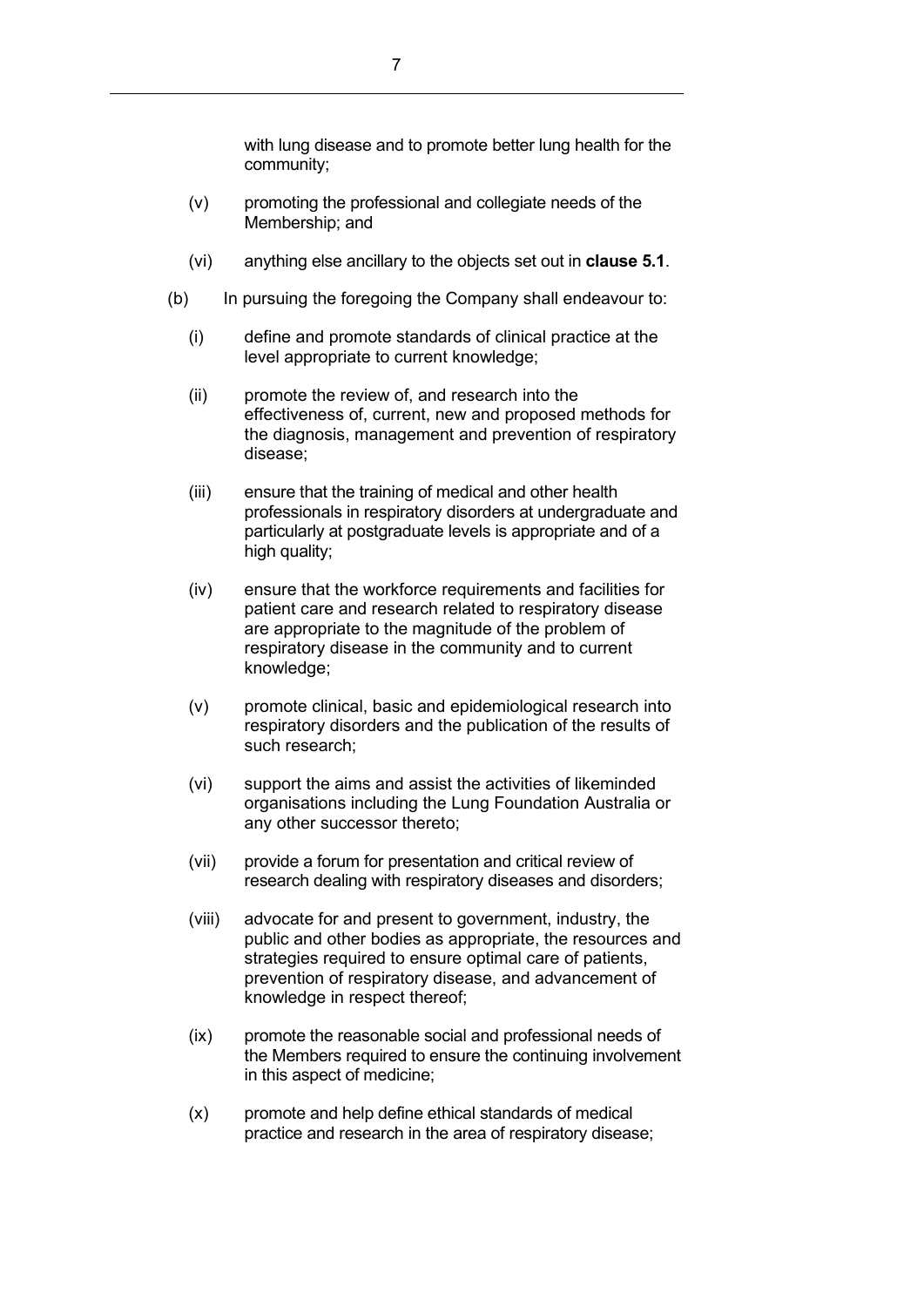- (xi) seek to establish links and enter into relationships with national and international professional societies having similar objects;
- (xii) maintain and promote the continuing education of the Membership; and
- (xiii) do all such other lawful things as are incidental or conducive to the attainment of the above objects.

#### <span id="page-11-0"></span>**5.2 Income and Property**

- (a) Subject to **clause [5.3](#page-11-1)**, the income and property of the Company will only be applied towards the promotion of the objects of the Company set out in **clause [5.1](#page-9-1)**.
- (b) No income or property of the Company will be paid, transferred or distributed, directly or indirectly, by way of dividend, bonus or otherwise to any Member of the Company. However nothing in this Constitution will prevent payment in good faith to a Member:
	- (i) in return for any services rendered or goods supplied in the ordinary and usual course of business to the Company;
	- (ii) of interest at a rate not exceeding current bank overdraft rates of interest for moneys lent to the Company; or
	- (iii) of reasonable and proper rent for premises leased by any Member to the Company.

#### <span id="page-11-1"></span>**5.3 Remuneration of Directors**

Directors may be paid:

- <span id="page-11-2"></span>(a) such remuneration, and on such conditions, as the Board thinks fit;
- (b) out of pocket expenses incurred by the Director in the performance of any duty as a Director where the amount payable does not exceed an amount previously approved by the Board; and
- (c) for any service rendered to the Company by the Director in a professional or technical capacity, other than in the capacity as Director (for which the Director may be remunerated pursuant to **clause [5.3\(a\)](#page-11-2)**), where the provision of the service has the prior approval of the Board and where the amount payable is approved by the Board and is not more than an amount which commercially would be reasonable for the service.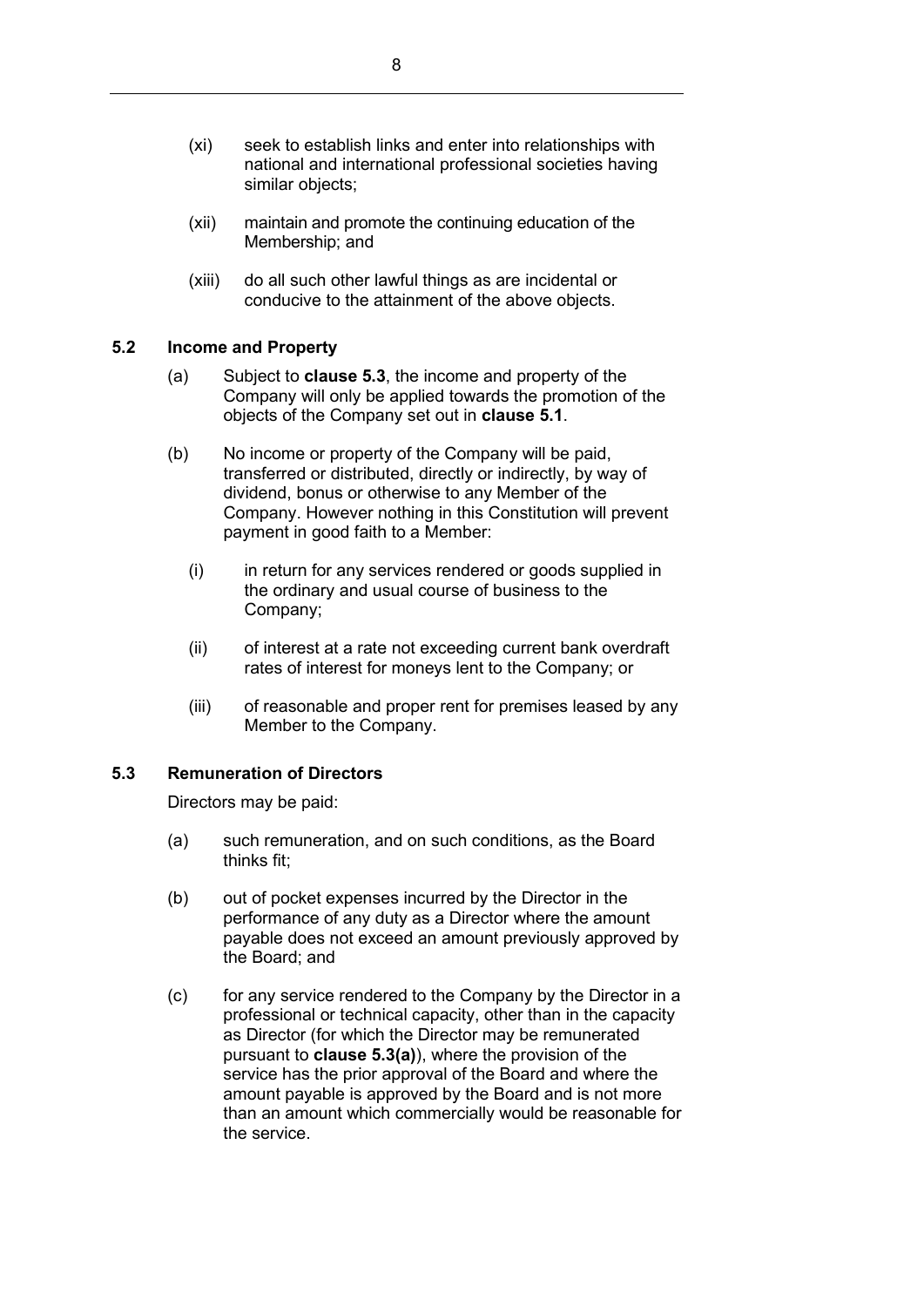## **MEMBERSHIP**

## <span id="page-12-1"></span><span id="page-12-0"></span>**6. ADMISSION TO MEMBERSHIP**

#### <span id="page-12-2"></span>**6.1 Number of Members**

The Company must have at least twenty five (25) Members.

#### <span id="page-12-3"></span>**6.2 Pre-condition to Membership**

A person is entitled to become a Member if that person agrees to assume the liability to pay the Member's Guarantee Amount and otherwise satisfies the criteria for the relevant class of Membership.

#### <span id="page-12-4"></span>**6.3 Becoming a Member**

Subject to the Corporations Act, a person becomes a Member on the registration of that person's name in the Register.

#### <span id="page-12-5"></span>**6.4 Classes of Membership**

There shall be the following classes of Membership:

- (a) Voting Members made up of:
	- (i) Ordinary Members;
	- (ii) Emeritus Members;
	- (iii) Honorary Life Members; and
	- (iv) any other class of Voting Members as determined by the Board from time to time, including in any By-Laws.
- (b) Non-voting Members made up of:
	- (i) Associate Members;
	- (ii) Student Members;
	- (iii) TSANZ NZ;
	- (iv) Associate Honorary Life Members; and
	- (v) any other class of Non-voting Members, as determined by the Board from time to time, including in any By-Laws.

#### <span id="page-12-6"></span>**6.5 Ordinary Members**

An Ordinary Member is a person who: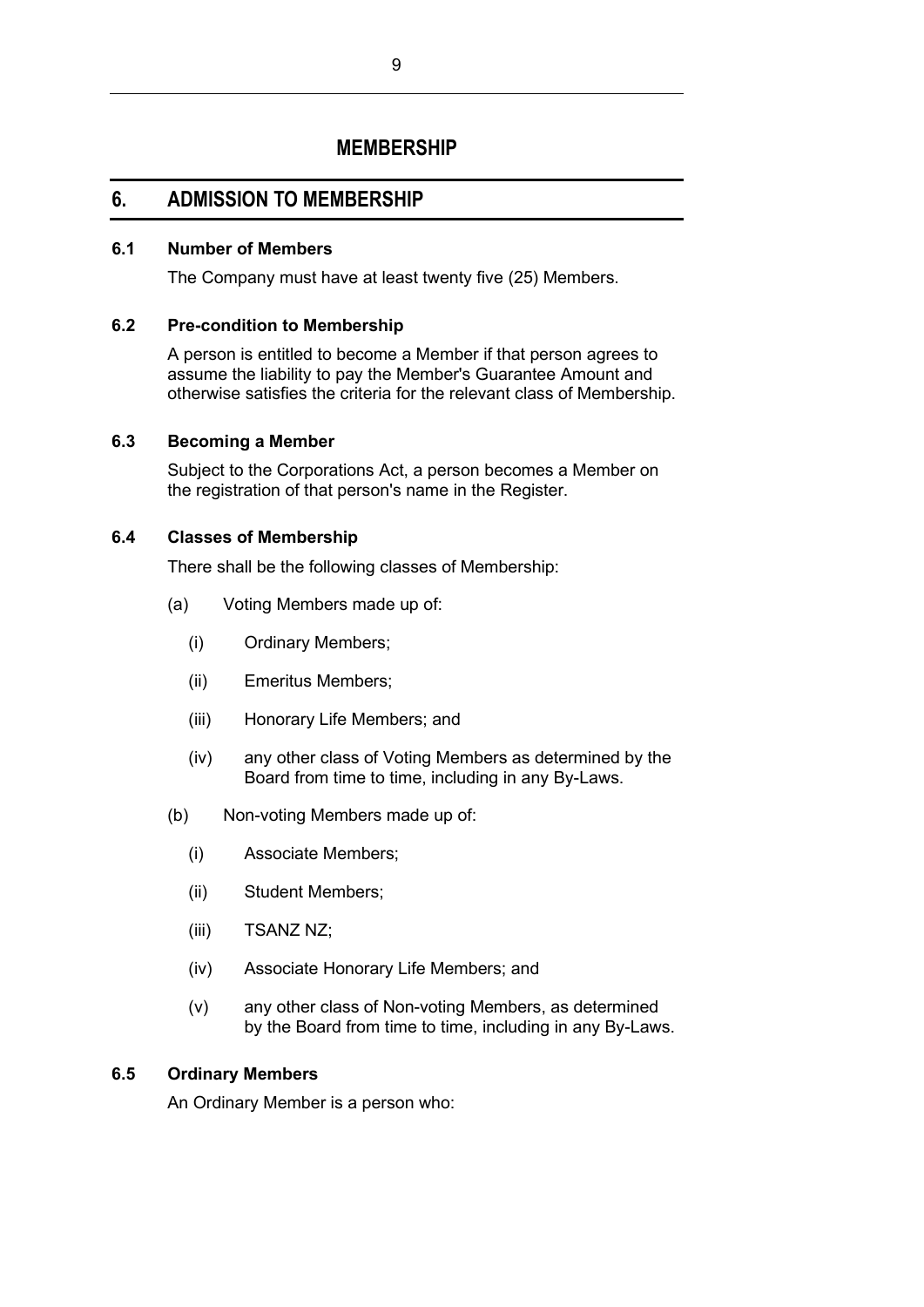- (a) (i) is a legally qualified medical practitioner, scientist or other health professional who has received appropriate postgraduate training and qualifications in respiratory medicine, sleep medicine, thoracic surgery or related fields; or
	- (ii) in the opinion of the Board has made a worthwhile contribution to the study or practice of respiratory medicine, sleep medicine, thoracic surgery or related fields; and
- (b) meets the eligibility requirements set out in **clause [6.12](#page-15-0)**; and
- (c) has had their application for Membership approved in accordance with this Constitution.

#### <span id="page-13-0"></span>**6.6 Associate Members**

- (a) An Associate Member is a person who:
	- (i) is a legally qualified medical practitioner, other health professional or other suitably qualified person; and
	- (ii) is interested in respiratory medicine, sleep medicine, thoracic surgery or related fields;

but:

- (iii) does not meet the requirements of an Ordinary Member; and
- (iv) meets the eligibility requirements set out in **clause [6.12](#page-15-0)**; and
- (v) has had their application for Membership approved in accordance with this Constitution.
- (b) An Associate Member will become an Ordinary Member once the eligibility requirements for Ordinary Membership set out in **clause [6.5](#page-12-6)** have been satisfied. Once such eligibility requirements have been met, the Associate Member must apply for Ordinary Membership in accordance with **clause [6.13](#page-16-0)** and must pay any additional Subscription arising from the change in class of Membership. Should an Associate Member meet the eligibility requirements for Ordinary Membership but fail to apply for Ordinary Membership, the Board may make the Associate Member an Ordinary Member, notwithstanding the Associate Member not having complied with **clause [6.13](#page-16-0)**. The Company Secretary shall notify the Associate Member of the change in Membership class.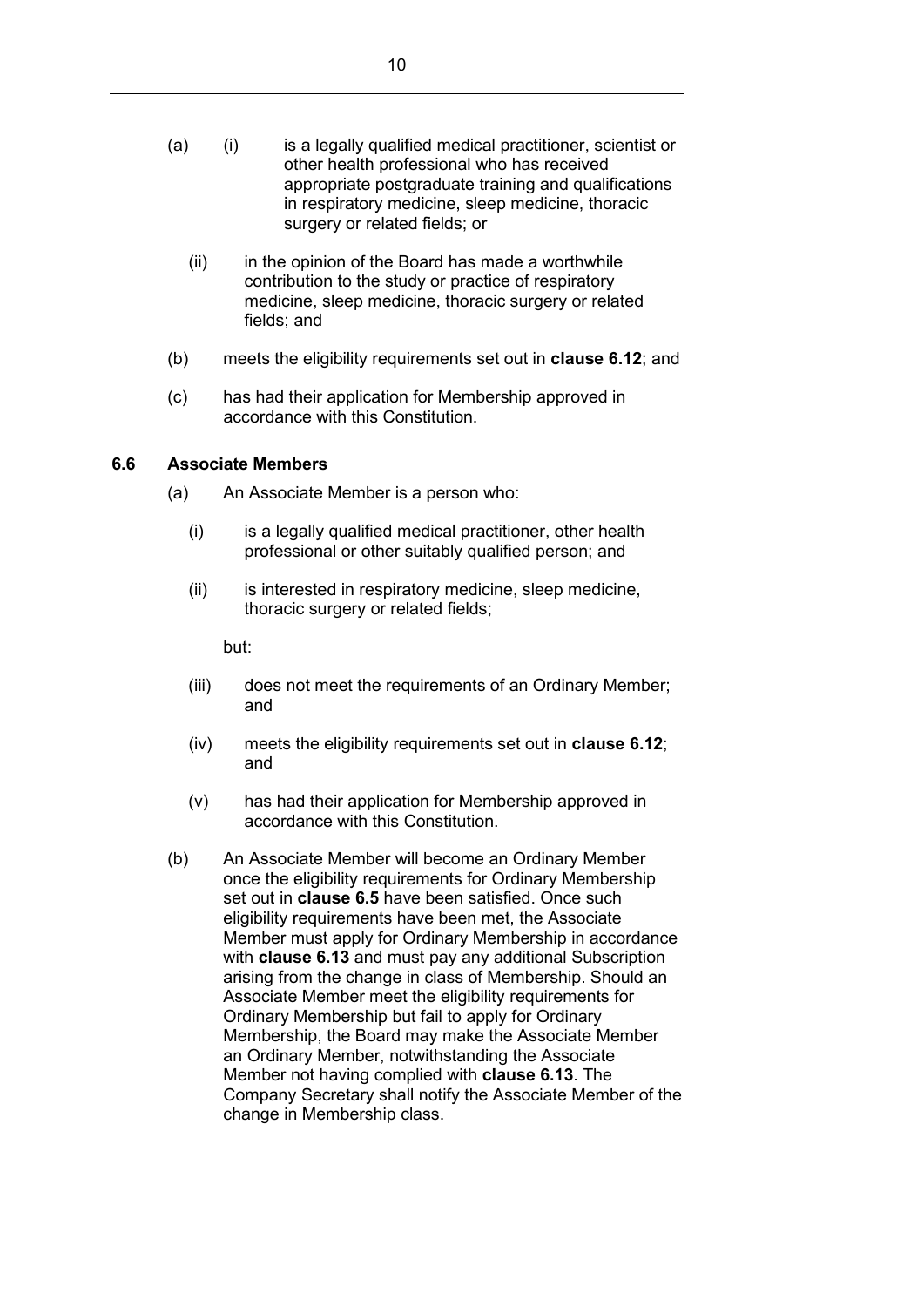#### <span id="page-14-0"></span>**6.7 Emeritus Members**

An Emeritus Member is a retired voting Member whom the Board determines to admit to that category of Membership on the basis of that Member having made a notable contribution to the understanding, treatment or practice of respiratory medicine generally.

#### <span id="page-14-1"></span>**6.8 Honorary Life Members**

An Honorary Life Member is a person whom the Board believes is sufficiently meritorious to bestow an honour upon and determines to admit that person to that category of Membership.

## <span id="page-14-2"></span>**6.9 Associate Honorary Life Members**

An Associate Honorary Life Member is a person whom the Board believes is sufficiently meritorious to bestow an honour upon and determines to admit to that category of Membership. The person may have been a non-voting member of the Company but need not have been a member of the Company.

#### <span id="page-14-3"></span>**6.10 Student Members**

A Student Member is a person who:

- (a) is enrolled full time in a recognised tertiary institution in Australia or New Zealand;
- (b) is studying to be a medical practitioner, scientist or other health professional;
- (c) is interested in respiratory medicine, sleep medicine, thoracic surgery or related fields;
- (d) meets the eligibility requirements set out in **clause 6.12**; and
- (e) has had their application for Membership approved in accordance with this Constitution.

#### <span id="page-14-4"></span>**6.11 TSANZ NZ**

- (a) In 1989 the New Zealand Thoracic Society was amalgamated with the Australian Thoracic Society to form the Association.
- (b) The New Zealand branch of the Association subsequently incorporated itself as a separate legal entity in New Zealand, which is TSANZ NZ.
- (c) TSANZ NZ is governed by its own constituent document and operates subject to the laws of New Zealand.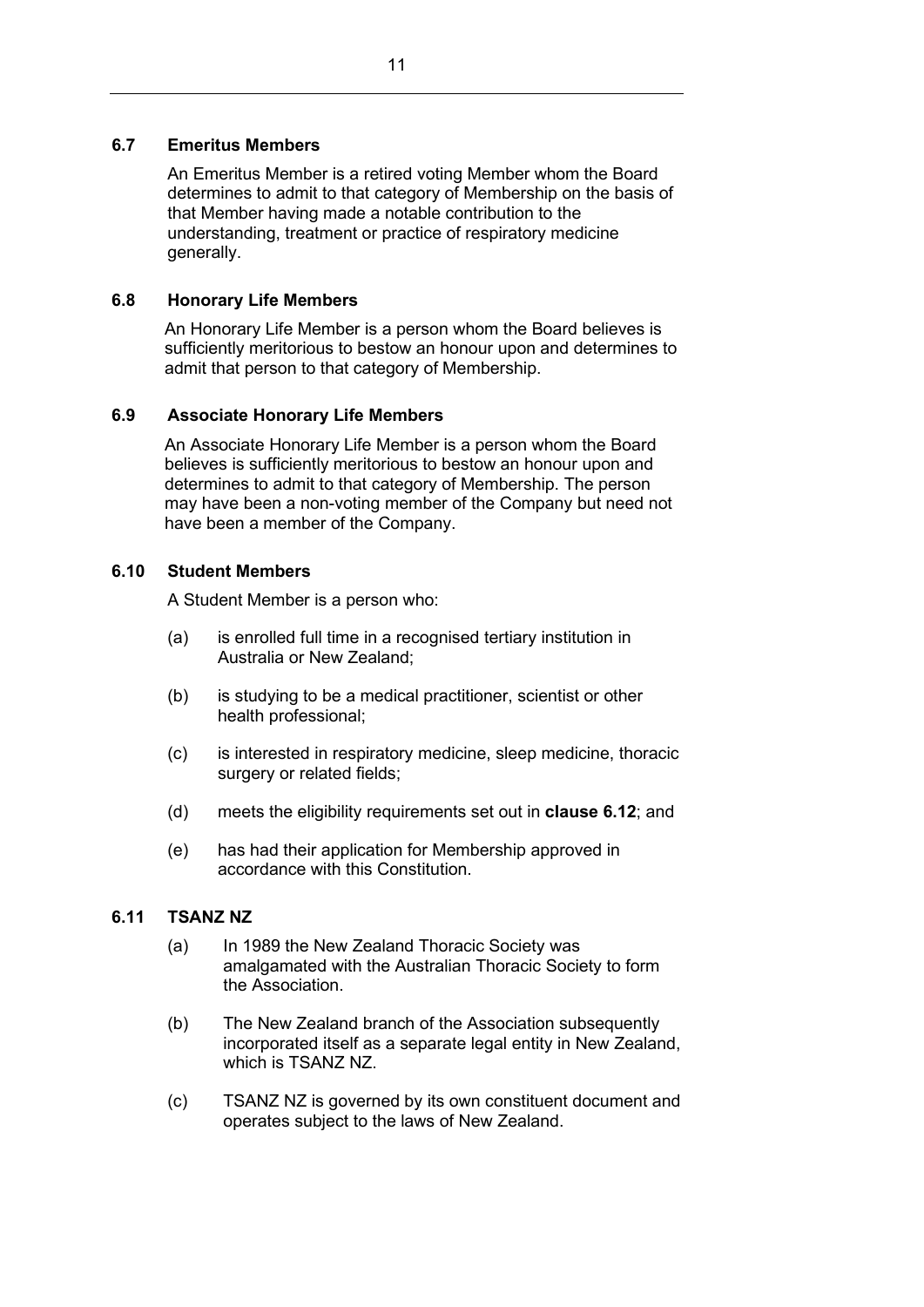- (d) TSANZ NZ is a Member of the Company and, subject to **clause [50\(e\)](#page-48-2)**, must comply with this Constitution and the By-Laws.
- (e) TSANZ NZ shall be a Non-voting Member of the Company.
- (f) TSANZ NZ has its own members. Those members are entitled to become Members and share all of the rights afforded to Members pursuant to this Constitution.
- (g) The New Zealand Branch President will, by virtue of that office, automatically be appointed to the Board pursuant to **clause [32.7](#page-36-0)**.
- (h) For the purposes of this Constitution, TSANZ NZ is, in all respects, the same as the New Zealand Branch.

#### <span id="page-15-0"></span>**6.12 Eligibility for Membership**

- a) Any person is eligible to become a Member if the person:
	- i. with the exception of TSANZ NZ, is a natural person;
	- ii. is, in the Board's opinion, of good character;
	- iii. is, in the Board's opinion, a person who may not be excluded from membership by reason of the application of clause 6.12 (c);
	- iv. with the exception of:
		- A. Emeritus Members;
		- B. Honorary Life Members;
		- C. TSANZ NZ; and
		- D. Associate Honorary Life Members

lodges an application form in accordance with **clause 6.13**;

- v. in the event that the person in question resides in New Zealand, they are at all times a member of TSANZ NZ;
- vi. subject to **clauses [9\(a\)](#page-19-1)** and **[9\(e\)](#page-19-2)**, pays the first annual Subscription in accordance with **clause [9](#page-19-0)**; and
- vii. with the exception of TSANZ NZ, has the requisite educational qualifications and training, and provides evidence of those educational qualifications upon request.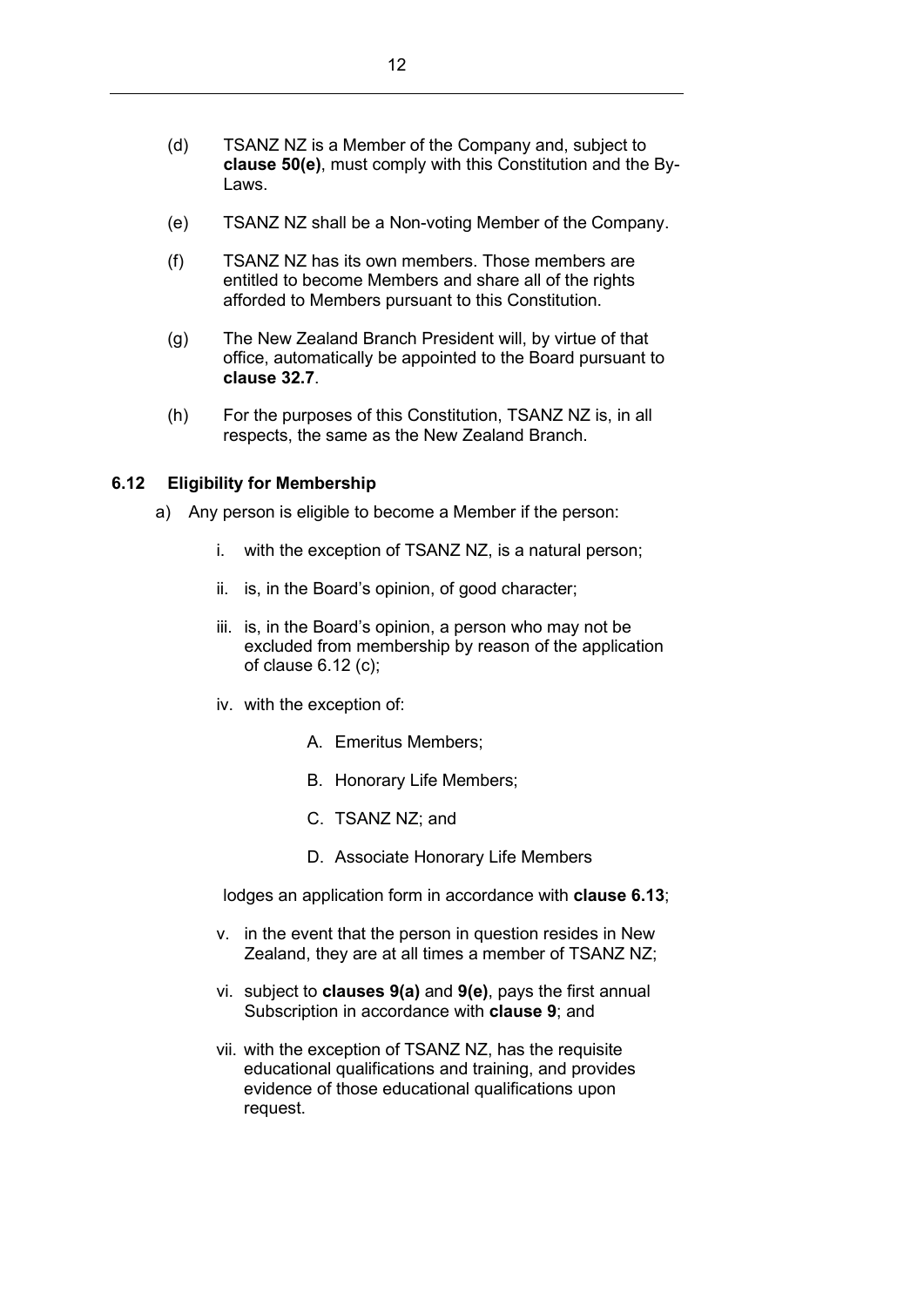- b) The Board will, in its discretion, determine the educational qualifications required for each class of Membership, from time to time.
- c) A person does not qualify for Membership if, at any time from 1 October 2022 onwards (and not before that date), that person:
	- i. is or has been a full, or part-time, employee of, or a paid consultant to, any entity that develops or markets tobacco-based products, whether combustible or noncombustible or any entity that develops or markets nicotine delivery products that are not approved for therapeutic use; or
	- ii. is or has been a full or part-time, employee of, or paid consultant to, any entity that, in the opinion of the Board, has any real or perceived, direct or indirect link, to any entity that develops or markets tobacco-based products, whether combustible or non-combustible or any entity that develops or markets nicotine delivery products that are not approved for therapeutic use.
- d) For the avoidance of doubt, a reference to an entity in this clause 6.12 includes but is not limited to:
	- i. an organisation or association, whether incorporated or unincorporated;
	- ii. an entity that holds an interest in an entity (such as a holding company); and
	- iii. an entity that is a subsidiary of an entity.

#### <span id="page-16-0"></span>**6.13 Application for Membership**

- (a) Only a person satisfying the eligibility requirements for Membership referred to in **clause 6.12** may apply for Membership.
- (b) With the exception of:
	- (i) Emeritus Members;
	- (ii) Associate Honorary Life Members
	- (iii) Honorary Life Members; and
	- (iv) TSANZ NZ;

applicants for Membership must: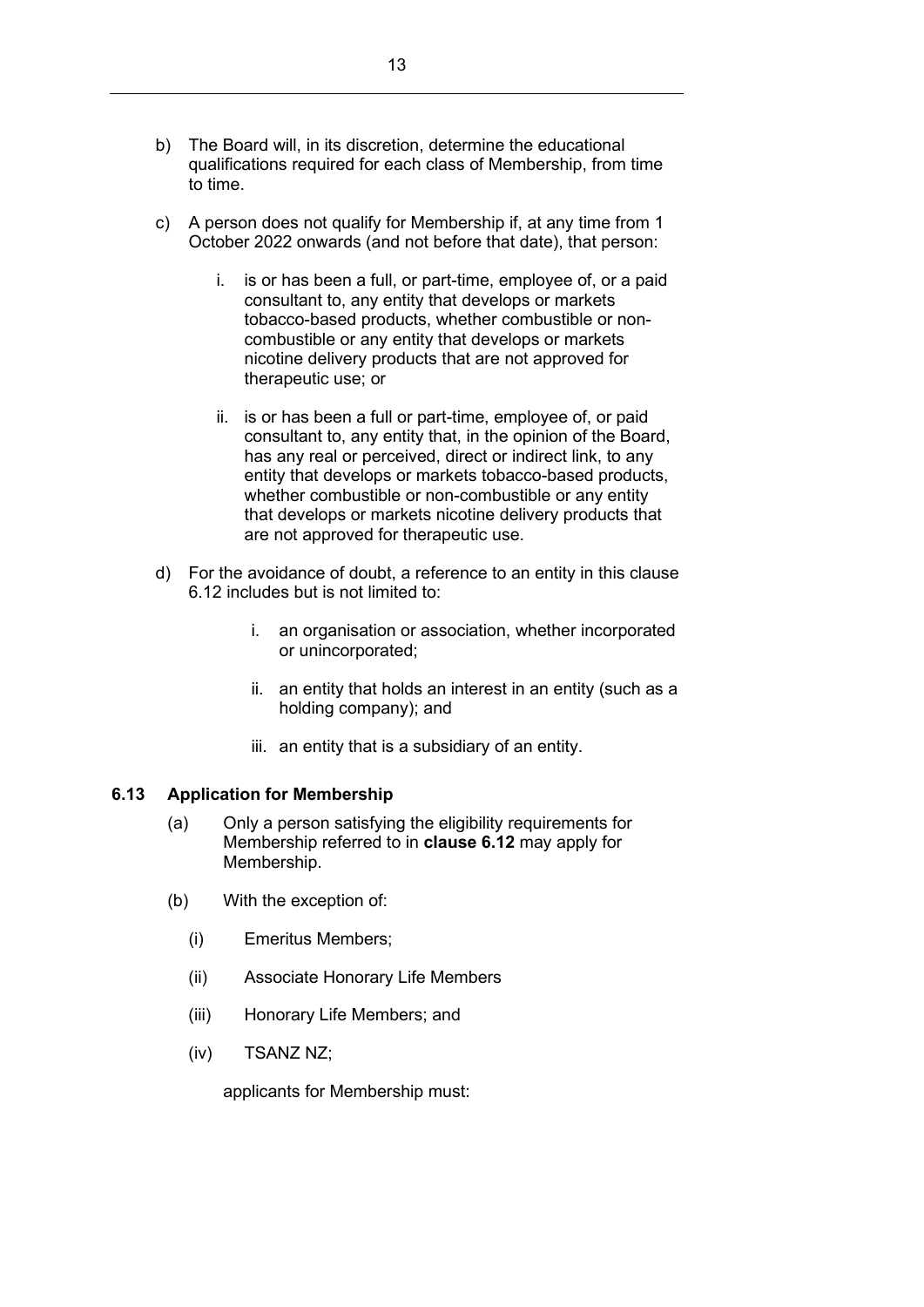- (vi) be proposed and seconded by existing Voting Members; and
- (vii) lodge application forms at the Office.

### <span id="page-17-0"></span>**6.14 Consideration for application for Membership**

- (a) Subject to **clauses [6.7](#page-14-0)** and **[6.8](#page-14-1)**, at the first meeting of the Board after an application for Membership has been received by the Board, the Board must consider the application and either accept or reject the application.
- (b) The Board can accept or reject an application in its unfettered discretion and is not required to provide any reasons to anyone for its acceptance or rejection of an application for Membership.

### <span id="page-17-1"></span>**6.15 Registration as Member**

- (a) If the Board accepts an application for Membership, the Company Secretary must notify the applicant of the acceptance and register the name of the person in the Register.
- (b) If the Board rejects an application for Membership, the Company Secretary must notify the unsuccessful applicant and any moneys lodged by that applicant shall be returned to the applicant.

#### <span id="page-17-2"></span>**6.16 Non-voting Members**

Non-voting Members have all of the rights and privileges of Voting Members, except that they:

- (a) may not exercise any voting rights; and
- (b) (with the exception of being eligible to be a SIG Convenor, subject to Board approval) are not eligible for election to the position of an Officer of the Company.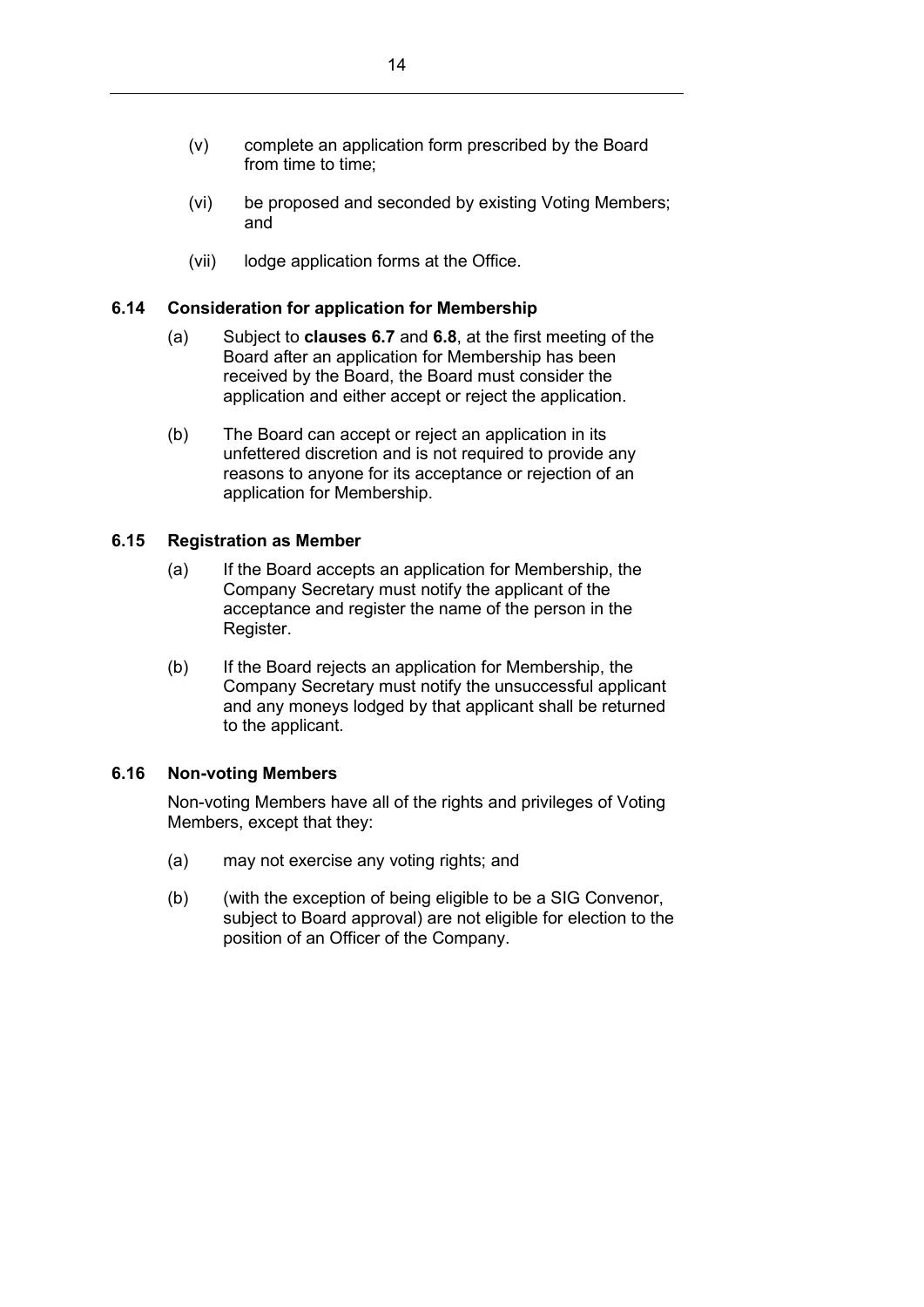## <span id="page-18-0"></span>**7. MEMBERSHIP ENTITLEMENTS NOT TRANSFERABLE**

A right, privilege or obligation which a person has by reason of being a Member:

- (a) is not capable of being transferred or transmitted to another person; and
- (b) terminates on cessation of the person's Membership.

## <span id="page-18-1"></span>**8. REPRESENTATIVE**

- (a) This **clause [8](#page-18-1)** only applies to TSANZ NZ.
- (b) TSANZ NZ must appoint as its Representative a natural person.
- (c) The name and address of the Representative will be entered in the Register as the representative of TSANZ NZ.
- (d) All correspondence and notices from the Company will be served on that Representative and any notice served on a Representative will be deemed to be served on TSANZ NZ.
- (e) If the appointment of a Representative by TSANZ NZ is made by reference to a position held, the appointment must identify the position.
- (f) Despite **clause [7](#page-18-0)**, TSANZ NZ may remove and replace a Representative where TSANZ NZ gives written notice to the Board in a form approved by the Board.
- (g) A signature by a Representative of TSANZ NZ on behalf of TSANZ NZ is taken to be the signature of TSANZ NZ for the purposes of this Constitution.
- (h) Any power or right of TSANZ NZ as granted by this Constitution can be exercised by the Representative of TSANZ NZ.
- (i) TSANZ NZ is represented at meetings of Members by its Representative, subject to the right of a Representative to appoint a proxy pursuant to **clause 27**.
- (j) The actions of a Representative bind TSANZ NZ.
- (k) Each Representative will comply with the terms of this Constitution in all matters pertaining to the Company as if a Member himself or herself.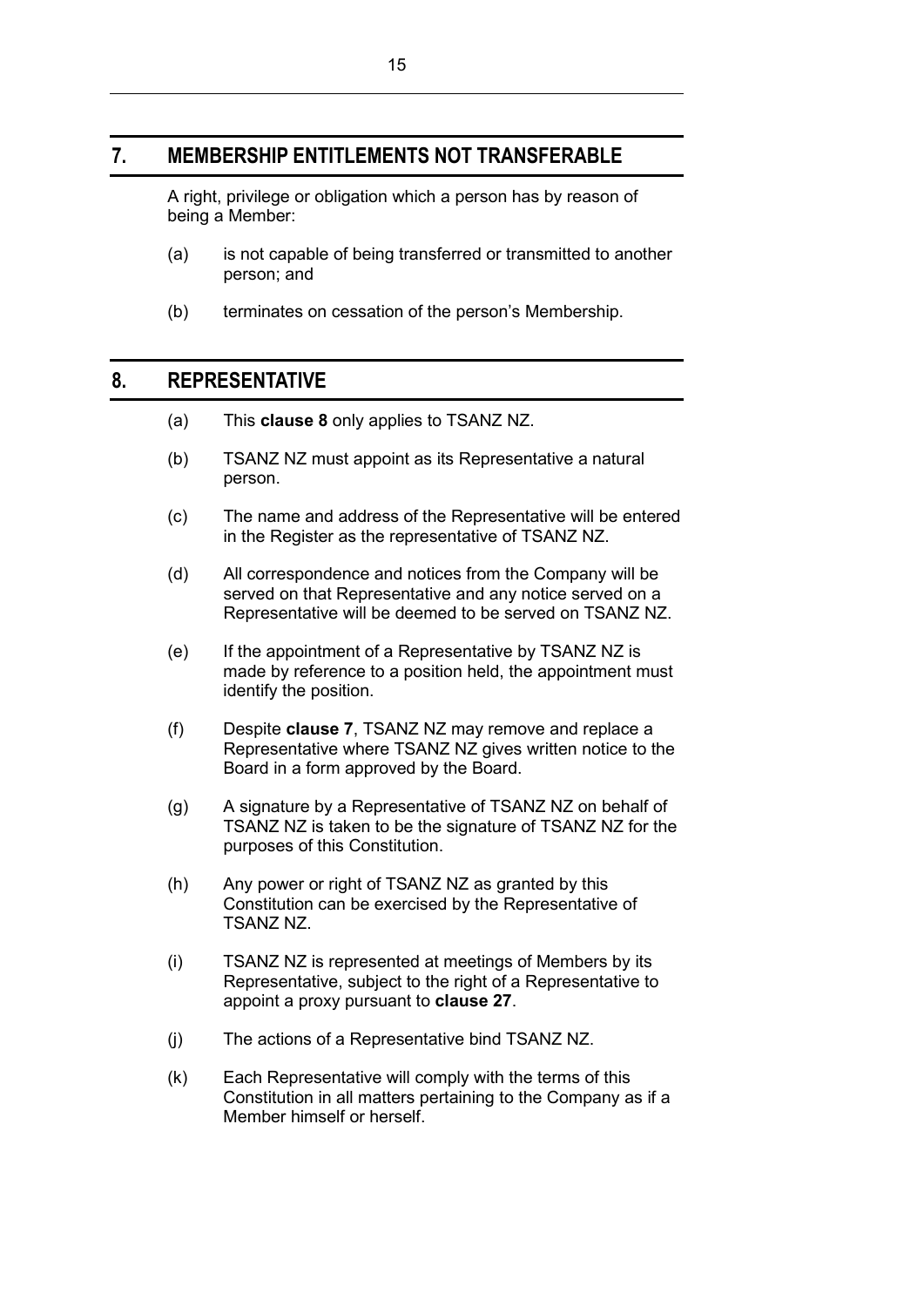## <span id="page-19-1"></span><span id="page-19-0"></span>**9. SUBSCRIPTIONS**

- (a) There shall be an annual Subscription payable by each Member to the Company, except:
	- (i) Emeritus Members;
	- (ii) Honorary Life Members;
	- (iii) Associate Honorary Life Members; and
	- (iv) TSANZ NZ.
- (b) A person who has been bestowed the title of "Fellow" shall pay the annual Subscription (if any) applicable to the class of Membership of which that person is a Member.
- (c) The Board is at liberty to charge different classes of Membership different rates of Subscription.
- (d) Subject to **clause [9\(e\)](#page-19-2)**, the amount of any annual Subscription shall be fixed by the Board and shall be payable by Members at such times and in such manner as determined by the Board from time to time. The first annual Subscription is to be paid at the time of lodging an application for Membership in accordance with **clause 6.13**.
- <span id="page-19-2"></span>(e) The Board may in its discretion:
	- (i) determine that no annual Subscription is payable by a Member, a class of Members or any Members in a given year; or
	- (ii) a discounted annual Subscription is payable by a Member, a class of Members or any Members in a given year; and
	- (iii) extend the time for payment of an annual Subscription by any Member.
- <span id="page-19-3"></span>(f) Subject to **clause [9\(e\)](#page-19-2)**, if a Member fails to pay an annual Subscription:
	- (i) within thirty (30) days after it falls due; and
	- (ii) then fails to rectify the default within twenty eight (28) days of being notified of the default by the Company

that Member's Membership (and all associated Membership benefits and rights) shall be suspended.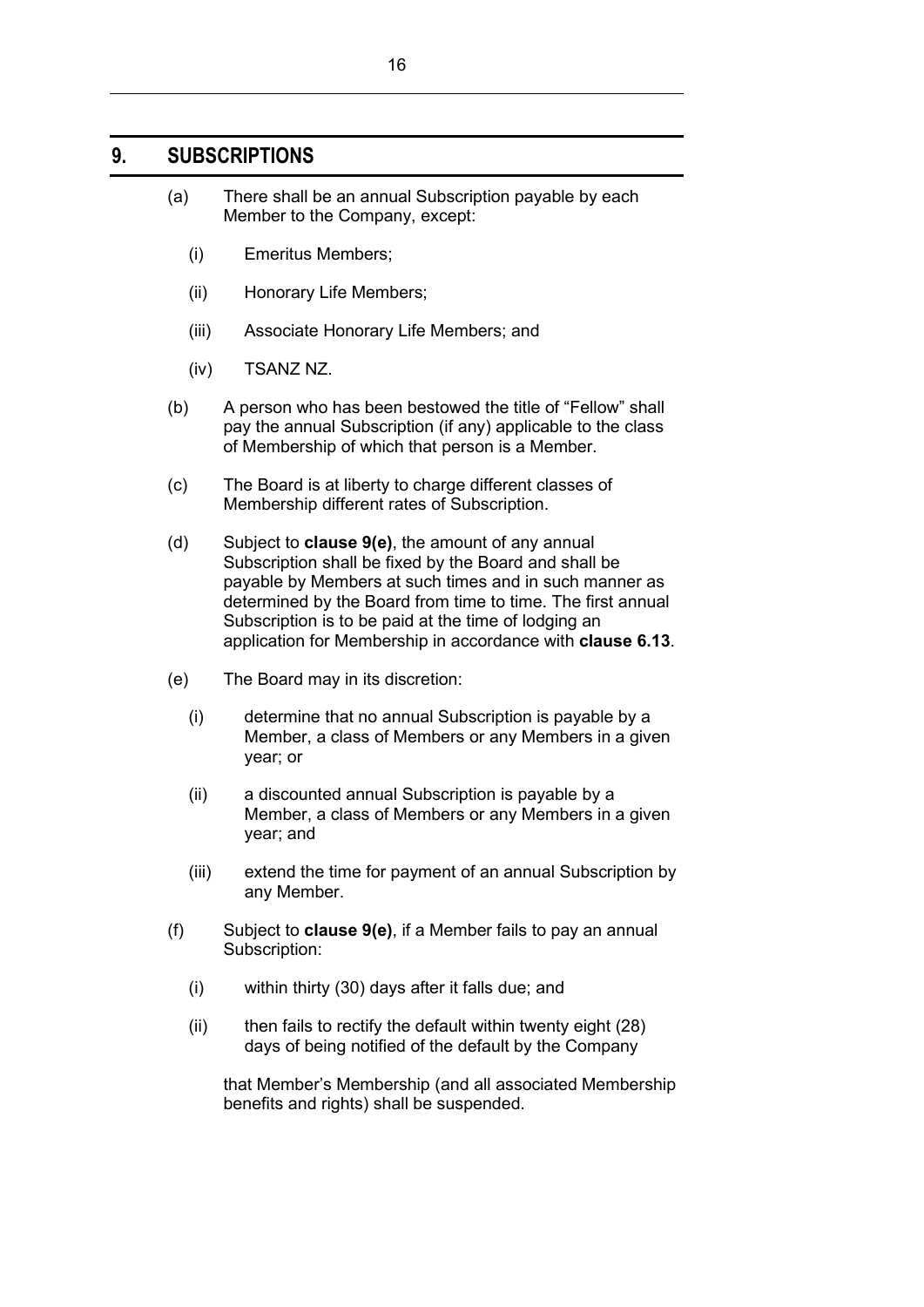- (g) Where a Member's Membership is suspended in accordance with **clause [9\(f\)](#page-19-3)** the Board may, in its discretion:
	- (i) terminate the Member's Membership and require the former Member to reapply in accordance with **clause 6.13** before reinstating such Membership; or
	- (ii) require the suspended Member to pay the full annual Subscription for the current year, plus an administration fee (which is a genuine reimbursement of the cost of administering the reinstatement of the Member) which shall be payable in such amount and in such a manner as determined by the Board from time to time, before the Membership is reinstated.
- (h) No part of any annual Subscription shall be refunded to a Member who ceases to be a Member in accordance with **clause [10](#page-20-0)**.

## <span id="page-20-0"></span>**10. CESSATION OF MEMBERSHIP**

- <span id="page-20-1"></span>(a) A Member's Membership will cease:
	- (i) on the date that is one (1) month after the Company Secretary receives written notice of resignation from that Member;
	- (ii) upon that Member's death;
	- (iii) if the Member is expelled pursuant to **clause [11](#page-21-0)**;
	- (iv) upon that Member no longer satisfying the criteria for its respective class of Membership (unless transferred to another class of Membership by the Board);
	- (v) with respect to TSANZ NZ, upon TSANZ NZ being wound up or dissolved;
	- (vi) if the Company in a general meeting resolves by a Special Resolution to terminate the Membership of a Member:
		- (A) who has refused or neglected to comply with a provision of the Constitution; or
		- (B) who has wilfully acted in a manner prejudicial to the interests of the Company; or
		- (C) whose conduct or circumstances in the opinion of the Company renders it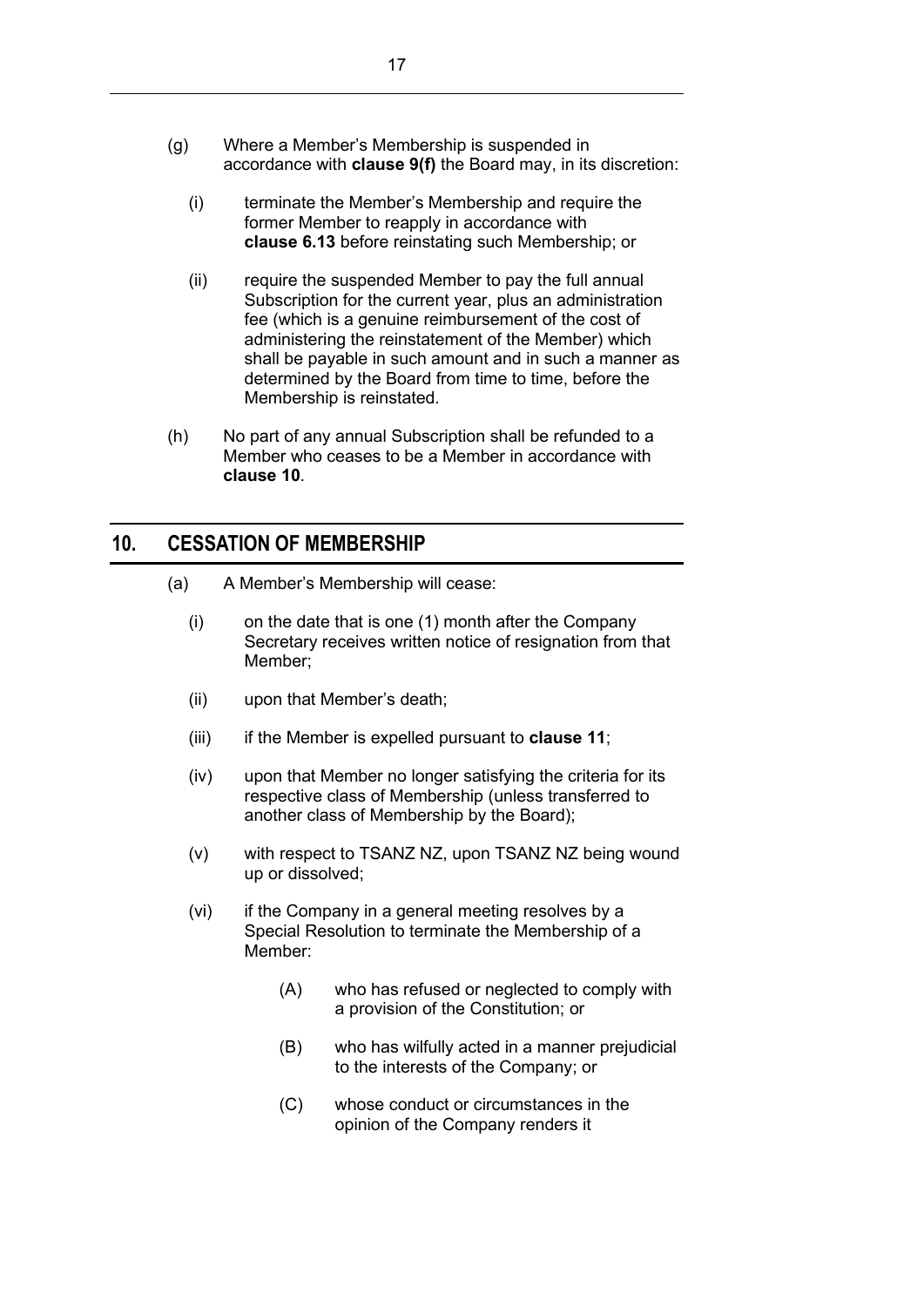undesirable that that Member continue to be a Member of the Company.

- (b) A Member may at any time, pursuant to **clause [10\(a\)\(i\)](#page-20-1)**, resign as a Member, but shall continue to be liable for:
	- (i) any Subscription and all arrears due and unpaid at the date of resignation;
	- (ii) all other monies due by the Member to the Company at the date of resignation;
	- (iii) any sum for which the Member is liable as a Member of the Company under **clause [2\(b\)](#page-4-2)**; and
	- (iv) if applicable, the Member's Guarantee Amount.

## <span id="page-21-0"></span>**11. DISCIPLINING OF MEMBERS**

#### <span id="page-21-2"></span><span id="page-21-1"></span>**11.1 Disciplining of Members**

- (a) Where the Board is of the opinion that a Member has:
	- (i) persistently refused or neglected to comply with a provision or provisions of this Constitution; or
	- (ii) persistently and wilfully acted in a manner prejudicial to the interests of the Company;

the Board may:

- (iii) expel the Member from the Company; or
- (iv) suspend the Member from Membership of the Company for a specified period.
- (b) A resolution of the Board pursuant to **clause [11.1\(a\)](#page-21-2)** will be of no effect unless the Board confirms the resolution in accordance with this clause at a Board meeting held not earlier than fourteen (14) days and not later than twenty eight (28) days after the service on the Member of notice under **clause [11.1\(c\)](#page-21-3)**, unless another time has been agreed pursuant to **clause [11.1\(c\)\(ii\)](#page-22-1)**.
- <span id="page-21-3"></span>(c) If the Board resolves under **clause [11.1\(a\)](#page-21-2)** to expel or suspend any Member, the Company Secretary must serve the Member with a notice in writing:
	- (i) setting out the resolution of the Board and the grounds upon which it is based;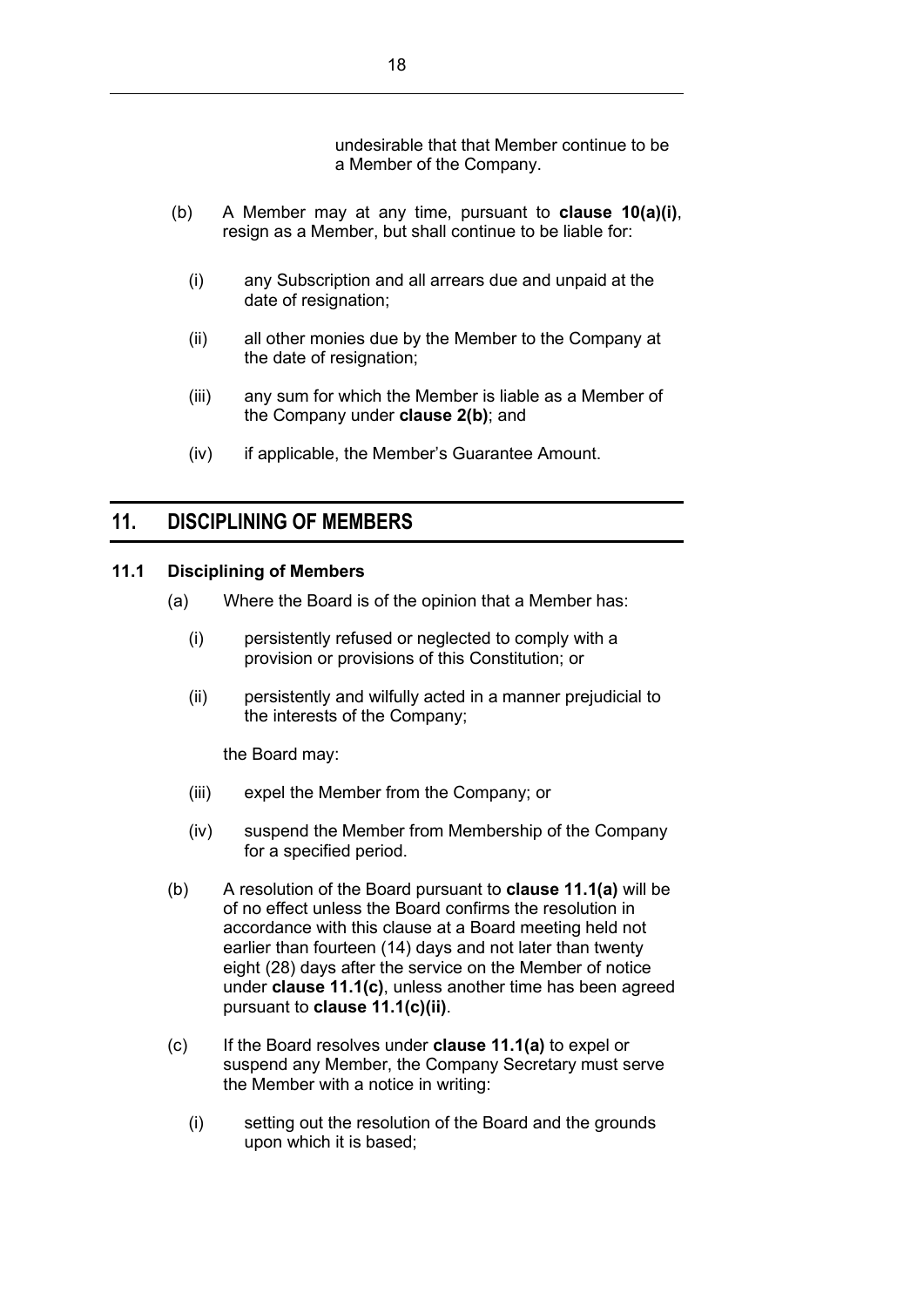- <span id="page-22-1"></span>(ii) stating that the Member may address the Board at a meeting to be held not earlier than fourteen (14) days and not later than twenty eight (28) days after service of the notice, unless otherwise agreed between the Member and the Board;
- (iii) stating the date, place and time of that meeting; and
- (iv) informing the Member that the Member may do either or both of the following:
	- (A) attend and speak at that meeting;
	- (B) submit to the Board at or prior to the date of that meeting written representations relating to the resolution.
- <span id="page-22-2"></span>(d) At a meeting of the Board held in accordance with **clause [11.1\(c\)](#page-21-3)**, the Board must:
	- (i) give the Member an opportunity to make oral representations;
	- (ii) give due consideration to any written representations submitted to the Board by the Member at or prior to the meeting; and
	- (iii) resolve whether to confirm or to revoke the decision to expel or suspend the Member.
- <span id="page-22-3"></span>(e) The Member must be notified in writing of the decision of the Board within seven (7) days. If the Board resolves to confirm the expulsion or suspension, the Member must also be notified of the right of appeal available under **clause [11.2](#page-22-0)**.
- (f) A resolution confirmed by the Board under **clause [11.1\(d\)](#page-22-2)** does not take effect:
	- (i) until the expiration of the period within which the Member is entitled to appeal against the resolution; or
	- (ii) if the Member exercises the right of appeal, until the Company confirms the resolution pursuant to **clause [11.2\(d\)](#page-23-1)**.

#### <span id="page-22-0"></span>**11.2 Right of Appeal of Disciplined Member**

(a) A Member may appeal to the Company at a general meeting against a resolution of the Board, which is confirmed under **clause [11.1\(d\)](#page-22-2)**. Written notice of such an appeal must be lodged with the Company Secretary within seven (7) days of service of the notice required under **clause [11.1\(e\)](#page-22-3)**.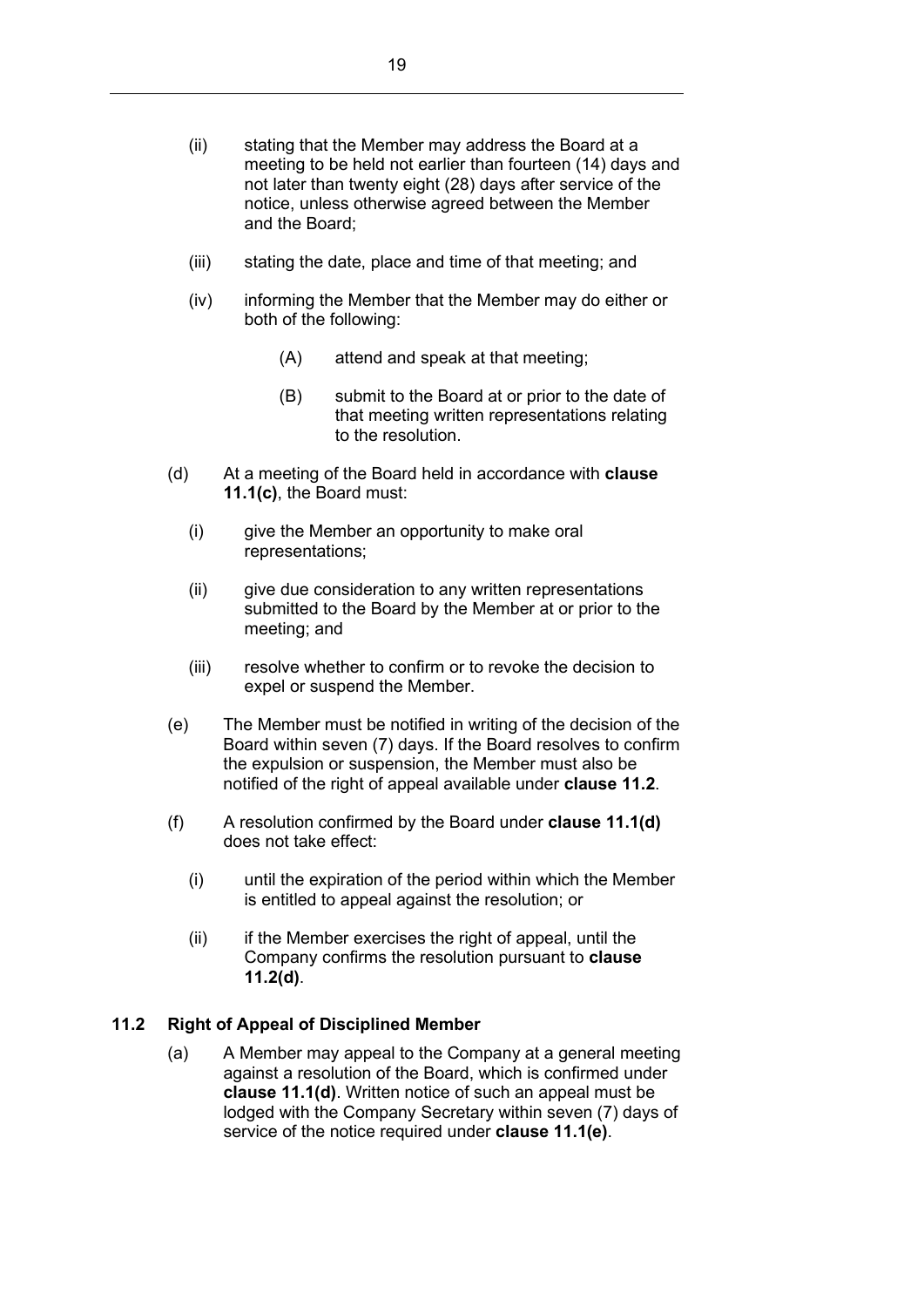- <span id="page-23-2"></span>(b) Upon receipt of a notice of appeal the Company Secretary must convene a general meeting of the Company to be held within forty two (42) days after the date of receipt of the notice.
- (c) At a general meeting of the Company convened under **clause [11.2\(b\)](#page-23-2)**:
	- (i) no business other than the question of the appeal may be transacted;
	- (ii) the Board and the Member must be given the opportunity to state their respective cases orally or in the writing, or both; and
	- (iii) the Members Present must vote by secret ballot on the question of whether the resolution will be confirmed.
- <span id="page-23-1"></span>(d) Confirmation of the resolution shall be by Special Resolution of those Members Present who are entitled to vote.
- (e) The Member the subject of these disciplinary procedures is entitled to:
	- (i) subject to **clause 11.2e(ii)** bring a support person to any meeting with the Company, which meetings are being held pursuant to this **clause 11**; and
	- (ii) if the support person is legally qualified, the Member must notify the Company or the Board (as the case may be) at least five (5) business days before the meeting that the support person attending the meeting will be legally qualified.
- (f) Natural justice will be applied during every disciplinary process under this **clause 11**, requiring the Company to act fairly, in good faith and without bias or conflict of interest when making its decision.

## <span id="page-23-0"></span>**12. RESOLUTION OF DISPUTES BETWEEN MEMBERS**

- (a) Disputes between Members (in their capacity as Members), including disputes relating to fundraising issues, shall be referred to the Board which must take steps to resolve the dispute.
- <span id="page-23-3"></span>(b) If a dispute so referred is not resolved to the satisfaction of any party to the dispute within thirty (30) days of its being referred, then that party may refer the dispute to mediation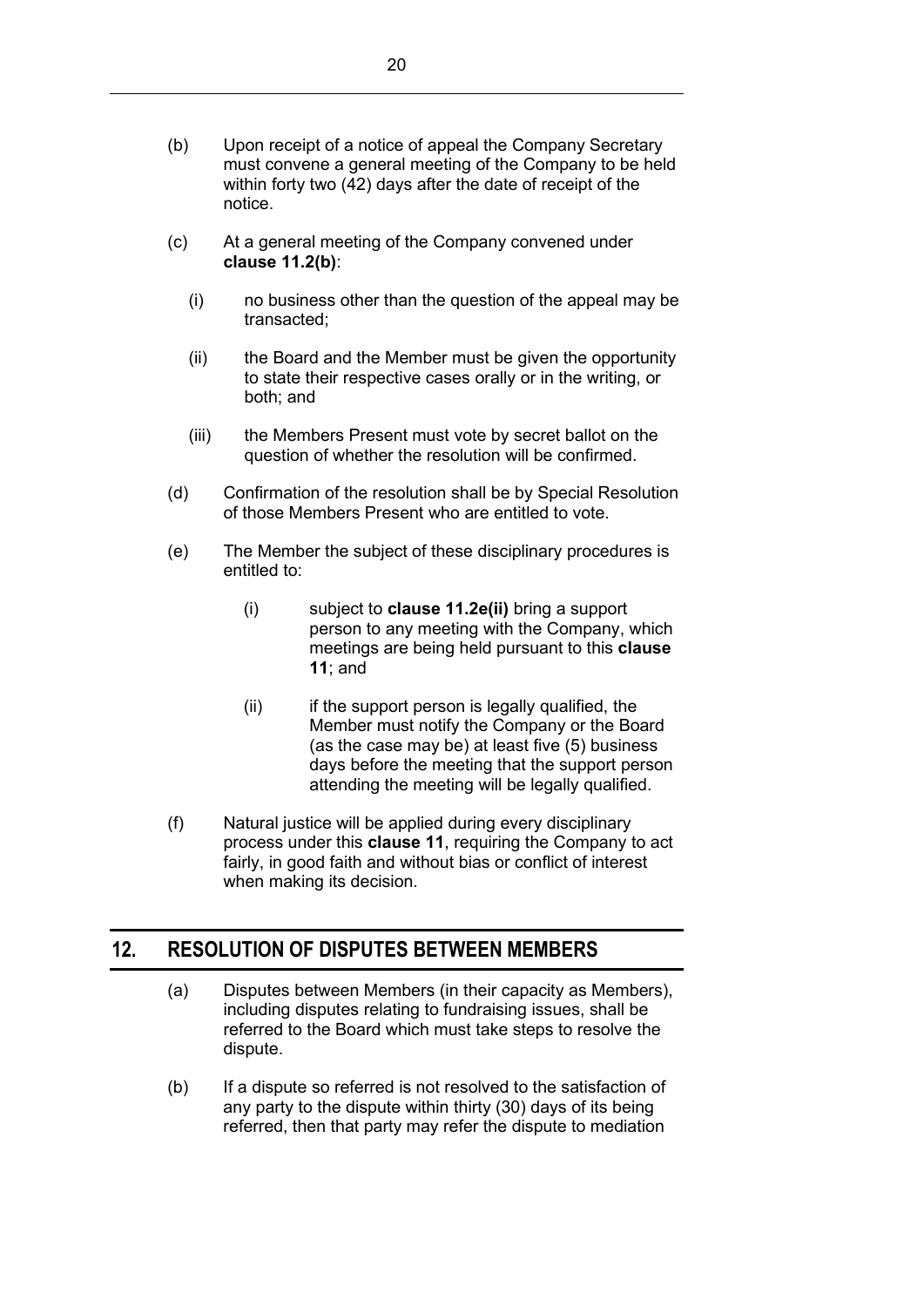before a mediator appointed by mutual agreement of the parties.

- <span id="page-24-2"></span>(c) Failing agreement by the parties to the appointment of a mediator within fourteen (14) days of a party notifying the other party of its intention to refer the dispute to mediation, the appointment of the mediator shall be made by the President of the New South Wales Law Society.
- (d) The costs of the mediator appointed pursuant to **clause [12\(b\)](#page-23-3)** or **clause [12\(c\)](#page-24-2)** (as the case may be) shall be shared equally between the Members party to the dispute.
- (e) At least seven (7) days before a mediation session established by a mediator appointed pursuant to **clause [12\(b\)](#page-23-3)** or **clause [12\(c\)](#page-24-2)** (as the case may be) is to commence, the parties to the dispute are to exchange statements of the issues that are in dispute between them and supply copies to the mediator.

## **GENERAL MEETINGS**

## <span id="page-24-1"></span><span id="page-24-0"></span>**13. CONVENING OF GENERAL MEETINGS**

- (a) Any four (4) Directors may, whenever those Directors think fit, convene a general meeting of the Company.
- <span id="page-24-3"></span>(b) Members shall be entitled to require a general meeting to be convened:
	- (i) if the Company is required to comply with the provisions of the Corporations Act, in accordance with those provisions; or
	- (ii) if **clause [13\(b\)\(i\)](#page-24-3)** does not apply, if those Members hold at least 5% of the votes that may be cast at the general meeting.
- (c) A general meeting of the Company may be convened at two or more venues using any technology that gives the Members a reasonable opportunity to participate in the meeting.
- (d) In addition to any general meetings, the Company shall hold an annual scientific meeting to aid in fulfilling its Objects.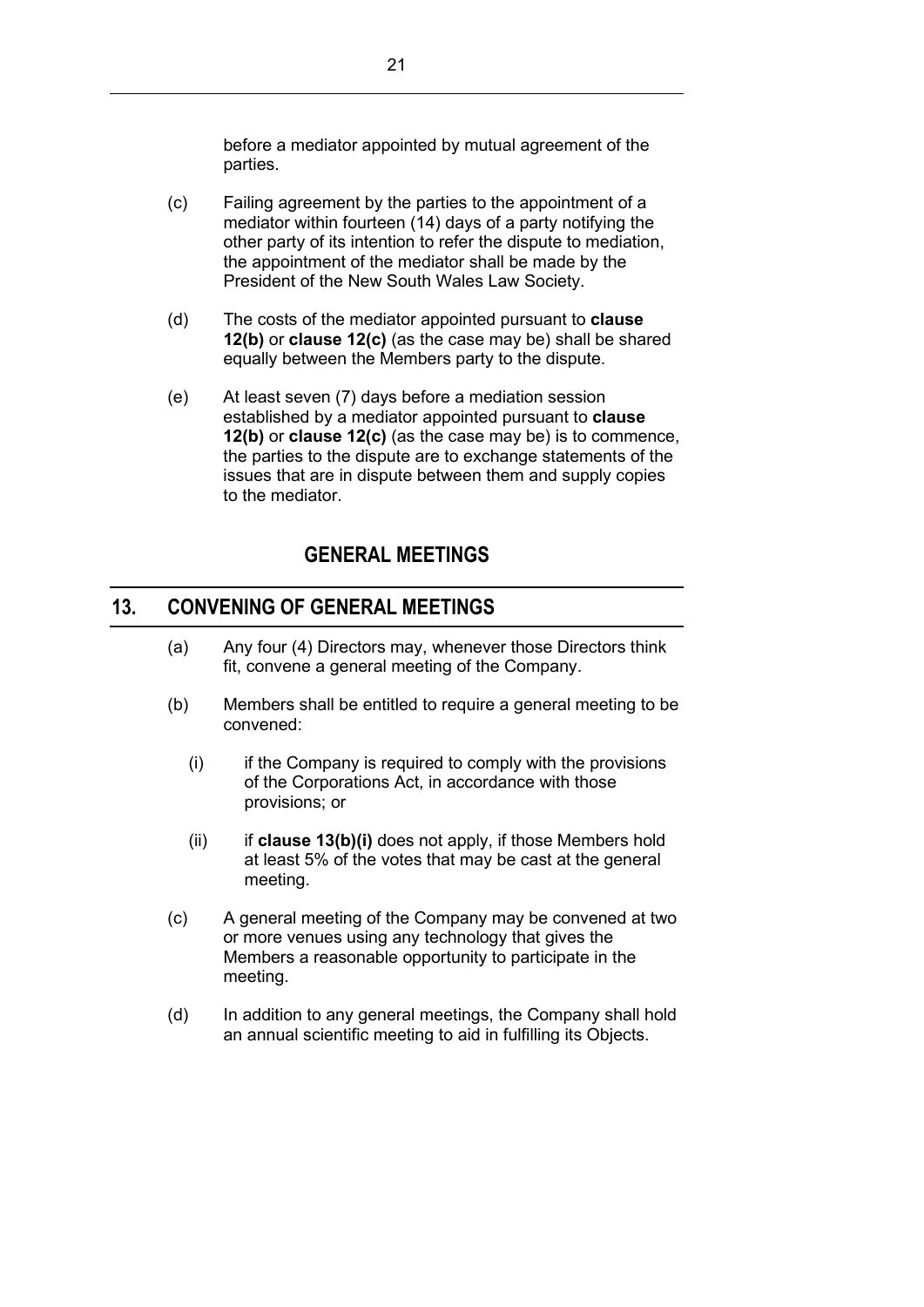## <span id="page-25-0"></span>**14. NOTICE OF GENERAL MEETING**

| (a) | Subject to consent to shorter notice being given in<br>accordance with the Corporations Act (notwithstanding the<br>application, if any, of section 111L of the Corporations Act), |
|-----|------------------------------------------------------------------------------------------------------------------------------------------------------------------------------------|
|     | at least twenty-one (21) days' notice of any general meeting<br>must be given specifying:                                                                                          |

- (i) the place, day and hour of the meeting;
- (ii) the general nature of any business to be transacted at the meeting;
- (iii) if a Special Resolution is to be proposed, the details of and intention to propose it;
- (iv) if the meeting is to be held in two or more places, the technology that will be used to facilitate this; and
- (v) any other information required by the Corporations Act.
- (b) The accidental omission to give notice of any general meeting to or the non-receipt of notice of a meeting by any person entitled to receive notice will not invalidate the proceedings at or any resolution passed at the meeting (unless a majority of the Members entitled to receive a notice did not receive such notice).
- (c) Subject to **clause 14(b)**, notice of every general meeting must be given in any manner authorised by this Constitution to:
	- (i) every Member, subject to **clause 14(d)**;
	- (ii) every Director; and
	- (iii) the auditor for the time being of the Company (if any).
- <span id="page-25-2"></span>(d) A Member who has the title of "Fellow" shall only be given notice in their capacity as a Member of a class of Membership.

## <span id="page-25-1"></span>**15. CANCELLATION OR POSTPONEMENT OF GENERAL MEETING**

(a) Subject to the provisions of the Corporations Act (notwithstanding the application, if any, of section 111L of the Corporations Act) and this Constitution, the Board may cancel a general meeting of the Company: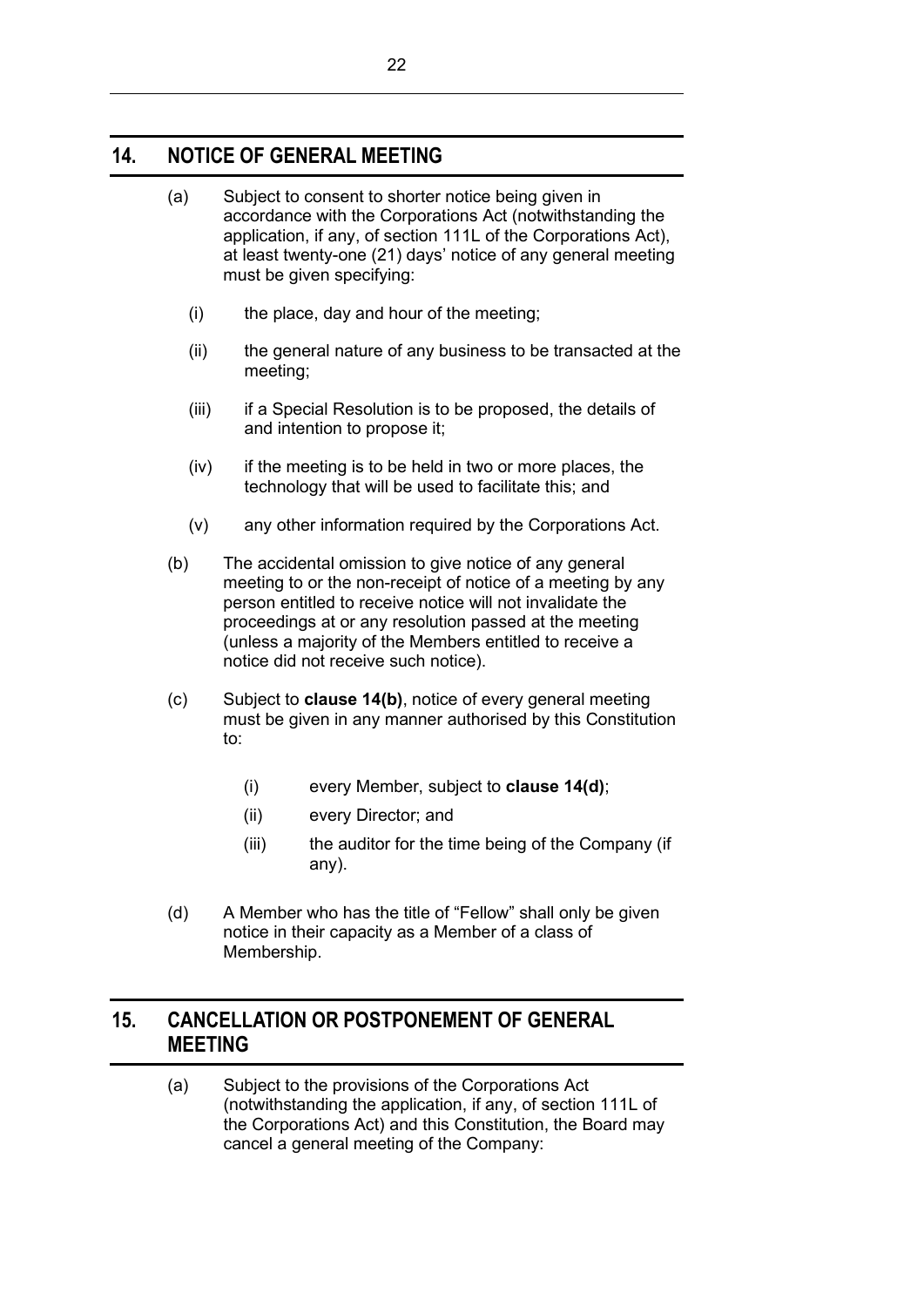- (ii) which has been convened by a Member or Members upon receipt by the Company of a written notice withdrawing the requisition signed by that same Member or those same Members.
- (b) The Board may postpone a general meeting or change the venue at which it is to be held. No business shall be transacted at any postponed meeting other than the business stated in the notice to the Members relating to the original meeting.
- (c) Subject to **clause [14\(d\)](#page-25-2)**, where any general meeting is cancelled or postponed or the venue for the same is changed:
	- (i) the Board must endeavour to notify in writing each person entitled to receive notice of the meeting of the cancellation, the change of venue or the postponement of the meeting by any means permitted by this Constitution and in the case of the postponement of a meeting, the new place, date and time for the meeting; and
	- (ii) any failure to notify in writing any person entitled to receive notice of the meeting or failure of a person to receive a written notice shall not affect the validity of the cancellation, the change of venue or the postponement of the meeting.

## **PROCEEDINGS AT GENERAL MEETINGS**

## <span id="page-26-1"></span><span id="page-26-0"></span>**16. QUORUM**

- (a) No business may be transacted at any general meeting unless there is a quorum of Members Present at all times during the meeting.
- (b) Twenty (20) Members Present and entitled to vote constitute a quorum for all general meetings.
- (c) If within thirty (30) minutes after the time appointed for holding a general meeting a quorum is not present:
	- (i) the meeting, if convened upon the requisition of Members, shall be dissolved;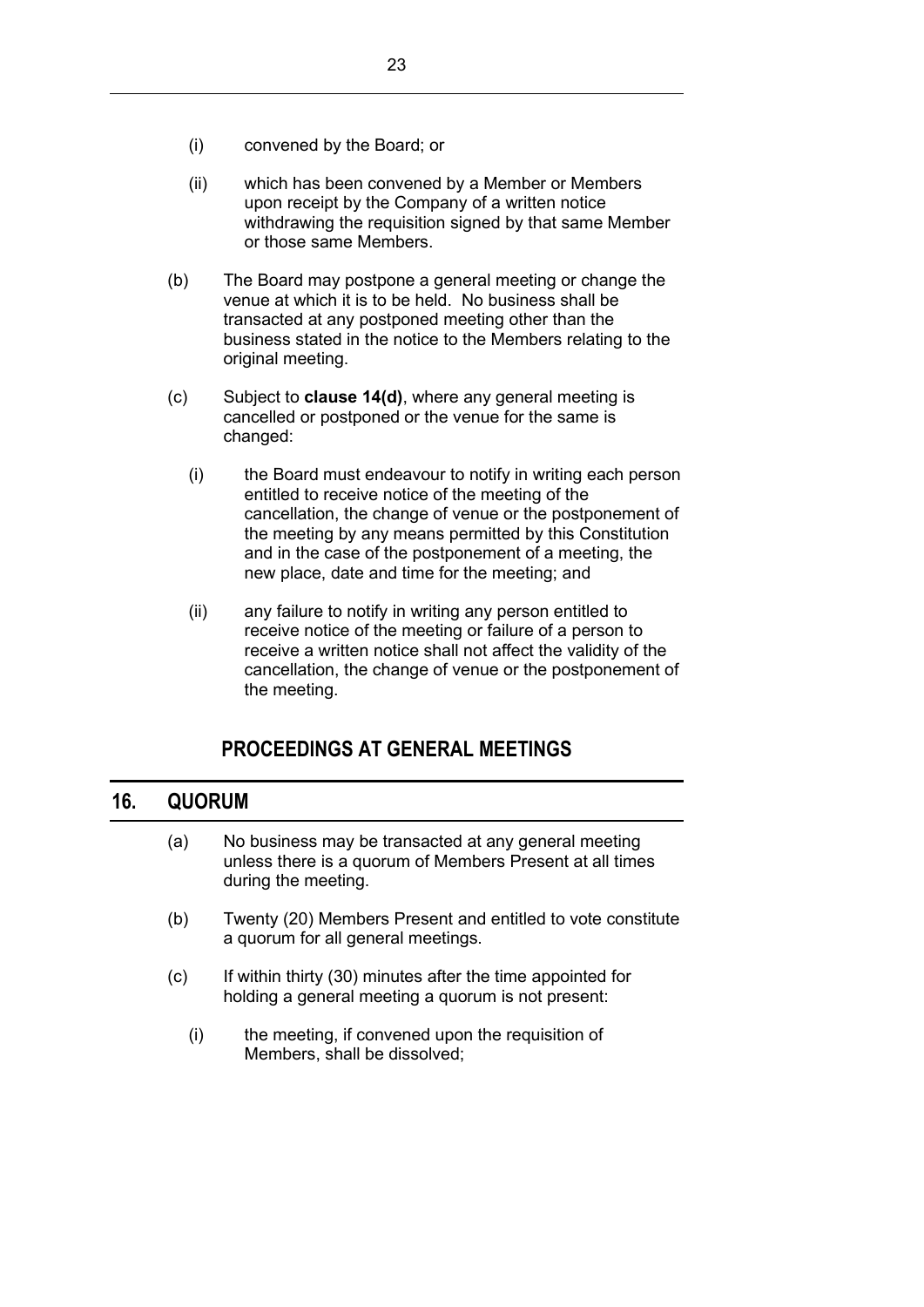- (ii) in any other case:
	- (A) it will stand adjourned to the same day in the next week at the same time and place or to such other day time and place as the Board may by notice to the Members appoint; and
	- (B) if at such adjourned meeting a quorum is not present within thirty (30) minutes after the time appointed for the holding of the meeting, the meeting shall be dissolved.

## <span id="page-27-0"></span>**17. CHAIRMAN**

- (a) The President will be the Chairman for all general meetings.
- <span id="page-27-1"></span>(b) If the President is unable or unwilling to act or is not present within thirty (30) minutes after the time appointed for the holding of the meeting, then the following Officer will be Chairman in lieu of the President in the order of availability set out below:
	- (i) President Elect or Past President (as the case may be);
	- (ii) Treasurer.
- (c) Where a general meeting is held and:
	- (i) there is no Chairman (that is, neither the President nor any of the Officers listed in **clause [17\(b\)](#page-27-1)** are available); or
	- (ii) the Chairman (that is, the President or any of the Officers listed in **clause [17\(b\)](#page-27-1)**) is not present within thirty (30) minutes after the time appointed for the holding of the meeting or, if present, is unwilling to act as Chairman of the meeting;

the other Directors present may choose another Director as Chairman of the meeting by two-thirds majority, or if their number is not three or a multiple of three, then the nearest number to two-thirds. If no Director is so chosen, or if all the Directors present decline to take the chair, the Members Present may choose one of their number to be Chairman of the meeting.

(d) The rulings of the Chairman of a general meeting on all matters relating to the order of business, procedure and conduct of the meeting shall be final and no motion of dissent from such rulings shall be accepted.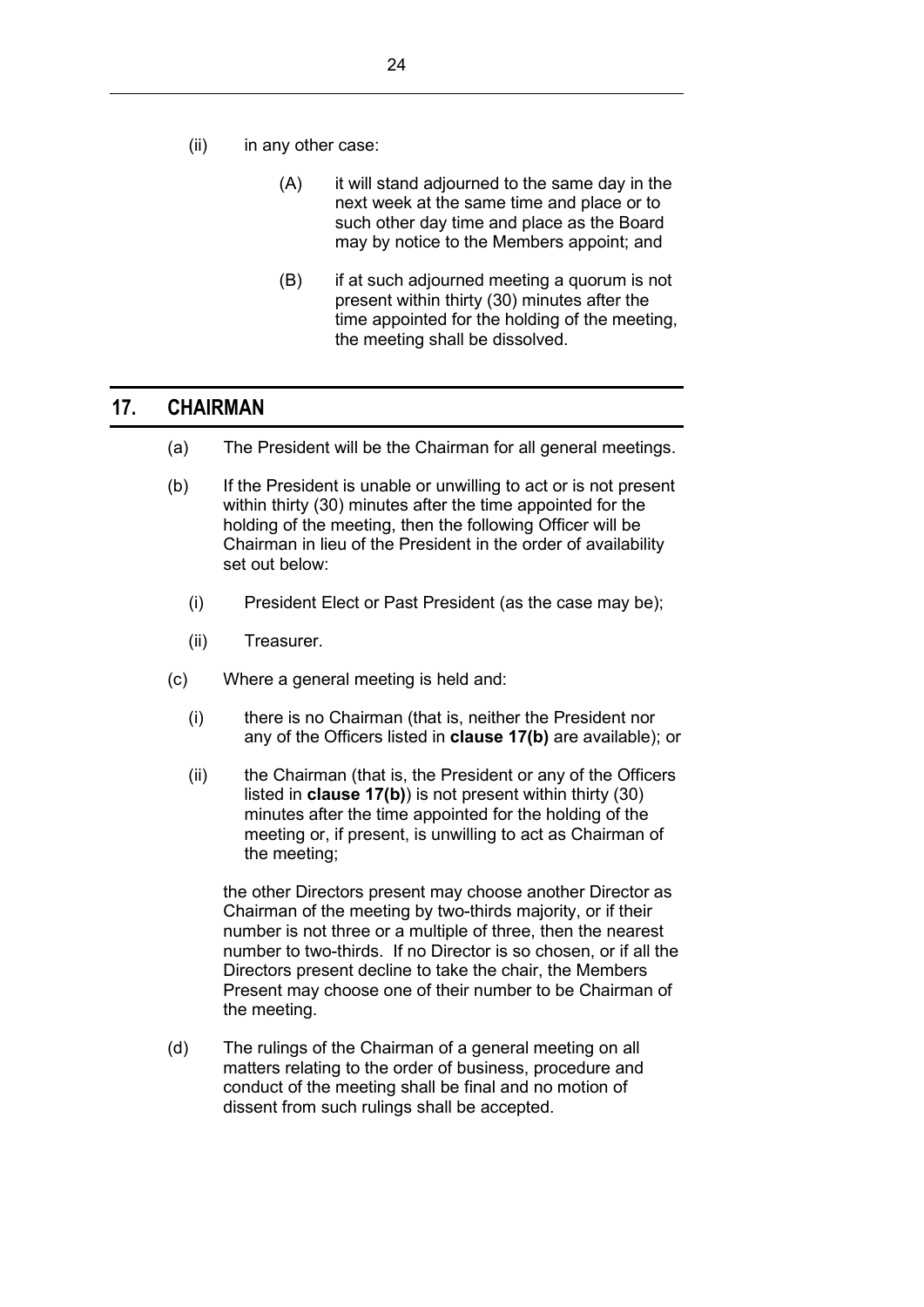## <span id="page-28-0"></span>**18. ADJOURNMENTS**

- (a) The Chairman of a general meeting at which a quorum is present:
	- (i) may adjourn a meeting with the consent of the meeting; and
	- (ii) must adjourn the meeting if the meeting so directs,

to a time and place as determined.

- (b) No business may be transacted at any adjourned general meeting other than the business left unfinished at the meeting from which the adjournment took place.
- (c) A resolution passed at a meeting resumed after an adjournment is passed on the day it was passed.
- (d) It is not necessary to give any notice of an adjournment of a general meeting or of the business to be transacted at the adjourned meeting except if the meeting is adjourned for thirty (30) days or more, in which case notice of the adjourned meeting must be given as in the case of an original meeting.

## <span id="page-28-1"></span>**19. DETERMINATION OF QUESTIONS**

- (a) At any general meeting a resolution to be considered at the meeting shall be decided on a show of hands unless a poll is demanded by:
	- (i) the Chairman of the meeting; or
	- (ii) at least two (2) Members Present and entitled to vote on the resolution.
- (b) Before a vote on a resolution is taken, the Chairman must inform the meeting whether any proxy votes have been received and how the proxy votes are to be cast.
- (c) A declaration by the Chairman of the result of a vote on a resolution by a show of hands and an entry to that effect contained in the minutes of the proceedings of the Company, which has been signed by the Chairman of the meeting or the next succeeding meeting, shall be conclusive evidence of the fact without proof of the number or proportion of the votes recorded in favour of or against the resolution.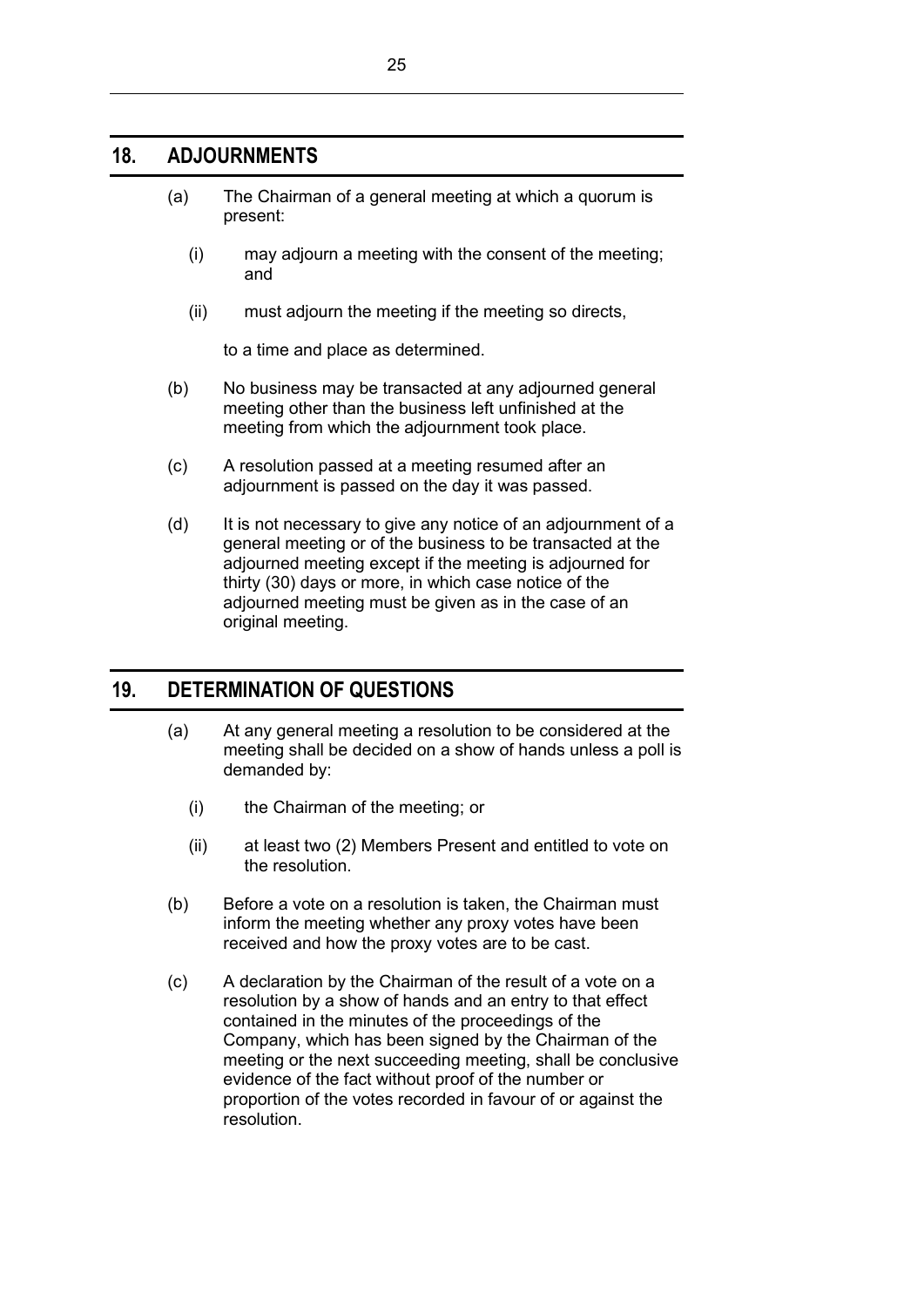## <span id="page-29-0"></span>**20. POLLS**

- (a) A poll may be demanded:
	- (i) before a vote on a resolution is taken;
	- (ii) before the voting results on a show of hands are declared; or
	- (iii) immediately after the voting results on a show of hands are declared.
- (b) If a poll is demanded it must be taken in such manner and at such time and place as the Chairman of the meeting directs subject to **clause [20\(e\)](#page-29-3)**.
- (c) The result of the poll shall be taken to be the resolution of the meeting at which the poll was demanded.
- (d) The demand for a poll shall not prevent the continuance of a meeting for the transaction of any business other than the question on which a poll has been demanded.
- <span id="page-29-3"></span>(e) A poll demanded on the election of a Chairman or any question of adjournment of the meeting must be taken immediately.
- (f) The demand for a poll may be withdrawn.

## <span id="page-29-1"></span>**21. VOTING RIGHTS**

A Voting Member has one (1) vote, both on a show of hands and a poll.

## <span id="page-29-2"></span>**22. VOTING DISQUALIFICATION**

No person other than a Voting Member shall be entitled to a vote at a general meeting.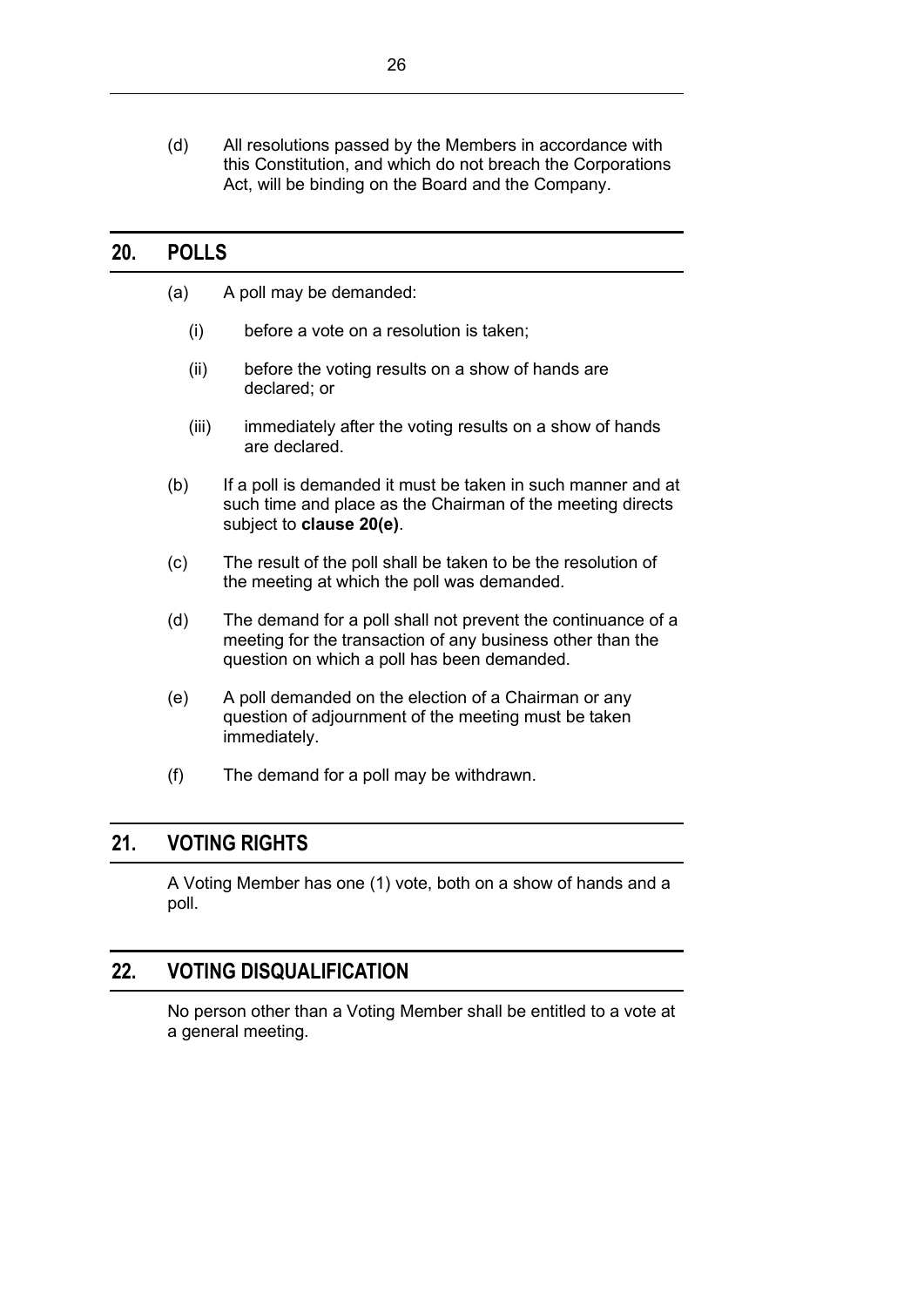## <span id="page-30-0"></span>**23. OBJECTION TO QUALIFICATION TO VOTE**

Any challenge as to the qualification of a person to vote at a general meeting or the validity of any vote tendered may only be raised at the meeting and must be determined by the Chairman, whose decision shall be final and conclusive and a vote allowed by the Chairman shall be valid for all purposes.

## <span id="page-30-4"></span><span id="page-30-1"></span>**24. PERSONS OF UNSOUND MIND AND MINORS**

- (a) A Voting Member:
	- (i) of unsound mind; or
	- (ii) whose person or estate is liable to be dealt with in any way under the law relating to mental health; or
	- (iii) who is a minor;

may vote whether on a show of hands or on a poll by that Voting Member's committee or by such other person as properly has the management or guardianship of that Voting Member's estate or by the public trustee (as the case may be) and the committee or other person or trustee may vote by proxy or representative.

(b) Any person having the right of management or guardianship of the person or estate in respect of a Voting Member as referred to in **clause [24\(a\)](#page-30-4)** must not exercise any of the rights conferred under that clause unless and until the person has provided to the Board satisfactory evidence of the appointment of the person accordingly.

## <span id="page-30-2"></span>**25. CHAIRMAN'S CASTING VOTE**

In the case of an equality of votes whether on a show of hands or on a poll, the Chairman of the meeting at which the show of hands is taken or at which the poll is demanded is entitled to a casting vote.

## <span id="page-30-3"></span>**26. RIGHT OF NON-MEMBERS TO ATTEND GENERAL MEETING**

- (a) The Chairman of a general meeting may invite any person who is not a Member to attend and address a meeting.
- (b) Any auditor of the Company shall be entitled to attend and address a general meeting.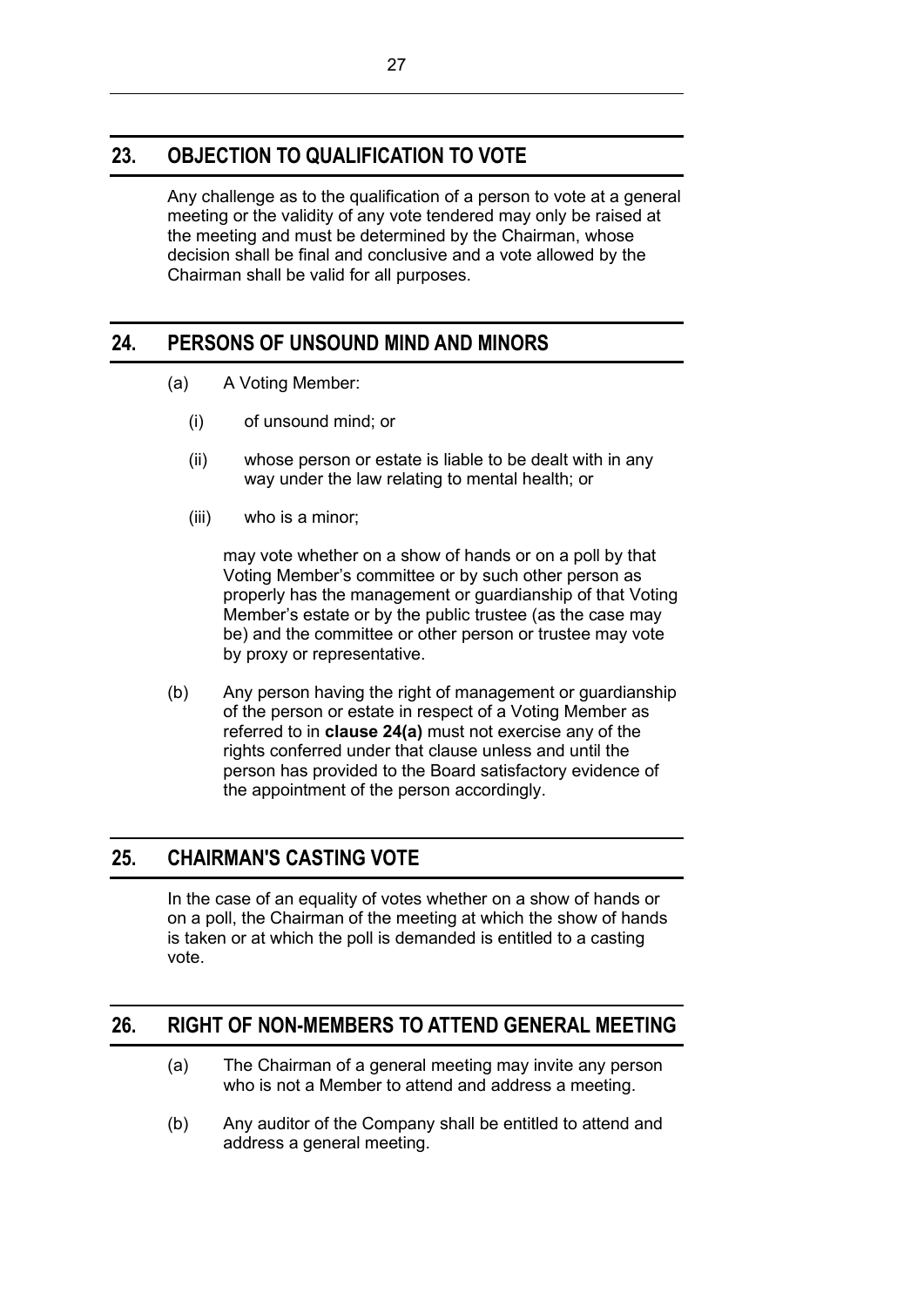## **PROXIES**

## <span id="page-31-1"></span><span id="page-31-0"></span>**27. RIGHT TO APPOINT PROXIES**

- (a) A Voting Member who is entitled to attend and vote at a general meeting of the Company may appoint a person as the Member's proxy to attend and vote for the Member at the meeting.
- (b) If a Voting Member appoints a proxy, the proxy is entitled to vote on a show of hands and on a poll.

## <span id="page-31-2"></span>**28. APPOINTING A PROXY**

## <span id="page-31-3"></span>**28.1 Appointing a Proxy**

The instrument appointing a proxy must be in writing signed by the appointor or the appointor's attorney duly authorised in writing.

### <span id="page-31-5"></span><span id="page-31-4"></span>**28.2 Instrument of Proxy**

- (a) The instrument of proxy is valid if it contains the following information, or any additional information required by the Corporations Act (notwithstanding the application, if any, of section 111L of the Corporations Act):
	- (i) the name and address of the Voting Member (and the Representative, if applicable);
	- (ii) the name of the Company;
	- (iii) the proxy's name or the name of the office of the proxy; and
	- (iv) the meetings at which the instrument of proxy may be used.
- (b) An instrument of proxy may be expressed to be a standing appointment. An instrument of proxy for a specified meeting is only valid for that meeting and any postponement or adjournment of that meeting.
- (c) An instrument of proxy shall not be treated as invalid merely because it does not specify all of the information required by **clause [28.2\(a\)](#page-31-5)**.
- (d) An instrument of proxy may be revoked at any time by notice in writing to the Company.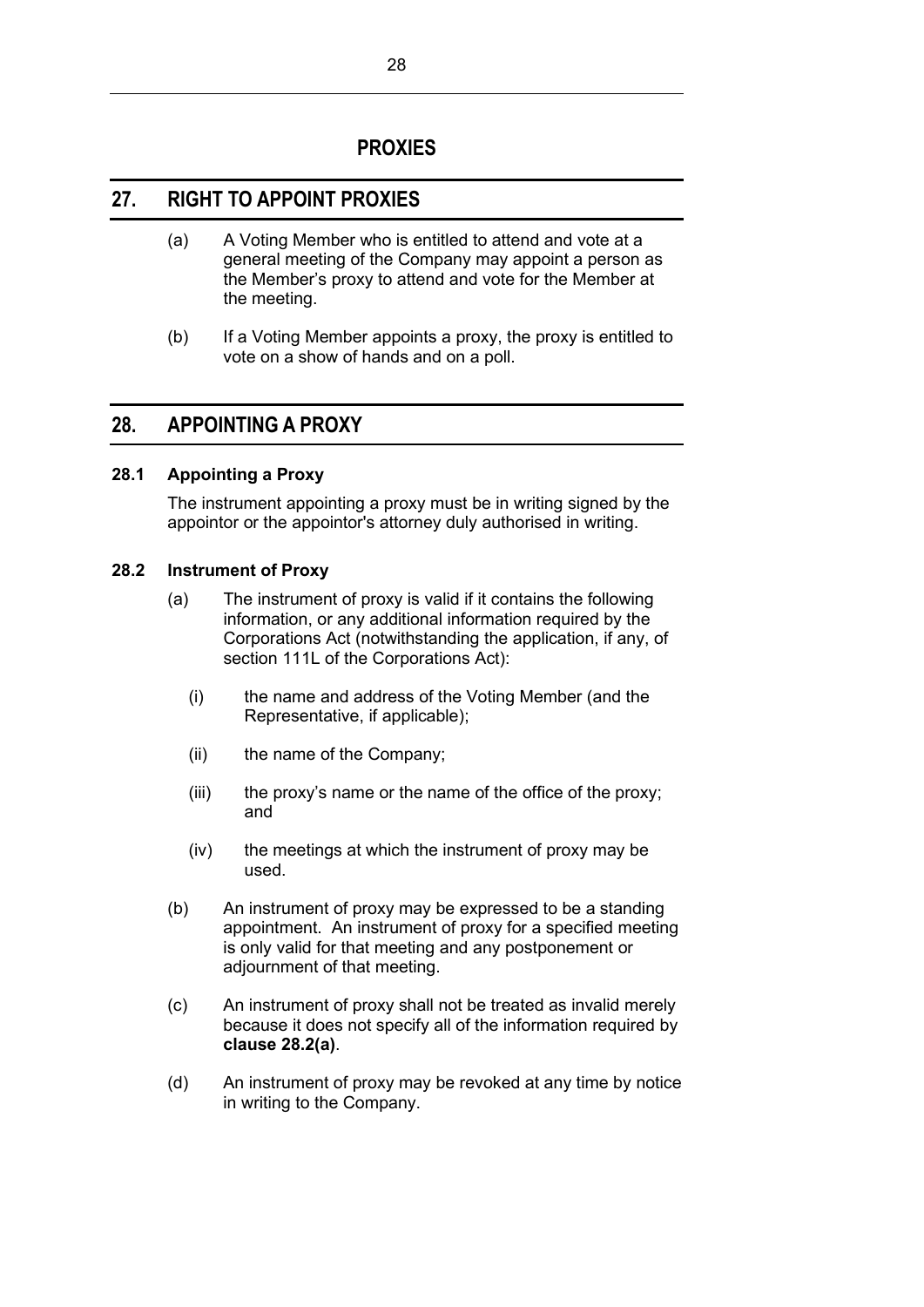## <span id="page-32-0"></span>**29. LODGMENT OF PROXIES**

- (a) An instrument appointing:
	- (i) a proxy and the power of attorney or other authority (if any) under which it is signed or executed or a certified copy of that power or authority; or
	- (ii) an attorney to exercise a Voting Member's or Representative's voting rights at a general meeting or a certified copy of that power of attorney,

must be deposited at the Office or at such other place as is specified for that purpose in the notice convening the general meeting not less than forty eight (48) hours (or such shorter period as the Board may allow) before the time appointed for the holding of the meeting or adjourned meeting as the case may be at which the person named in the instrument proposes to vote, and in default the instrument of proxy or the power of attorney will not be treated as valid.

- (b) For the purposes of this **clause [29](#page-32-0)**, it will be sufficient that any document required to be lodged by a Member be received in legible form by facsimile at the place at which the document is required to be delivered by the Member and the document shall be regarded as received at the time the facsimile was received at that place.
- (c) For the purposes of this **clause [29](#page-32-0)**, it will be sufficient that any document required to be lodged by a Member be received in legible form by email if the notice of meeting so permits at the address and in the form specified in the notice and the proxy shall be regarded as received at the time of the receipt of the email transmission by the Company.

## <span id="page-32-1"></span>**30. VALIDITY OF PROXIES**

- (a) A vote exercised pursuant to an instrument of proxy, a power of attorney or other instrument of appointment is valid notwithstanding:
	- (i) the death or unsoundness of mind of the Voting Member;
	- (ii) the bankruptcy of the Voting Member;
	- (iii) the revocation of the instrument of proxy or the power of attorney or any instrument under which the instrument or the power was granted,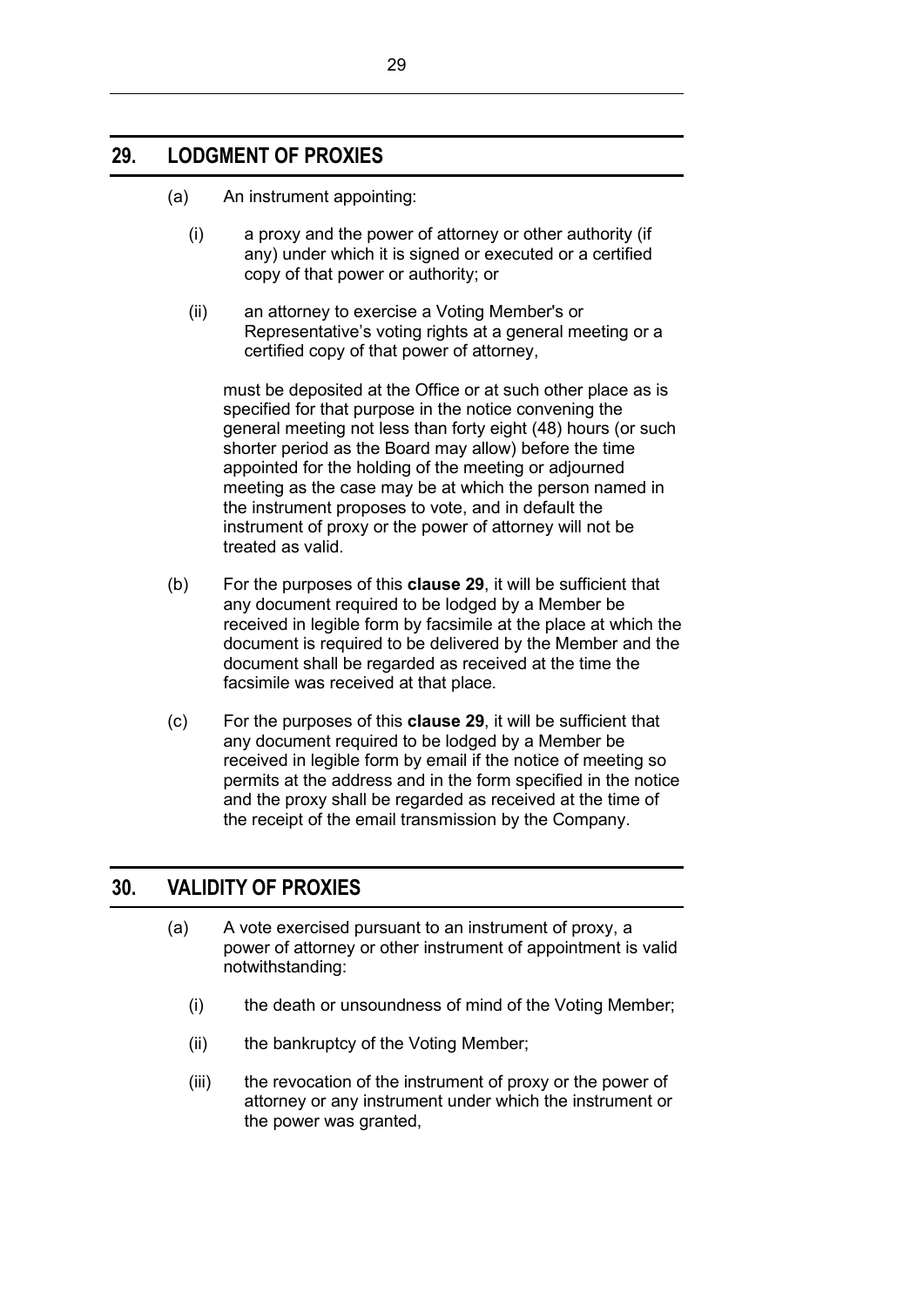if the Company has not received at its Office written notice of the death, unsoundness of mind, bankruptcy or revocation at least forty eight (48) hours (or such shorter period as the Board may allow) prior to the time appointed for the holding of the general meeting or adjourned meeting, as the case may be, at which the instrument of proxy or the power of attorney is exercised.

(b) A proxy who is not entitled to vote on a resolution as a Voting Member, may vote as a proxy for another Voting Member who can vote if the appointment specifies the way the proxy is to vote on the resolution and the proxy votes that way.

## <span id="page-33-0"></span>**31. RIGHTS OF PROXIES AND ATTORNEYS**

- (a) The instrument appointing a proxy will be taken to confer authority to demand or join in demanding a poll.
- (b) Unless a Voting Member by the instrument of proxy directs the proxy to vote in a certain manner, the proxy may vote as the proxy thinks fit on any motion or resolution. Otherwise the proxy shall follow the voting instructions contained in the instrument of proxy.
- (c) A proxy will not be revoked by the appointor attending and taking part in any general meeting, but if the appointor votes on a resolution either on a show of hands or on a poll, the person acting as proxy for the appointor shall not be entitled to vote in that capacity in respect of the resolution.
- (d) The Chairman of a general meeting may require any person acting as a proxy to establish to the satisfaction of the Chairman that the person in question is the person nominated as proxy in the form of proxy lodged under this Constitution. If the person is unable to establish their identity, they may be excluded from voting either upon a show of hands or upon a poll.

## **APPOINTMENT AND REMOVAL OF DIRECTORS**

## <span id="page-33-2"></span><span id="page-33-1"></span>**32. NUMBER AND APPOINTMENT OF DIRECTORS**

#### <span id="page-33-4"></span><span id="page-33-3"></span>**32.1 Number of Directors**

(a) The Board shall consist of no less than six (6) persons and no more than twelve (12) persons.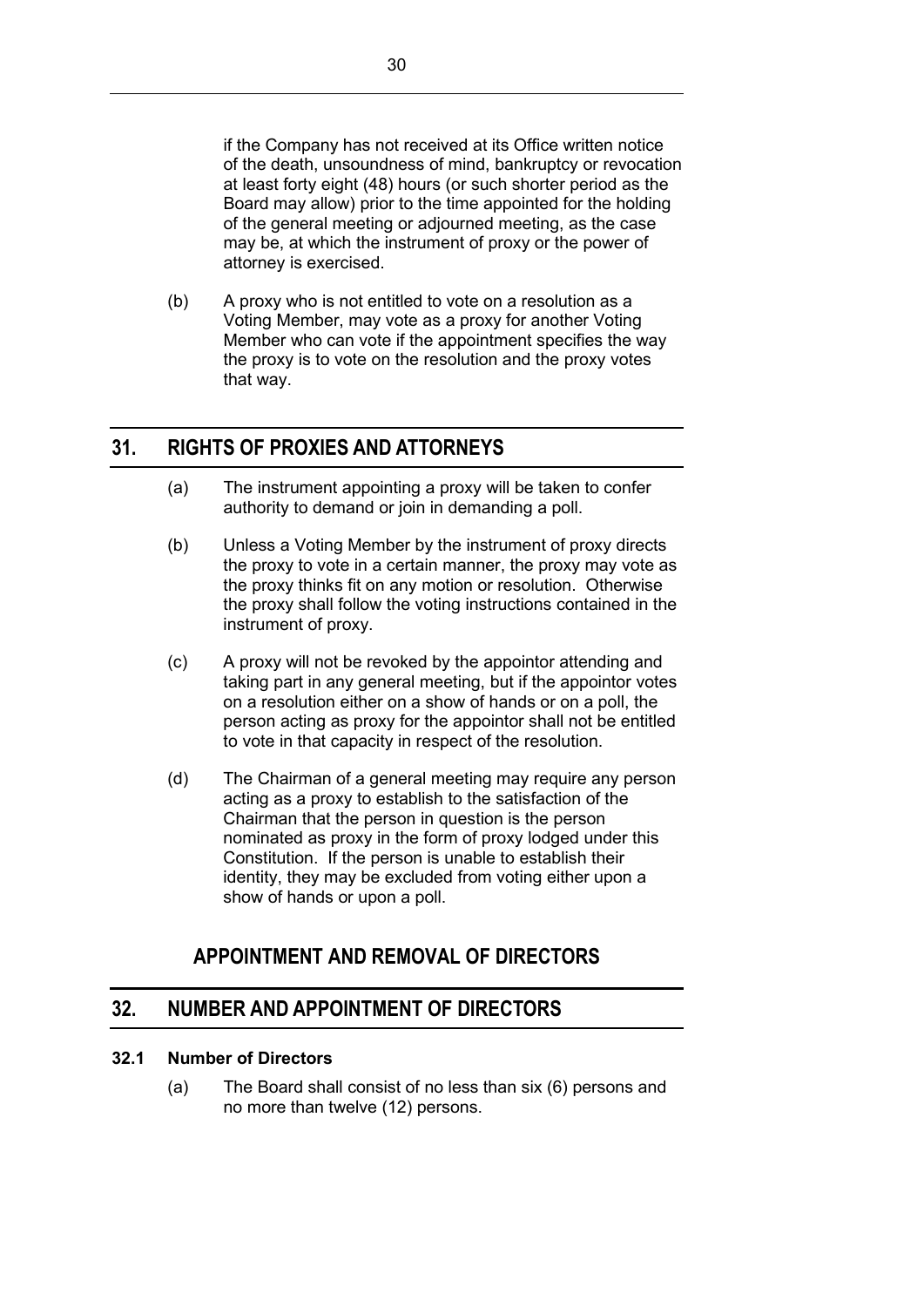(b) The Board may by resolution vary the maximum number of Directors from that referred to in **clause [32.1\(a\)](#page-33-4)**.

## <span id="page-34-0"></span>**32.2 Constitution of Board**

- (a) The Board shall consist of the following:
	- (i) the President;
	- (ii) the Past President or President Elect, as the case may be;
	- (iii) the Branch Director;
	- (iv) the New Zealand Director; and
	- (v) eight (8) Member Elected Directors.
- (b) The following additional Directors may also be elected or appointed to the Board from time to time:
	- (i) Co-Opted Directors; and
	- (ii) Affiliate Directors.
- (c) With the exception of Co-Opted Directors and Affiliate Directors, a Director must be a Voting Member at all times that the Director in question is holding office as a Director.

#### <span id="page-34-1"></span>**32.3 President Elect**

- (a) Prior to a Director being eligible to be appointed as the President, that Director shall be required to have served a one (1) year term as President Elect immediately prior to assuming office as the President;
- (b) one (1) year before the expiry of the term of any President, the Members shall, in accordance with **clause [32.15](#page-38-0)**, elect a Voting Member to the office of President Elect;
- (c) for the purposes of **clause [32.15\(a\)\(i\)](#page-38-2)**, the minimum number of other Voting Members required to nominate a candidate for election as President Elect, is ten (10); and
- (d) the President Elect shall hold the office of President Elect for a term of one (1) year.

#### <span id="page-34-2"></span>**32.4 President**

(a) The President Elect shall, on the expiry of the President Elect's one (1) year term, by default assume the position of President.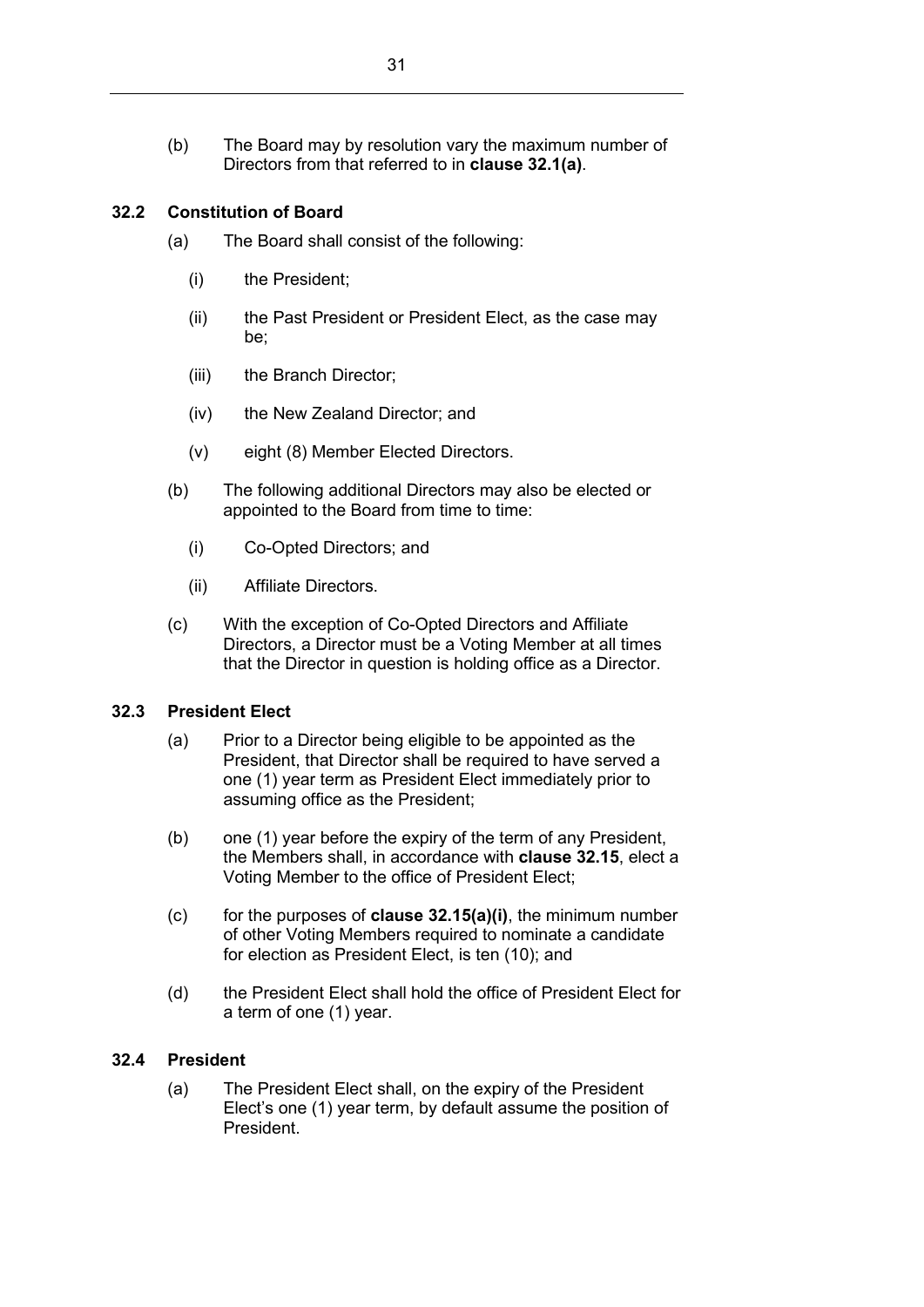#### <span id="page-35-0"></span>**32.5 Past President**

- (a) Upon retiring as the President, that Director by default immediately becomes the Past President.
- (b) The Past President shall have a term of one (1) year as Past President.
- (c) The Past President is not eligible for re-election to the position of President Elect on or ever after the expiry of that one (1) year term.

#### <span id="page-35-1"></span>**32.6 Branch Director**

- (a) For the purposes of this **clause [32.6](#page-35-1)**, the term "Branch Presidents" shall not include a reference to the New Zealand Branch President.
- <span id="page-35-2"></span>(b) The Branch Presidents will appoint one (1) of their number to the office of Branch Director. Prior to the Company's annual general meeting, the Company Secretary shall call for nominations from the Branch Presidents for election to the office of Branch Director. Where more than one (1) Branch President is nominated, the Company Secretary shall hold, amongst the Branch Presidents, a secret ballot.. The Branch President with the most votes shall be appointed Branch Director. If no nominations are received, the Branch Presidents shall appoint one of their own to the role of Branch Director at the Branch Director's meeting that occurs at or immediately after the annual general meeting.
- (c) Subject to **clause 32.6(d),** the Branch Director shall hold the office of Branch Director for a term of one (1) year, but shall be eligible for reappointment for a further three (3) terms of one (1) year each. A Branch Director shall not hold office for more than four (4) consecutive years.
- (d) Subject to **clause [34\(b\)\(ii\)](#page-40-3)**, upon a Branch Director, who has been appointed to the Board pursuant to **clause [32.6\(b\)](#page-35-2)** no longer being a Branch President during that Branch Director's term as the Branch Director, that Director will continue to hold office as Branch Director until the next annual general meeting (being the conclusion of their term as Branch Director), at which time **clause [32.6\(b\)](#page-35-2)** will apply. For the avoidance of doubt, a Branch Director who ceases to be a Branch President may not hold office as a Branch Director beyond the conclusion of their current term and will not be eligible for reappointment as a Branch Director, unless they are a Branch President.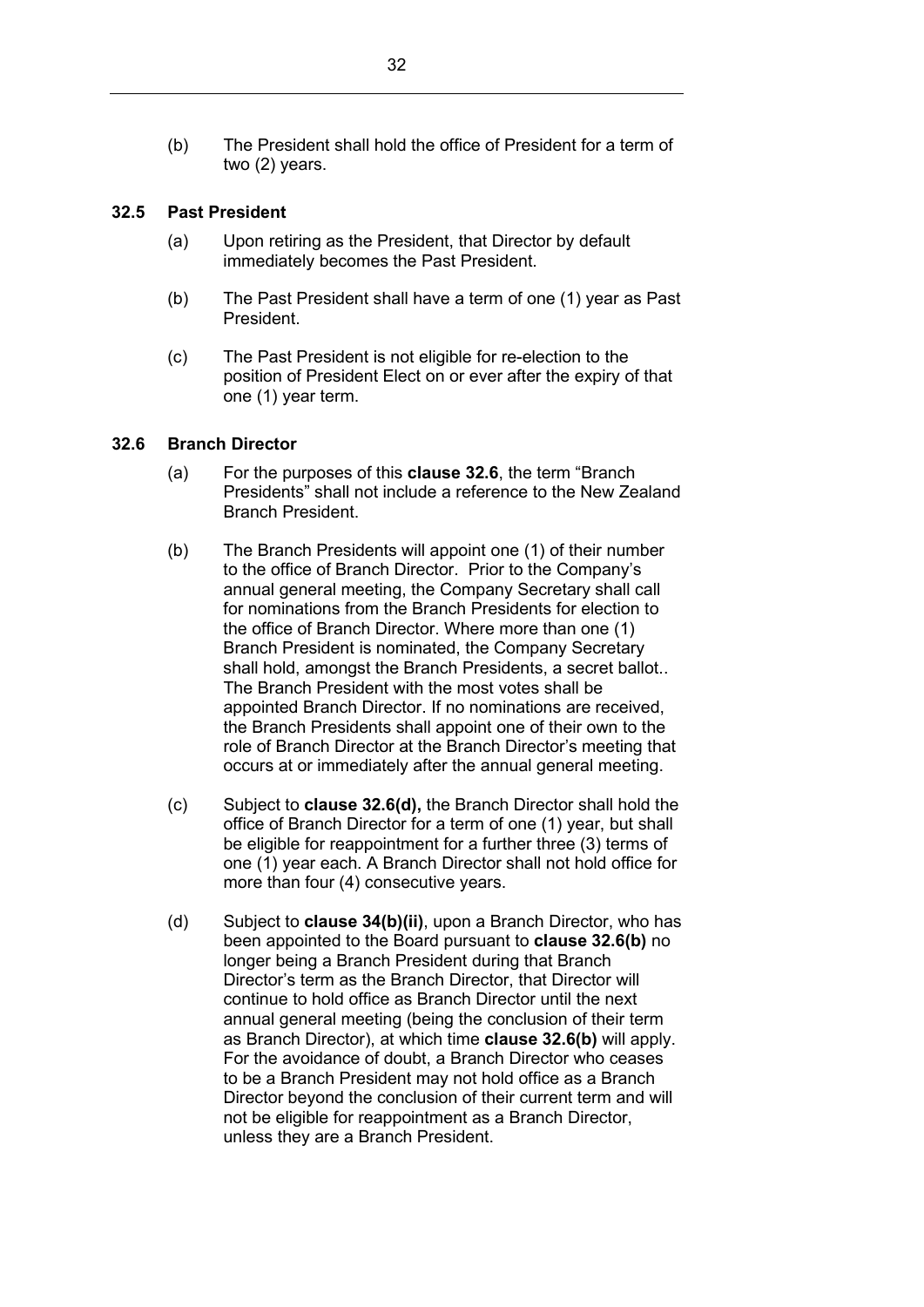### <span id="page-36-0"></span>**32.7 New Zealand Director**

- (a) The New Zealand Branch President will, by virtue of that office, automatically be appointed to the Board as the New Zealand Director.
- (b) Upon a Director, who has been appointed to the Board pursuant to **clause [32.7\(a\)](#page-36-0)**, no longer being the New Zealand Branch President, that Director will continue to hold office as Branch Director until the next annual general meeting.

### **32.8 Member Elected Directors**

- (a) The eight (8) Member Elected Directors referred to in **clause [32.2\(a\)\(v\)](#page-34-0)** shall be elected in accordance with **clause [32.15](#page-38-0)**.
- (b) For the purposes of **clause [32.15\(a\)\(i\)](#page-38-1)**, the minimum number of other Voting Members required to nominate a candidate for election as Member Elected Director is two (2).
- (c) Each Member Elected Director shall hold the office of Member Elected Director for a term of two (2) years, but shall be eligible for re-election for a further term of two (2) years. Member Elected Directors shall not hold office of Member Elected Director for more than four (4) consecutive years except that a person holding office as Member Elected Director is eligible to hold office as President Elect, President and then Past President upon the expiry of their term as a Member Elected Director.

### **32.9 Other Office Holders**

The Board shall, at the first meeting of the Board held after the annual general meeting, appoint from amongst the Member Elected Directors sitting on the Board at that time:

- (a) a Board Secretary;
- (b) a Treasurer; and
- (c) a Standing Sub-Committee Chair for each Standing Sub-Committee in existence at the time of the first meeting of the Board after the annual general meeting.

### **32.10 Board Secretary**

The Board Secretary shall be appointed from the Member Elected Directors by the Board and shall hold the office of Board Secretary for a term of two (2) years, but shall be eligible for re-appointment as Board Secretary or Member Elected Director for a further term of two (2) years (where the Board Secretary has been re-elected as a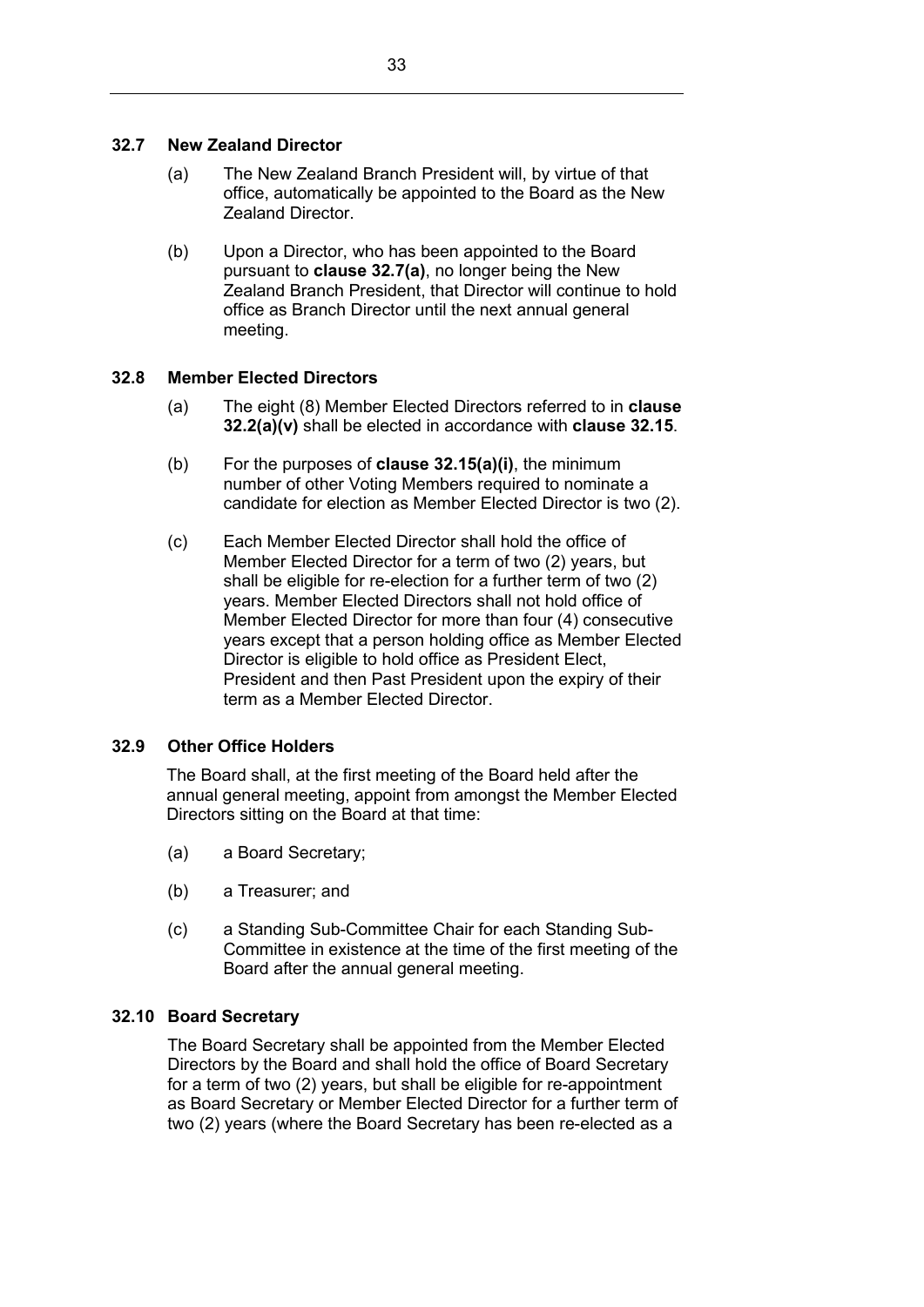Member Elected Director). The Board Secretary shall not hold office of Board Secretary for more than four (4) consecutive years.

### **32.11 Treasurer**

- (a) The Treasurer shall be appointed from the Member Elected Directors by the Board and shall hold the office of Treasurer for a term of two (2) years, but shall be eligible for reappointment as Treasurer of Member Elected Director for a further term of two (2) years. The Treasurer shall not hold office of Treasurer for more than four (4) consecutive years.
- (b) The Treasurer will be responsible to the Board and to the Members for ensuring that all the financial details of the Company are presented to the Board, and the Treasurer will present such data at each annual general meeting.

### **32.12 Standing Sub-Committee Chair**

The Board may establish such Standing Sub-Committees as it sees fit and may appoint any Director to act as the Chair of a Standing Sub-Committee.

### **32.13 Co-Opted Directors**

- (a) The Board can appoint up to four (4) Co-Opted Directors to the Board.
- (b) A Co-Opted Director shall be a person who will bring skills and experience to the Board to enable the Board to advance the Objects.
- (c) Each Co-Opted Director shall hold the office of Co-Opted Director for a maximum term of one (1) year and is eligible for re-appointment for a further term of one (1) year. Co-Opted Directors shall not hold office for more than two (2) consecutive years.

### **32.14 Affiliate Directors**

- (a) Affiliated Organisations shall be permitted to appoint a representative of the Affiliated Organisation to the Board, where the Company and the Affiliated Organisation have entered into an agreement which allows such an appointment.
- (b) The term of office and eligibility requirements for Affiliate Directors shall be as stated in the relevant affiliation agreement.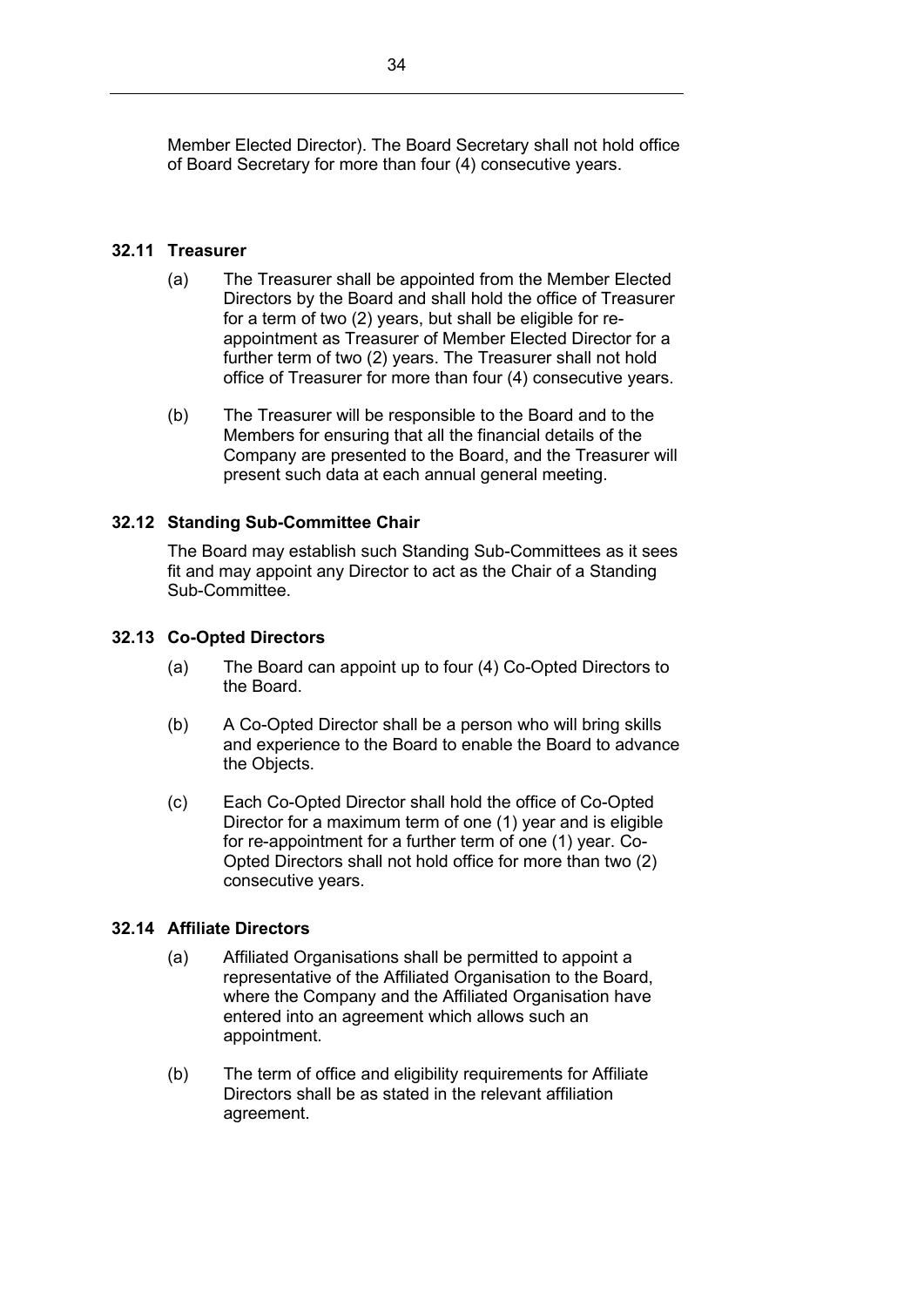### <span id="page-38-2"></span><span id="page-38-0"></span>**32.15 Election of Directors**

- <span id="page-38-1"></span>(a) Nomination of candidates for election as President Elect and Member Elected Director:
	- (i) must be made in writing in the form prescribed by the Board from time to time, signed by the requisite number of other Voting Members (as stipulated by this Constitution) and accompanied by written consent of the candidate (which may be endorsed on the form of the nomination); and
	- (ii) must be delivered to the Company Secretary at least twenty one (21) days before the date fixed for the holding of the election.
- (b) The Board shall cause an election to be held for the election of candidates as the Directors referred to in **clause [32.15\(a\)](#page-38-2)** prior to an annual general meeting or at an annual general meeting in whatever manner and upon whichever date the Board shall decide, which may include an electronic ballot.
- (c) If insufficient nominations are received to fill all vacancies of Directors (referred to in **clause [32.15\(a\)](#page-38-2)**) on the Board, the candidates nominated shall be deemed to be elected and further nominations for the vacant positions shall be received at the annual general meeting or, in the case of an electronic election, at the annual general meeting following the electronic election.
- (d) If insufficient further nominations are received, any vacant positions of Directors remaining on the Board shall be deemed to be casual vacancies.
- (e) If the number of nominations received is equal to the number of vacancies of Directors (referred to in **clause [32.15\(a\)](#page-38-2)**) to be filled, the persons nominated shall be deemed to be elected.
- (f) If the number of nominations received for Directors (referred to in **clause [32.15\(a\)](#page-38-2)**) exceeds the number of vacancies to be filled, a ballot shall be held. The Board shall determine, in its discretion, how and when the ballot shall be conducted.

## **33. GENERAL RIGHT TO APPOINT AND REMOVE DIRECTORS**

- (a) Subject to the Corporations Act (notwithstanding the application, if any, of section 111L of the Corporations Act):
	- $(i)$  if there is ever a casual vacancy in the office of President, the President Elect or Past President, as the case may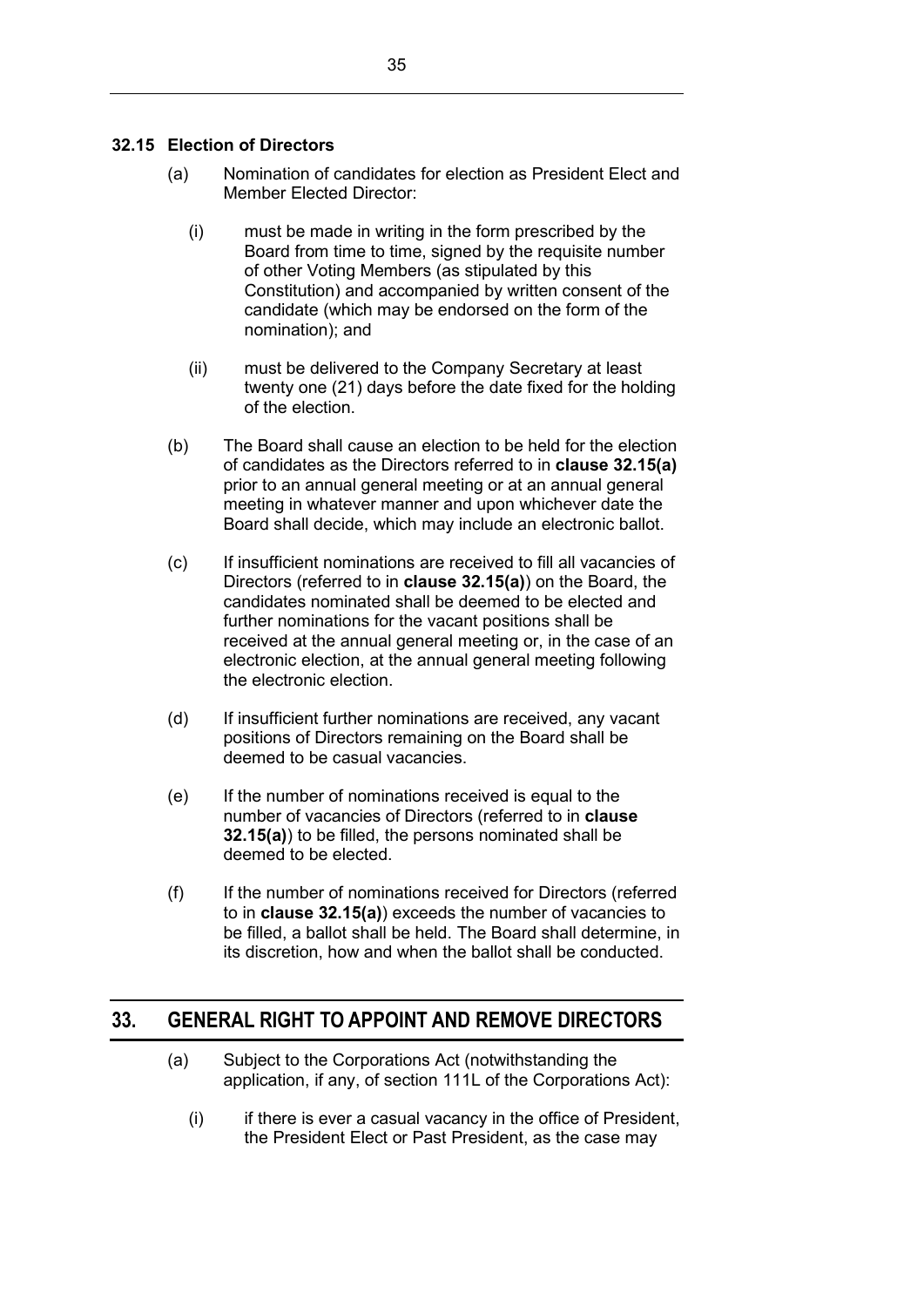be, will fill such casual vacancy, and hold office for the balance of the term of the vacating President, and where the person filling the casual vacancy is the President Elect, shall continue to hold office for the full term that the President Elect would have held office as President if the original President had not vacated;

- (ii) if there is ever a casual vacancy in the office of President Elect, that office shall remain vacant for the balance of the term of the vacating President Elect. At the next annual general meeting of the Company, the Voting Members shall, in accordance with **clause [32.15](#page-38-0)**, elect a Voting Member to the office of President. For the purposes of **clause [32.15\(a\)\(i\)](#page-38-1)**, the minimum number of other Voting Members required to nominate a candidate for election as President, is ten (10);
- (iii) if there is ever a casual vacancy in the office of Past President, that office shall remain vacant for the balance of the term of the vacating Past President;
- (iv) if there is ever a casual vacancy in the office of Member Elected Director, the Board may appoint a Voting Member to fill any such casual vacancy. Any Director so appointed shall only hold office until the next annual general meeting of the Company after the appointment is made.
- (b) The Board may act despite any vacancy in their body, but if the number falls below the minimum required by the Corporations Act, the Board may act:
	- (i) for the purpose of:
		- (A) increasing the number of Directors to the minimum; or
		- (B) convening a general meeting; or
	- (ii) in emergencies;

but for no other purpose.

## **34. VACATION OF OFFICE**

(a) Any Director may retire from office on giving written notice to the Company at the Office of their intention to retire and the resignation shall take effect at the time expressed in the notice (provided the time is not earlier than the date of delivery of the written notice to the Company).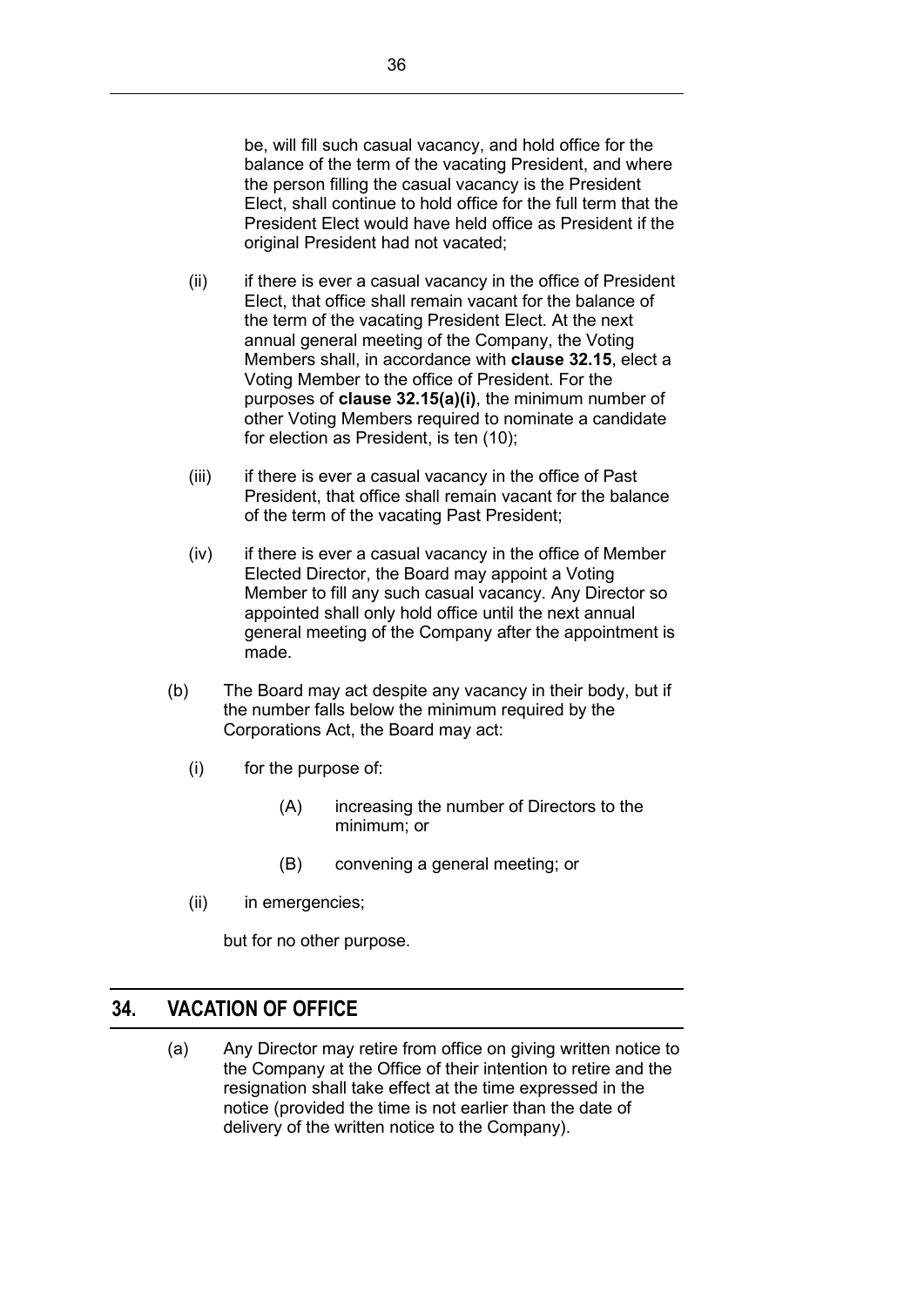- (b) The office of a Director shall become vacant if the Director:
	- (i) dies;
	- (ii) subject to **clause [32.2\(c\)](#page-34-1)**, ceases to be a Voting Member of the Company;
	- (iii) is a health care professional who has been deregistered;
	- (iv) becomes bankrupt or makes any arrangement or composition with creditors generally;
	- (v) becomes prohibited from being a director of, or managing, a company by reason of any order made under the Corporations Act;
	- (vi) becomes of unsound mind or a person whose personal estate is liable to be dealt with in any way under the law relating to mental health;
	- (vii) resigns by notice in writing to the Company;
	- (viii) subject to **clause [32.6\(d\)](#page-35-0)**, being a Branch Director, is no longer a Branch President;
	- (ix) subject to **clause 32.7,** being the New Zealand Director, is no longer the New Zealand Branch President; or
	- (x) has been disqualified by the ACNC Commissioner, at any time during the preceding twelve (12) months, from being a responsible entity of a registered entity under section 42.20(4) of the ACNC Regulation; or
	- (xi) is absent without permission of the Board from meetings of the Board held for more than six (6) consecutive months.

## **35. ALTERNATE DIRECTORS**

Alternate Directors shall not be permitted.

# **POWERS AND DUTIES OF DIRECTORS**

## **36. DUTIES OF DIRECTORS**

(a) Each Director is subject to, and must comply at all times with, the duties set out in Governance Standard 5 in section 45.25 of the ACNC Regulation if the Company is legally required to comply with that regulation.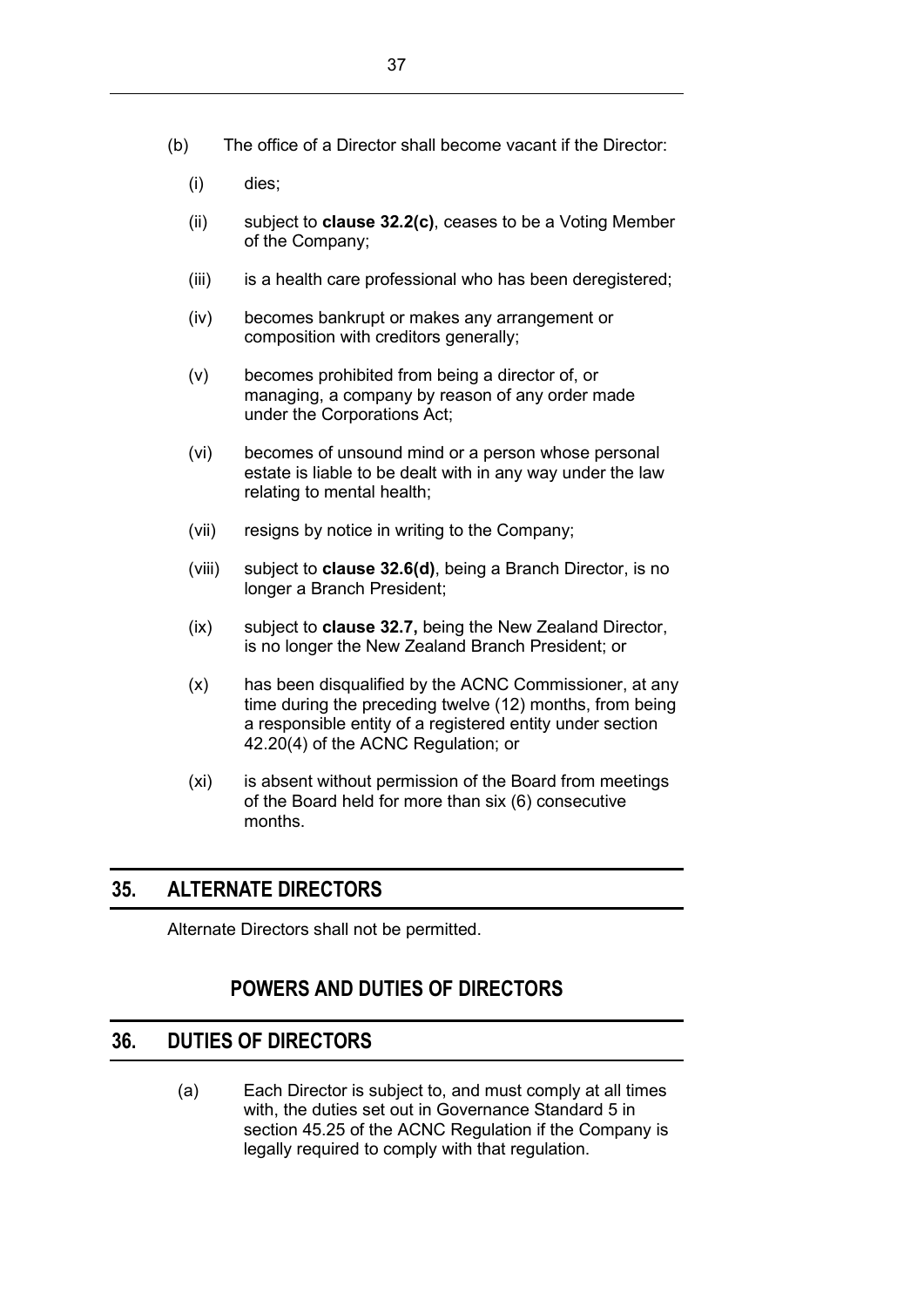(b) In accordance with Governance Standard 4 in section 45.20 of the ACNC Regulation, the Board will take reasonable steps to ensure that the Board does not at any time include a Director who is disqualified from managing a corporation under the Corporations Act or from being a responsible entity under subsection 45.20(4) of the ACNC Regulation.

# **37. POWERS OF DIRECTORS**

The control, ultimate management and conduct of the Company shall be vested in the Board who shall exercise all such powers of the Company as are not by the Corporations Act, the ACNC Act or by this Constitution required to be exercised in any other manner.

## **38. NEGOTIABLE INSTRUMENTS**

All cheques, promissory notes, drafts, bills of exchange and other negotiable instruments and all receipts for money paid to the Company must be signed, drawn, accepted, endorsed or otherwise executed as the case may be by:

- (a) a Director so authorised in writing by the Board; and
- (b) one other Director or the Company Secretary, so authorised in writing by the Board.

## <span id="page-41-0"></span>**39. CONFERMENT OF POWERS**

- (a) The Board may from time to time confer upon any Director for the time being, or any other person as they may select, such of the powers exercisable under this Constitution by the Board as it may think fit for such time and to be exercised for such purposes and on such terms and conditions and with such restrictions as it may think expedient.
- (b) Powers conferred under this **clause [39](#page-41-0)** may be exercised concurrently with the powers of the Board in that regard and the Board may from time to time withdraw, revoke or vary all or any of such powers.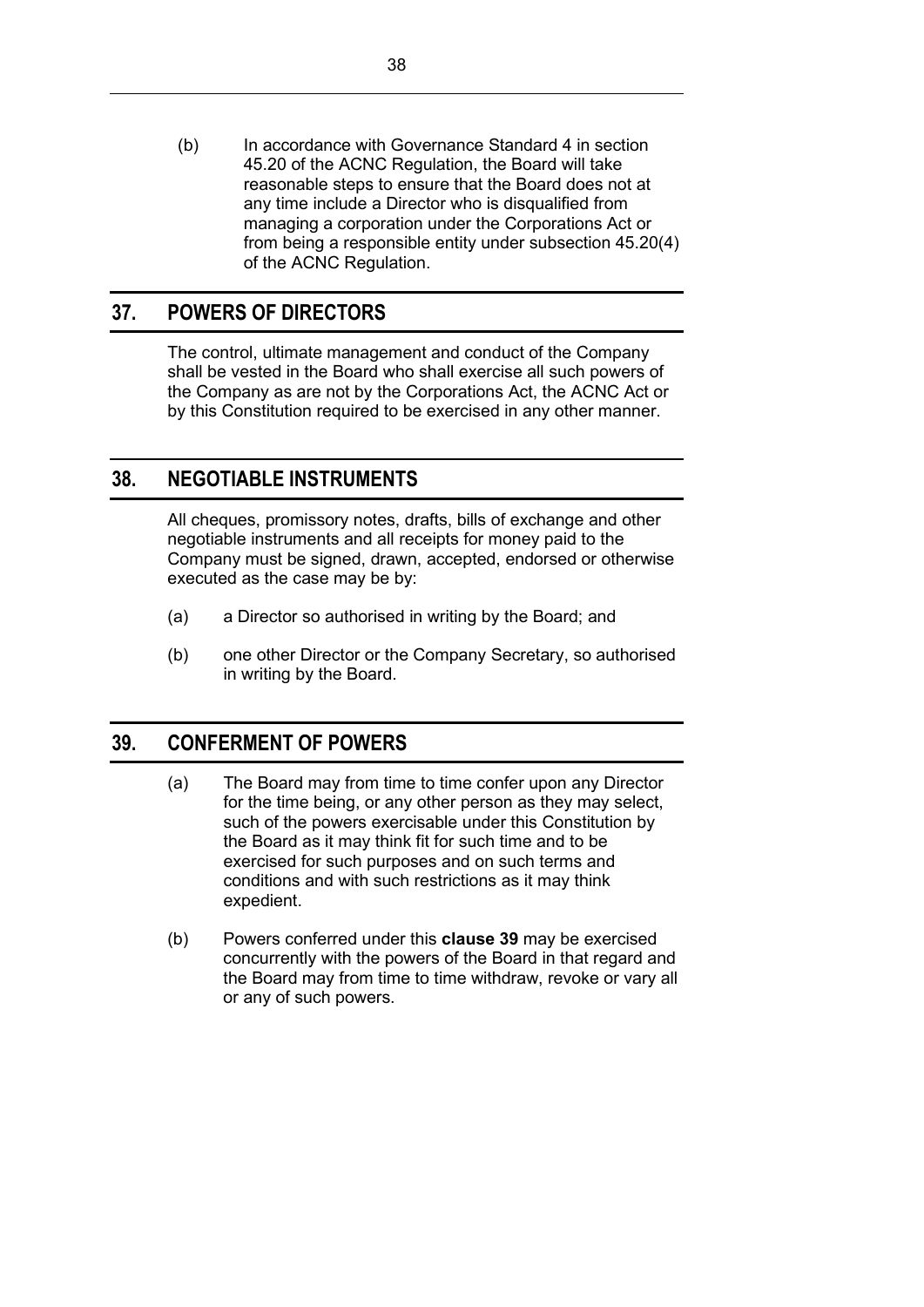# **DIRECTORS' DISCLOSURE OF INTEREST**

## **40. CONTRACTS**

- (a) The Company may enter into contracts or arrangements with other companies or bodies in which a Director has an interest, provided it does so according to the usual commercial terms and conditions that apply to such contracts or arrangements.
- <span id="page-42-0"></span>(b) Any interest of a Director must be dealt with in accordance with the relevant legislation, being either:
	- (i) the Corporations Act; or
	- (ii) the ACNC Regulation,

which shall include disclosing an interest and having the Company Secretary record all declarations in the minutes of the relevant meeting.

- (c) Subject to **clause [40\(b\)](#page-42-0)** a Director who has an interest in a contract or arrangement made by the Company and has disclosed this interest to the Board:
	- (i) cannot be present while the matter is being considered at a meeting;
	- (ii) cannot vote on the matter;
	- (iii) may still be counted in determining whether or not a quorum is present at any meeting of Directors considering that contract or arrangement or proposed contract or arrangement;
	- (iv) cannot sign or countersign any document relating to that contract or arrangement or proposed contract or arrangement; and
	- (v) cannot vote in respect of, or in respect of any matter arising out of, the contract or arrangement or proposed contract or arrangement.
- (d) A Director's failure to make disclosure under this **clause 40**  does not render void or voidable a contract or arrangement in which the Director has a direct or indirect interest.
- (e) A general notice given to the Board by a Director that the Director is an officer, a member of or otherwise interested in any specified corporation or firm stating the nature and the extent of the Director's interest in the corporation or firm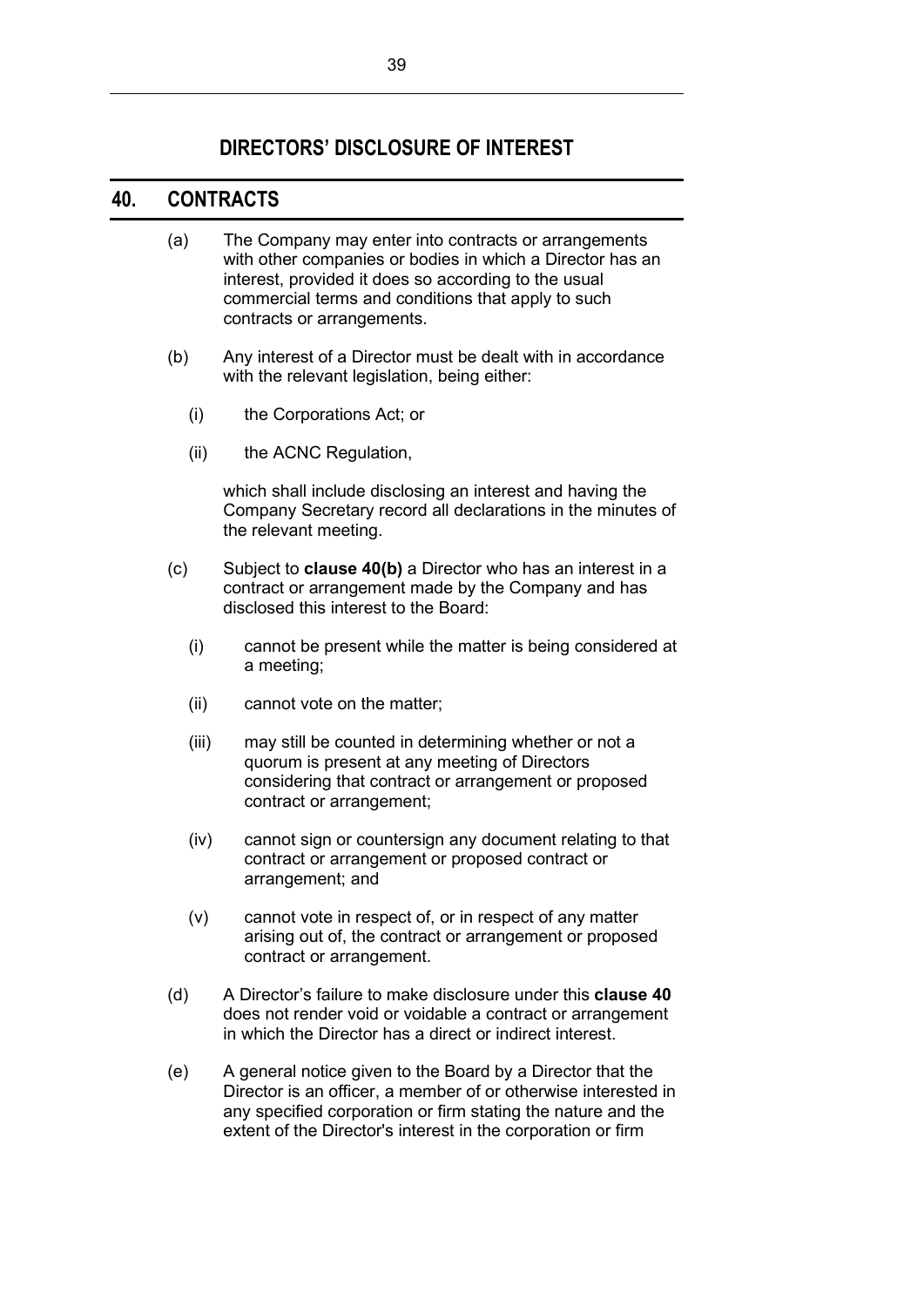shall, in relation to any matter involving the Company and that corporation or firm after the giving of the notice, be a sufficient disclosure of the Director's interest, provided that the extent of the interest is no greater at the time of first consideration of the relevant matter by the Board than was stated in the notice.

# **PROCEEDINGS OF DIRECTORS**

# **41. MEETINGS OF DIRECTORS**

- (a) The Board may meet together for the despatch of business, adjourn and otherwise regulate their meetings and proceedings as it thinks fit, provided that they shall meet together not less than four (4) times each calendar year.
- (b) (i) Three (3) Directors may at any time; or
	- (ii) the Company Secretary upon the request of any three (3) Directors shall;

convene a meeting of the Board by giving at least two (2) weeks notice of the meeting to all Directors (except in the case of an emergency where less notice shall be satisfactory), except a Director who the person convening the meeting reasonably believes to be outside Australia or New Zealand.

- (c) Notice of a meeting of the Board need not be in writing.
- (d) A Board meeting may be convened or held using any technology consented to by all Directors. The consent may be a standing one. A Director may withdraw consent to the use of a particular technology within a reasonable time period before a Board meeting.
- (e) All resolutions of the Directors passed at a meeting of the Board where a quorum is present but where notice of the meeting has not been given as required to each Director, or any act carried out pursuant to such resolution, shall, provided each Director to whom notice was not given subsequently agrees to waive the same, be as valid as if notice of the meeting had been duly given to all Directors.

# **42. QUORUM**

(a) A majority of Directors entitled to attend a meeting of the Board who are personally present (or in conference in accordance with **clause 41**) (providing the number is six (6)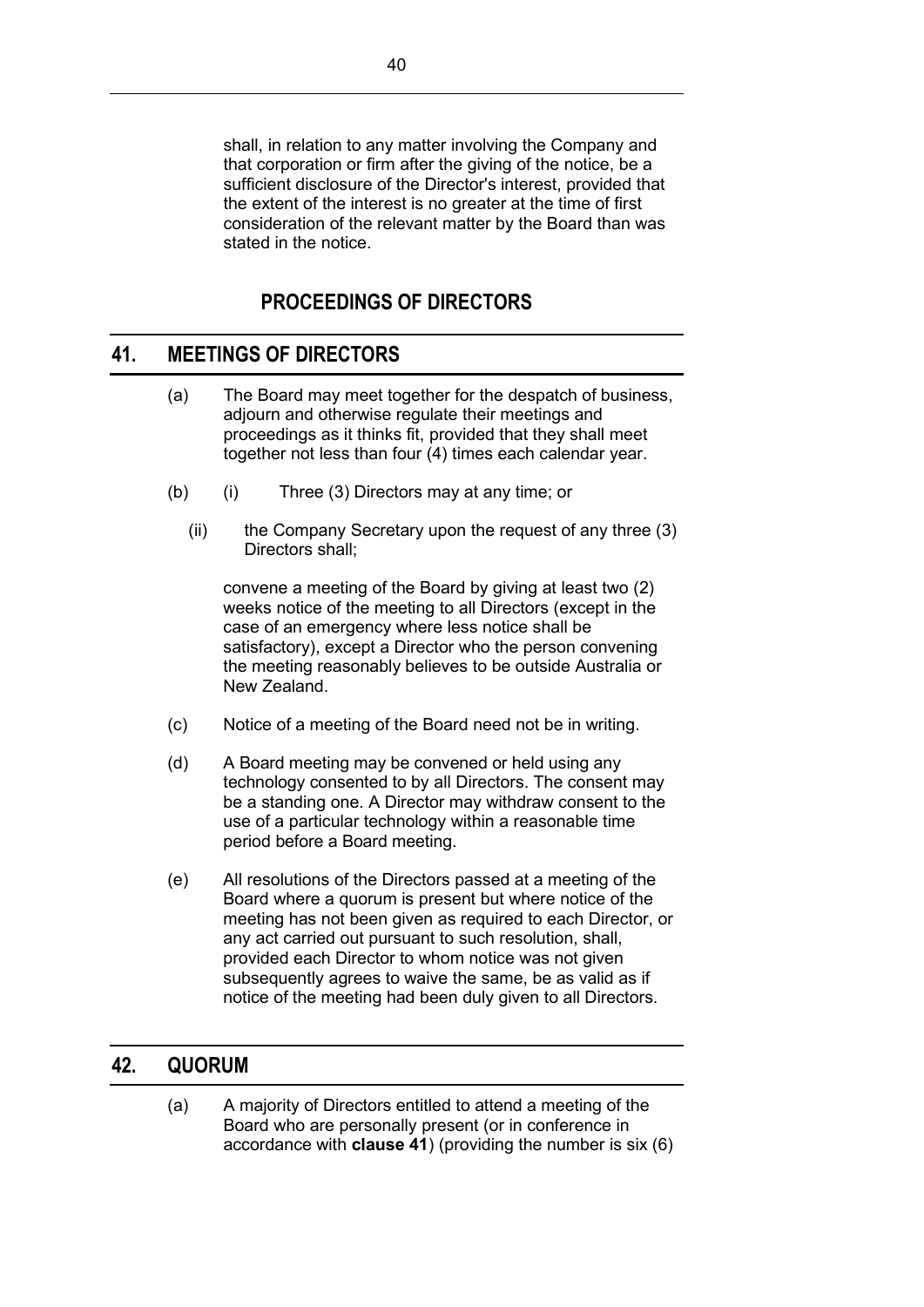or greater) form a quorum and a quorum must be present at all times during the meeting.

(b) A Director who is disqualified from voting on a matter pursuant to **clause 40** shall be counted in the quorum despite that disqualification.

## **43. CHAIRMAN**

- (a) The President shall, if present, preside as Chairman of every meeting of the Board.
- (b) If a meeting of the Board is held and the President is not present within fifteen (15) minutes after the time appointed for the holding of the meeting or, if present, does not wish to chair the meeting, then the:
	- (i) President Elect or Past President, as the case may be, shall; or
	- (ii) failing him or her, the Board Secretary shall; or
	- (iii) failing him or her, the Treasurer shall; or
	- (iv) failing him or her, the other Directors present must elect one of their number to;

be Chairman of the meeting.

## **44. VOTING**

- (a) A resolution of the Board must be passed by a majority of votes of the Directors present at the meeting who vote on the resolution. A resolution passed by a majority of the votes cast by the Directors will for all purposes be taken to be a determination of the Board.
- (b) Each Director shall have one (1) vote.
- (c) In case of an equality of votes at a meeting of the Board, the President has a casting vote in addition to a deliberative vote.

## <span id="page-44-0"></span>**45. RESOLUTIONS BY DIRECTORS**

(a) The Board may pass a resolution without a Board meeting being held if all the Directors entitled to vote on the resolution sign a document containing a statement that they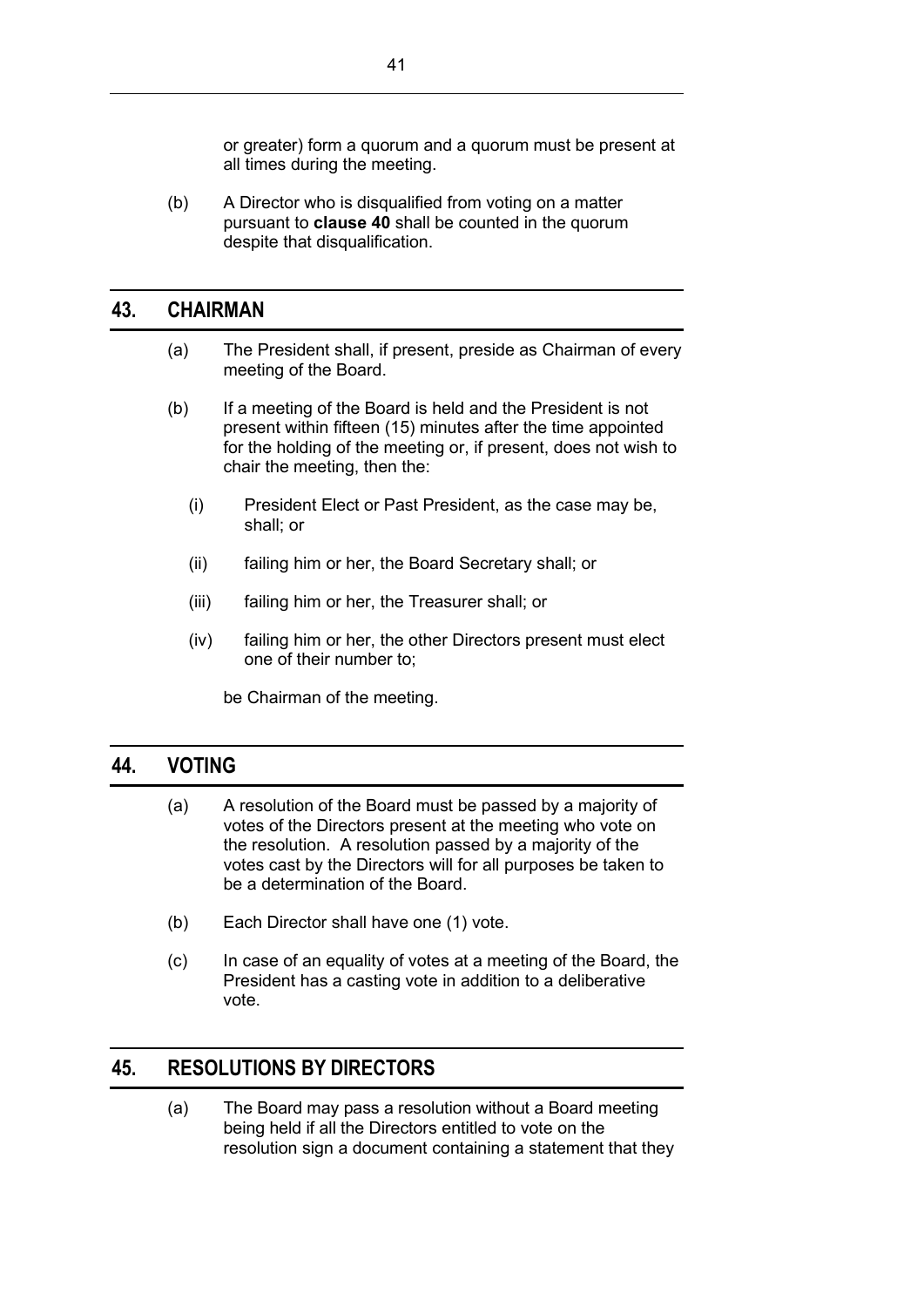are in favour of the resolution set out in the document. For this purpose, signatures can be contained in more than one document.

- (b) A facsimile transmission which is received by the Company and which purports to have been signed by a Director shall, for the purposes of this **clause [45](#page-44-0)**, be taken to be in writing and signed by that Director at the time of the receipt of the facsimile transmission by the Company in legible form.
- (c) An email transmission which is received by the Company and which purports to have been sent by a Director shall, for the purposes of this **clause [45](#page-44-0)**, be taken to be in writing and signed by that Director at the time of the receipt of the email transmission by the Company.
- (d) Where a resolution is passed in accordance with this **clause [45](#page-44-0)**, the Board must ensure that it complies with the provisions of **clause [48](#page-46-0)**, causing minutes to be kept of such resolutions.

# **46. COMMITTEE OF DIRECTORS**

### **46.1 Standing Sub-Committees**

- (a) The Board may form Standing Sub-Committees from time to time.
- (b) The Board has the power to disband or reconstitute any Standing Sub-Committee at any time within its full discretion.
- (c) The Board shall determine and issue terms of reference for each Standing Sub-Committee established by the Board. The terms of reference may include provisions relating to the governance, directorship, management, responsibilities and membership of each such Standing Sub-Committee and may be amended by the Board as it sees fit.

### **46.2 Other Committees**

- (a) The Board may form and delegate any of its powers to any Committee (or task force) consisting of such Directors and/or other persons as it thinks fit and may from time to time revoke such delegation.
- (b) The Board will decide, in its absolute discretion, as to those Voting Members and/or other persons who will be appointed to such other Committees (or task forces) and the term of their appointment.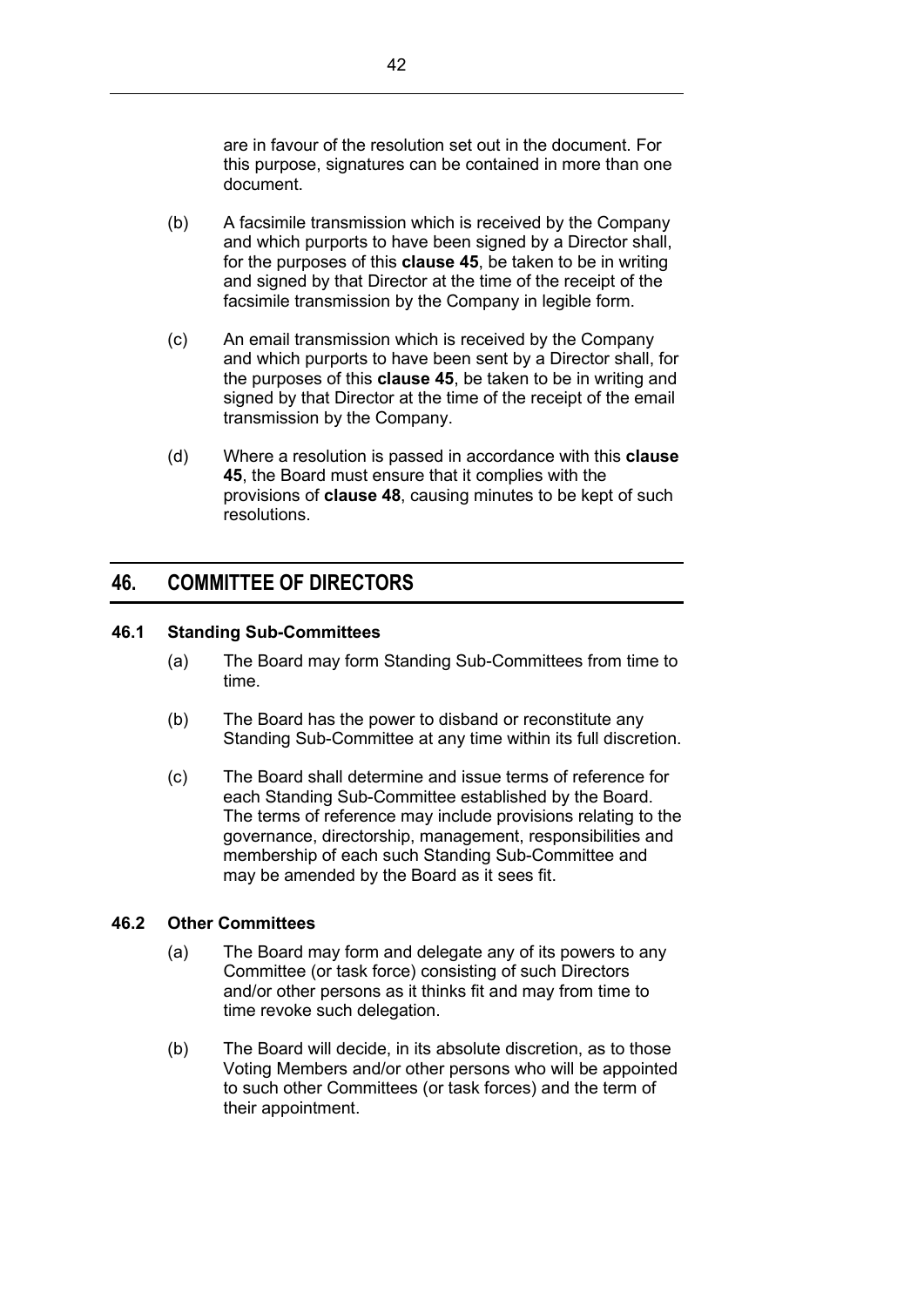(c) The Board shall determine how the meetings and proceedings of any other such Committee (or task force) shall operate, be governed and regulated.

# **47. VALIDATION OF ACTS OF DIRECTORS**

All acts done:

- (a) at any meeting of the Board; or
- (b) by any person acting as a Director,

shall, even if it is discovered afterwards that there was a defect in the appointment or continuance in office of any such Director or person or that they or any of them were disqualified or were not entitled to vote, be as valid as if every such person had been duly appointed or had continued in office and was duly qualified to be a Director and had been entitled to vote.

# **MINUTES**

## <span id="page-46-0"></span>**48. MINUTES**

- (a) The Board must cause minutes to be kept in such a manner as is required by the Corporations Act (notwithstanding the application, if any, of section 111L of the Corporations Act) for the purposes of recording:
	- (i) the names of the Directors present at each meeting of the Board and of Directors present at each meeting of any Committee and any Standing Sub-Committee;
	- (ii) all orders, resolutions and proceedings of general meetings and of meetings of the Board and of Committees and Standing Sub-Committees;
	- (iii) such matters as are required by the Corporations Act (notwithstanding the application, if any, of section 111L of the Corporations Act) or the ACNC Act or the ACNC Regulation to be recorded in the record books of the Company including, without limitation, all declarations made or notices given by any Director of their interest in any contract or proposed contract or the holding of any office or property whereby any conflict of duty or interest may arise.
- (b) Such minutes shall be signed by the Chairman of the meeting, or the Chairman of the next succeeding meeting and minutes which purport to be signed accordingly shall be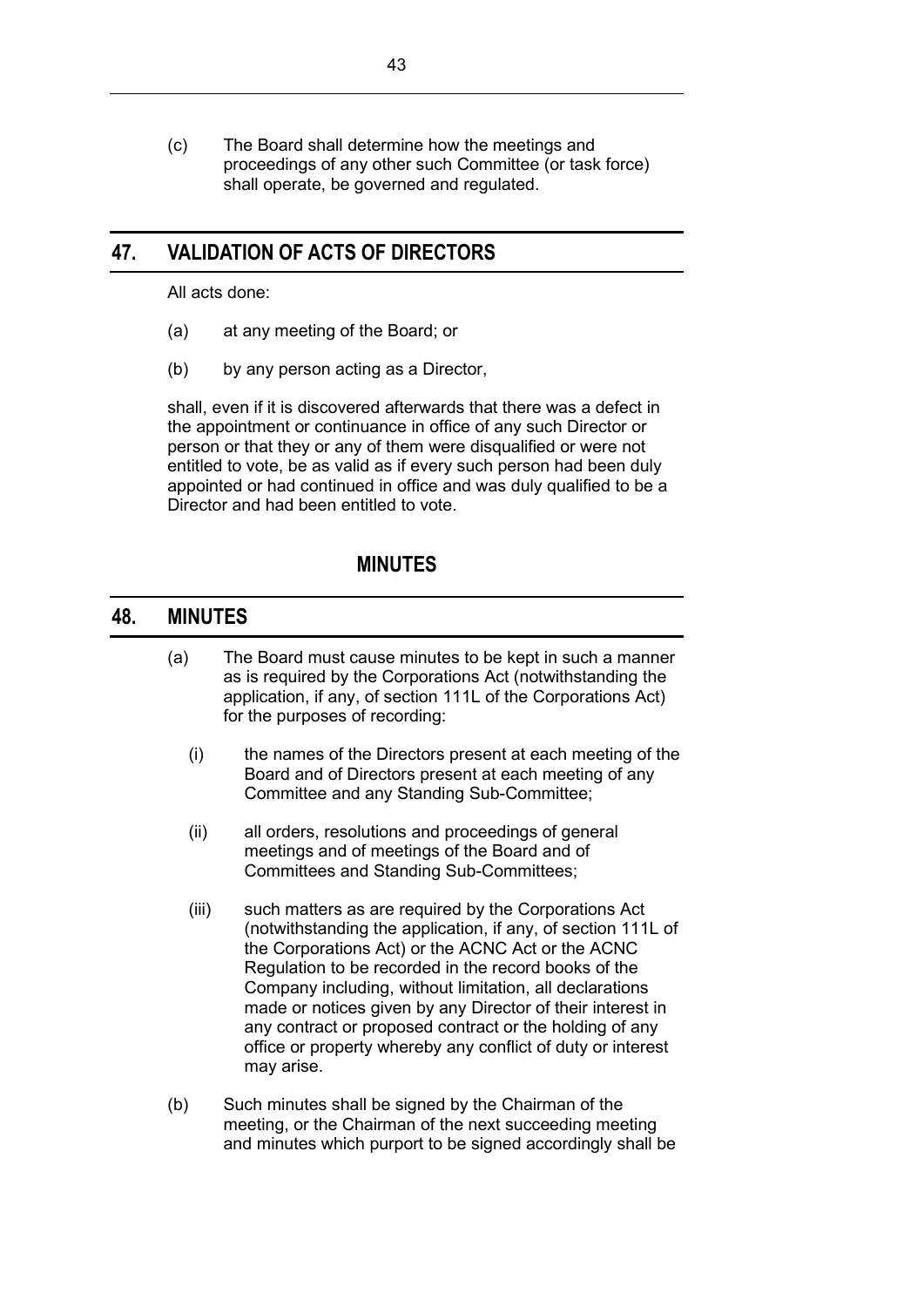received in evidence without any further proof as sufficient evidence that the matters and things recorded by such minutes actually took place or happened as recorded and of the regularity of such matters and things and that the same took place at a meeting duly convened and held.

## **COMPANY SECRETARY**

## **49. APPOINTMENT AND TENURE**

- (a) There must be at least one Company Secretary (who is the Company Secretary for the purposes of the Corporations Act) appointed by the Board for a term and on conditions determined by the Board.
- (b) The Board may remove any Company Secretary so appointed.

## **BRANCHES**

## **50. BRANCHES**

- (a) The Members are grouped into Branches.
- (b) The Board may in its discretion authorise the formation of additional Branches and grant to it the right to be and to function as such so long as the Board deems fit.
- <span id="page-47-0"></span>(c) Subject to **clause [50\(e\)](#page-48-0)**, a Branch shall conduct its affairs and programmes in accordance with this Constitution, the By-Laws and such other directions and limitations declared by the Board from time to time.
- (d) The Board shall have the power to amend the By-Laws and, subject to **clause [50\(e\)](#page-48-0)**:
	- (i) define the powers and responsibilities of; and
	- (ii) exercise control over;

the Branches.

With the exception of the New Zealand Branch (whilstever it is incorporated as a separate legal entity in New Zealand), this shall include the right to take over the management and control of a Branch Executive, where that Branch is not complying with **clause [50\(c\)](#page-47-0)**, until: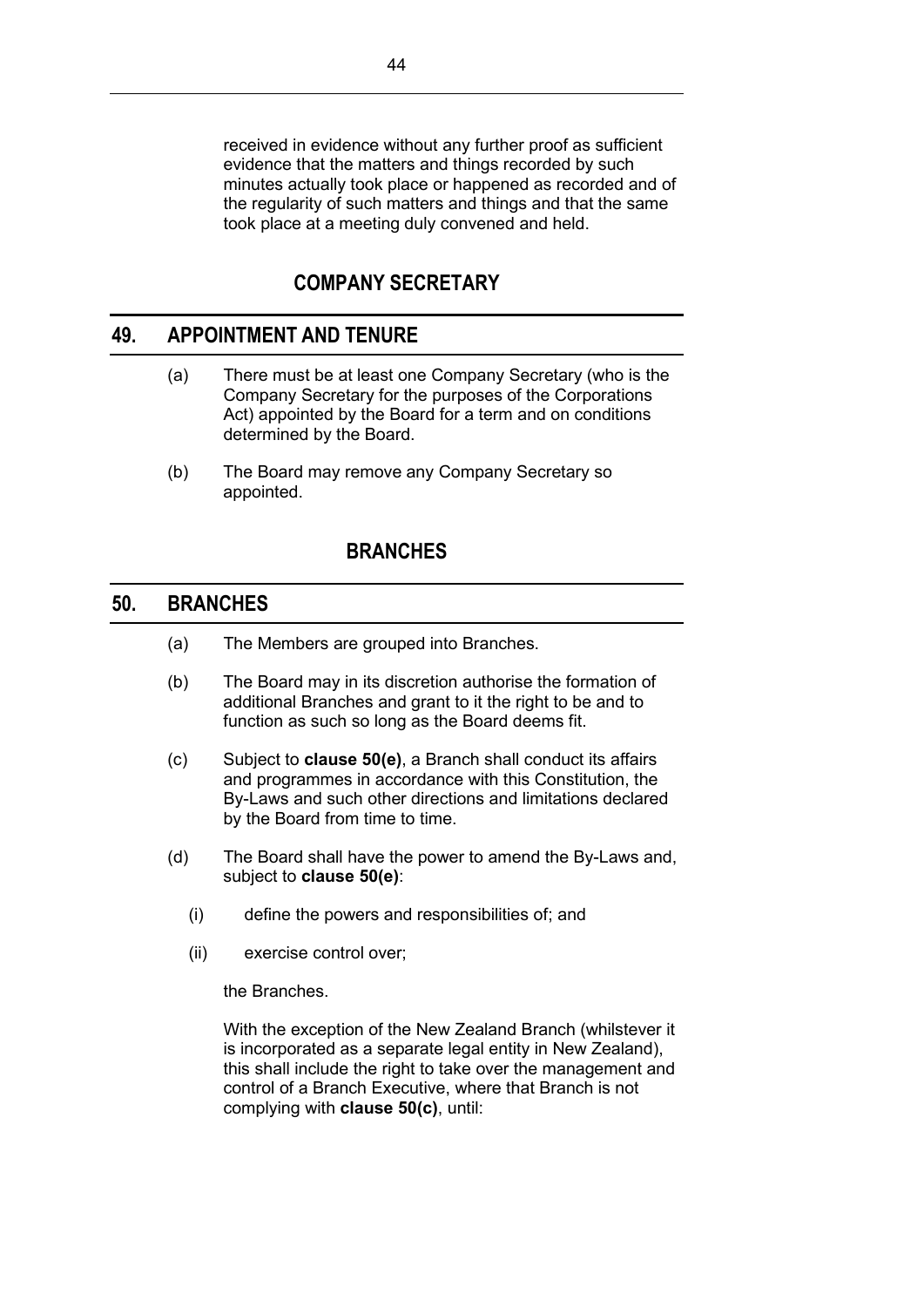- (iii) such time as the Branch is able to comply with **clause [50\(c\)](#page-47-0)**; or
- (iv) the next annual general meeting of the Branch where a new Branch Executive can be elected.
- <span id="page-48-1"></span><span id="page-48-0"></span>(e) (i) The Board acknowledges that the New Zealand Branch is incorporated as a separate legal entity in New Zealand. The New Zealand Branch must ensure that its constituent document conforms, as closely as reasonably practicable and as far as the law in New Zealand allows, with the Constitution and the By-Laws. The New Zealand Branch must obtain the written approval of the Board to its constituent document which approval will not be unreasonably withheld. In the event that the Board approves the constituent document of the New Zealand Branch, the New Zealand Branch will not have to comply with the By-Laws to the extent that there is any inconsistency between the constituent document and the By-Laws.
	- (ii) In the event that the Board does not approve the constituent document in accordance with **clause [50\(e\)\(i\)](#page-48-1)**, the Members who are members of the New Zealand Branch will use their best endeavours to convene a meeting of members of the New Zealand Branch with a view to amending the contravening provision(s) of the constituent document of the New Zealand Branch.
- (f) With the exception of the New Zealand Branch President (who by virtue of that office is a member of the Board), the Board shall meet with the Branch Presidents of all Branches on an annual basis.

# **SPECIAL INTEREST GROUPS**

## **51. SPECIAL INTEREST GROUPS**

- (a) The Board will form Special Interest Groups of the size, type and nature as it deems fit from time to time.
- (b) The purposes of the Special Interest Groups are to:
	- (i) foster research collaboration, educational activities and exchange of information among physicians, health care workers, scientists and those in training within a defined area of interest; and
	- (ii) assist the Board in achieving its Objects.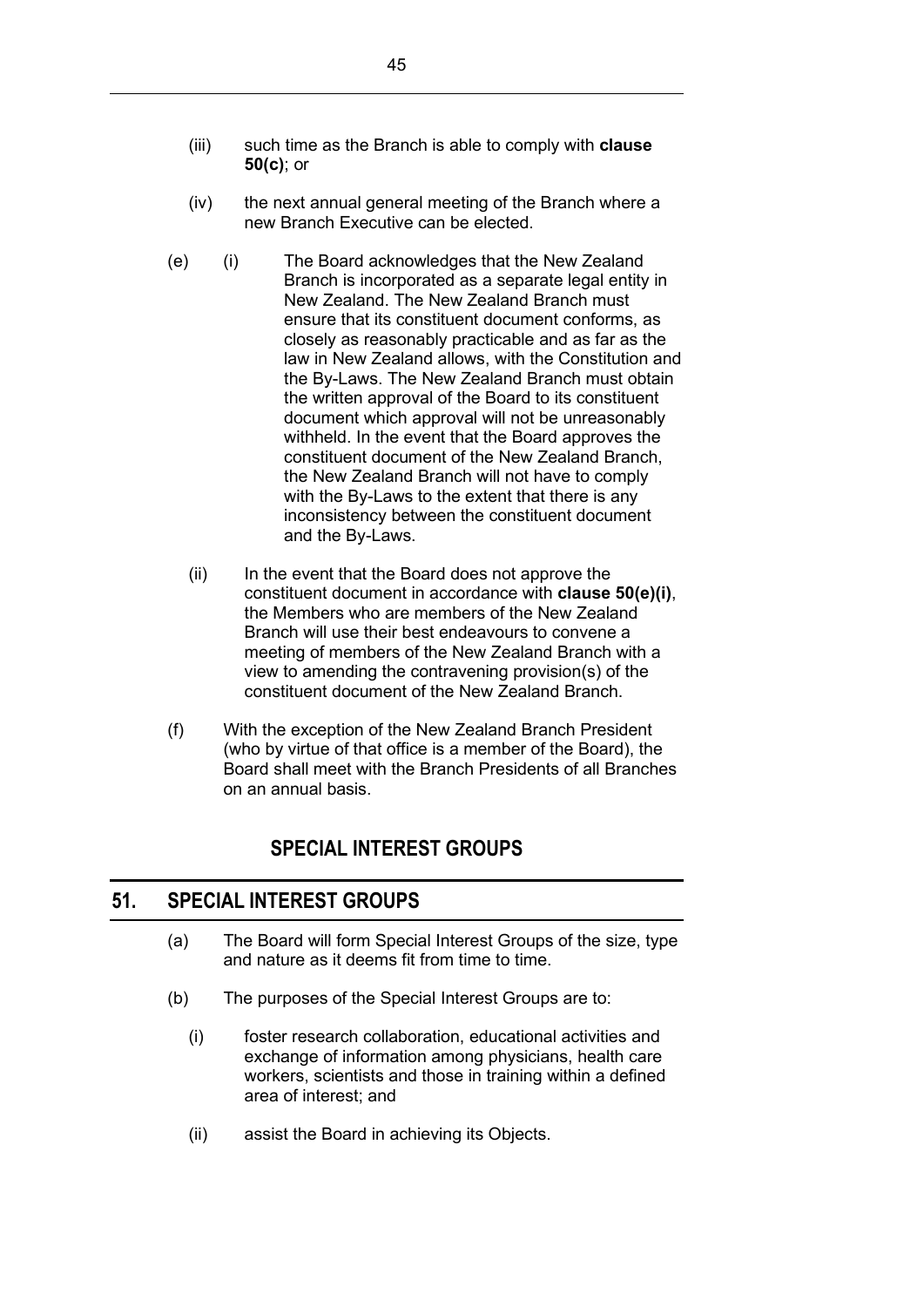- (c) A Special Interest Group shall conduct its affairs and programmes in accordance with this Constitution, the By-Laws and such other directions and limitations declared by the Board from time to time.
- (d) The Board shall have the power to amend the By-Laws and define the powers and responsibilities of and otherwise exercise control over the Special Interest Groups.
- (e) A Special Interest Group shall cease to be a Special Interest Group at any time that the Board in its discretion withdraws the authority upon which it was established.

# **EXECUTION OF DOCUMENTS**

## **52. EXECUTION OF DOCUMENTS**

- (a) Without limiting the manner in which the Company may execute any contract, including as permitted under section 126 of the Corporations Act, the Company may execute any agreement, deed or other document by:
	- (i) two Directors signing the same; or
	- (ii) one Director and one Company Secretary signing the same.
- (b) Nothing in this Constitution requires the Company to execute any agreement, deed or other document under common seal for the same to be effectively executed by the Company.

# **ACCOUNTS AND INSPECTION OF RECORDS**

## **53. ACCOUNTS AND INSPECTION**

- (a) The Board shall:
	- (i) cause proper financial records to be kept and must (if required by the Corporations Act or the ACNC Act or the ACNC Regulation) prepare and distribute copies of the financial reports of the Company and a Directors' report; and
	- (ii) from time to time determine whether and to what extent and at what times and places and under what conditions or regulations the accounting and other records of the Company or any of them will be open to the inspection of Members.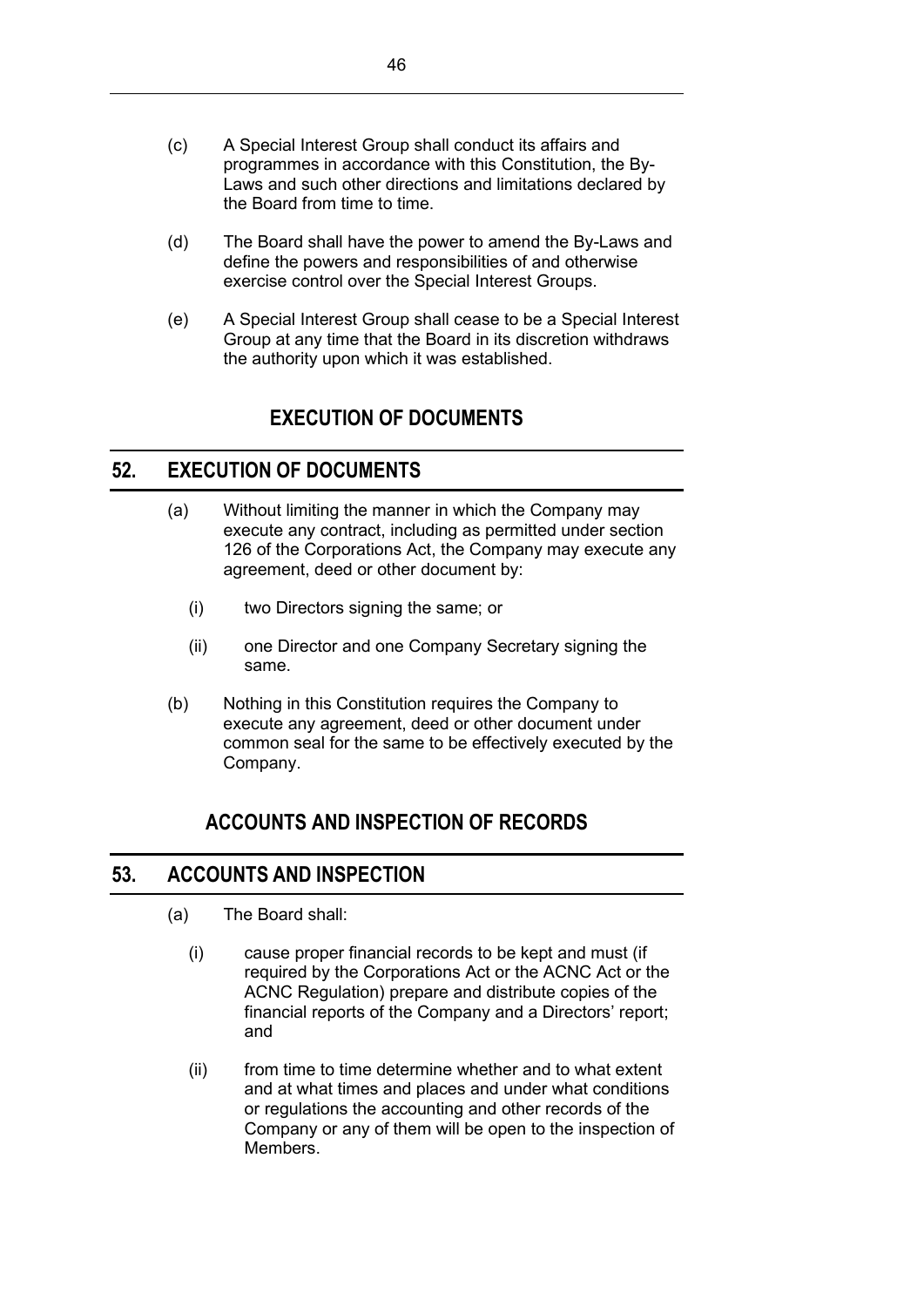- (b) The Company will, where required:
	- (i) comply with the reporting (financial and otherwise) and auditing or reviewing requirements of the Corporations Act; and
	- (ii) the reporting (financial and otherwise) and auditing or reviewing requirements of the ACNC Act.

# **NOTICES**

## **54. SERVICE OF NOTICES**

- (a) A notice may be given by the Company to any Member by:
	- (i) serving it on the Member personally;
	- (ii) sending it by post to the Member or leaving it at the Member's address shown in the Register or otherwise the address supplied by the Member to the Company for the giving of notices;
	- (iii) facsimile to the facsimile number supplied by the Member to the Company for the giving of notices; or
	- (iv) sending it to the electronic address supplied by the Member to the Company for the giving of notices.
- <span id="page-50-0"></span>(b) A Member who has not left at or sent to the Office details of the place of address of that Member for inclusion in the Register as the place at which notices may be given to that Member shall not be entitled to receive any notice.
- (c) Where a notice is sent by post, service of the notice shall be taken to be effected by properly addressing, prepaying and posting a letter containing the notice and shall be deemed to have been effected on the day after the date of posting. Service of a notice to a Member outside Australia shall be deemed to have been made in the ordinary course of the post.
- (d) Where a notice is sent by facsimile or other electronic means, service of the notice shall be taken to be effected by properly addressing and sending the notice and in such case shall be taken to have been effected on the business day after it is sent.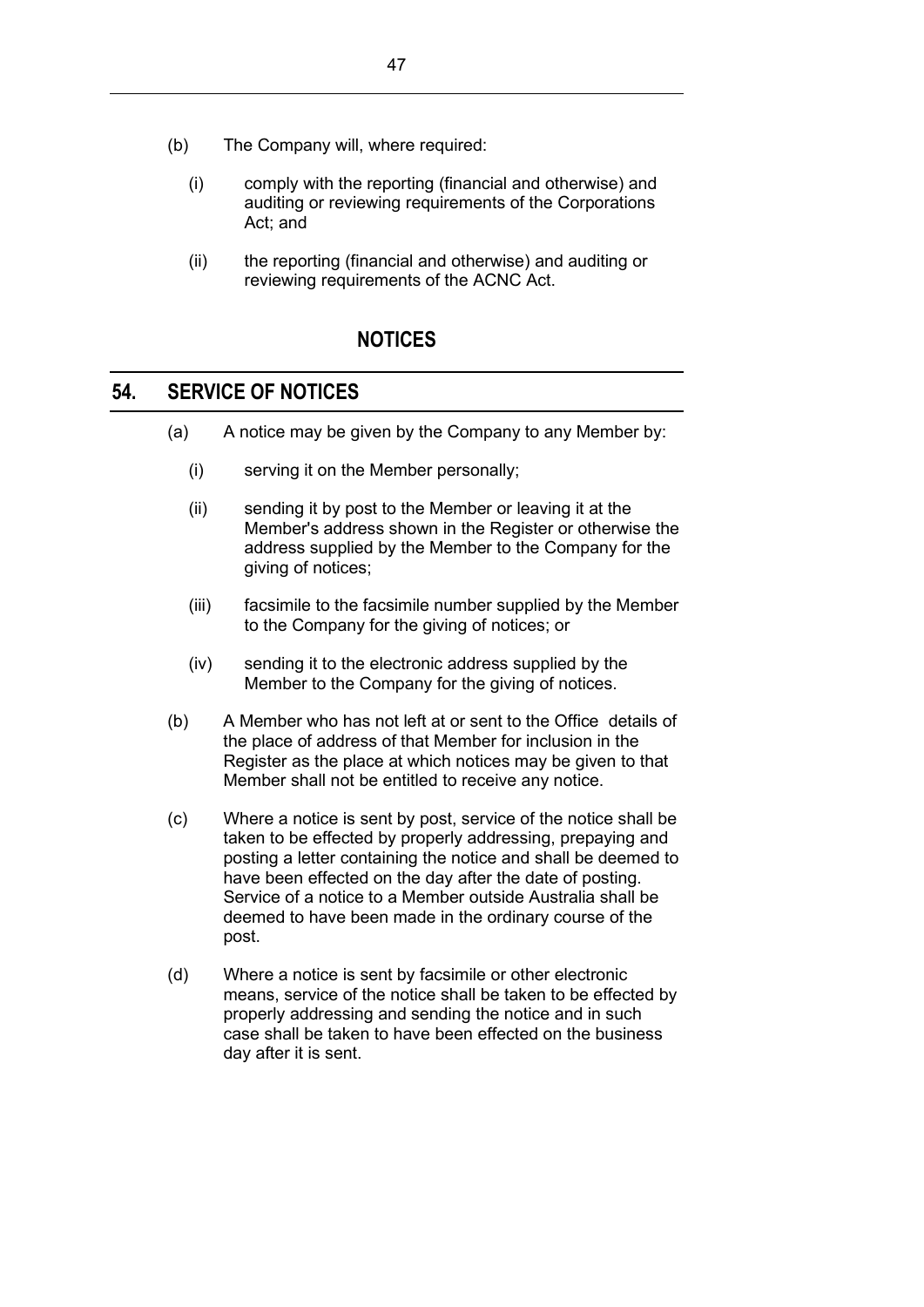- (e) A notice may be given by the Company to the persons entitled to a share in consequence of the death, lunacy or bankruptcy of a Member by:
	- (i) service on the Member personally;
	- (ii) sending it by post addressed to the person by name or by the title of the representative of the deceased or lunatic or the assignee of the bankrupt or by any like description at the address, if any, within Australia supplied for the purpose by the person claiming to be entitled;
	- (iii) by giving the notice in any manner in which the same might have been given if the death, lunacy or bankruptcy had not occurred.
- (f) Evidence of service of a notice may be established by proving that the envelope containing the notice and stamped appropriately was properly posted and a certificate given by any Officer of the Company to that effect shall be conclusive evidence of service.

# **55. NOTICES OF GENERAL MEETING**

Subject to **clause [54\(b\)](#page-50-0)**, notice of every general meeting must be given in any manner authorised by this Constitution to:

- (a) every Member; and
- (b) the auditor for the time being (if any) of the Company.

## **WINDING UP**

## <span id="page-51-0"></span>**56. WINDING UP**

- (a) If any surplus remains following the winding up of the Company, the surplus will not be paid to or distributed amongst Members, but all remaining gifts, deductible contributions and any money received in respect of such gifts and contributions will be given or transferred to another institution or corporation which:
	- (i) has objects which are similar to the objects of the Company as set out in **clause [5.1](#page-9-0)**;
	- (ii) has a constitution which requires its income and property to be applied in promoting its objects;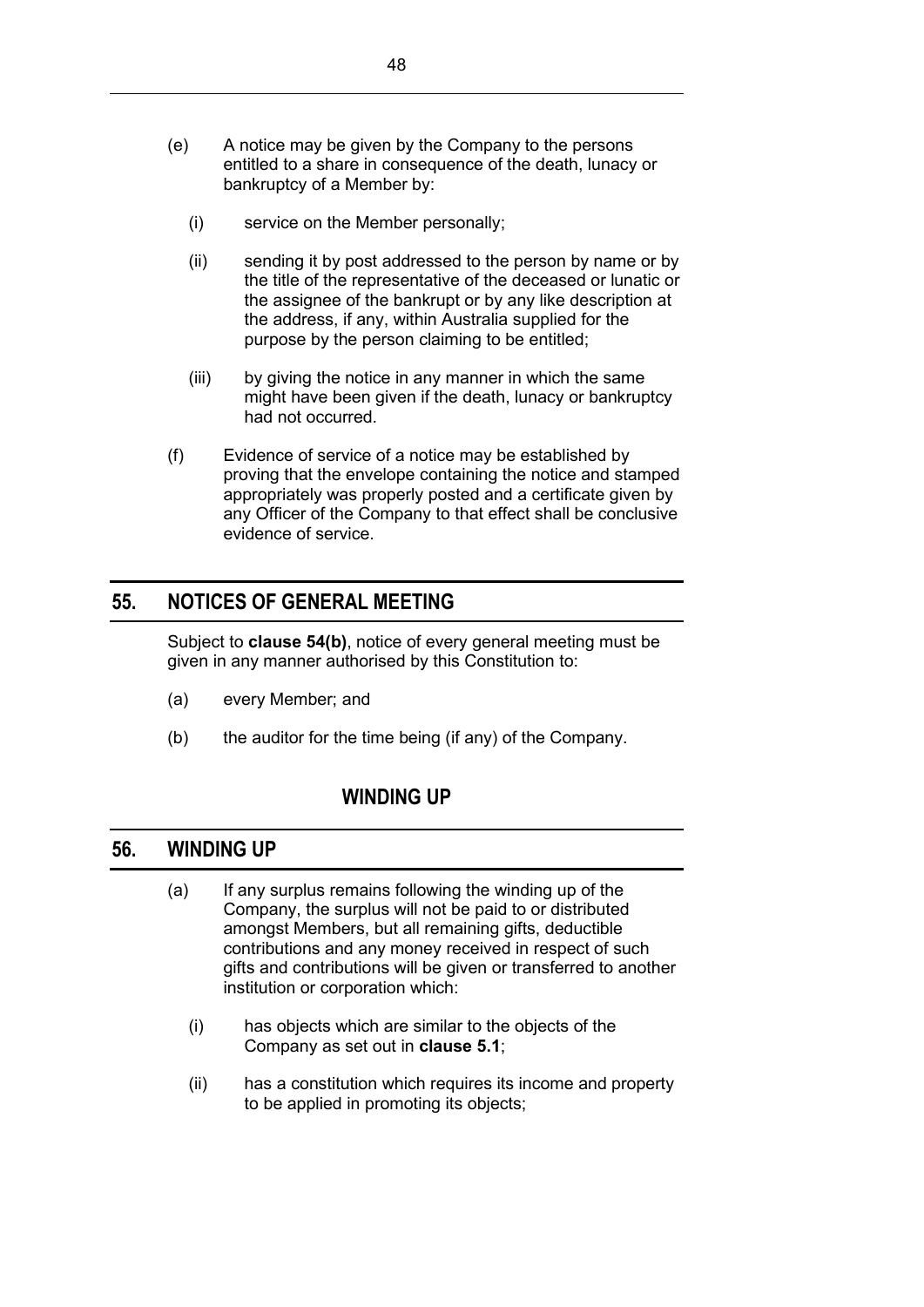- (iii) has a constitution which prohibits it from paying or distributing its income and property amongst its Members to an extent at least as great as imposed on the Company by **clause [5.2\(b\)](#page-11-0)**; and
- (iv) is endorsed as a DGR.
- <span id="page-52-0"></span>(b) If any surplus remains following the transfer pursuant to **clause [56\(a\)](#page-51-0)**, the surplus will not be paid to or distributed amongst Members, but will be given or transferred to another institution or corporation which:
	- (i) has objects which are similar to the objects of the Company as set out in **clause [5.1](#page-9-0)**;
	- (ii) has a constitution which requires its income and property to be applied in promoting its objects; and
	- (iii) has a constitution which prohibits it from paying or distributing its income and property amongst its Members to an extent at least as great as imposed on the Company by **clause [5.2\(b\)](#page-11-0)**.
- (c) The identity of the corporation(s) or institution(s) referred to in **clauses [56\(a\)](#page-51-0)** and **[56\(b\)](#page-52-0)** are to be determined by the Members in writing at or before the time of dissolution and failing such determination being made, by application to the Supreme Court for determination.
- (d) In the event that the Company ever has its endorsement as a DGR revoked, the Company must transfer all remaining gifts, deductible contributions and any money received in respect of such gifts and contributions to another DGR, such DGR to be determined by the Members and failing such determination being made, by application to the Supreme Court for determination.

## **INDEMNITY**

## <span id="page-52-1"></span>**57. INDEMNITY**

### **57.1 General Indemnity**

To the extent permitted by law every Officer (and former Officer) of the Company shall be indemnified out of the funds of the Company against all costs, expenses and liabilities incurred as such an Officer or employee (or former Officer or employee). However, no such Officer (or former Officer) shall be indemnified out of the funds of the Company under this clause: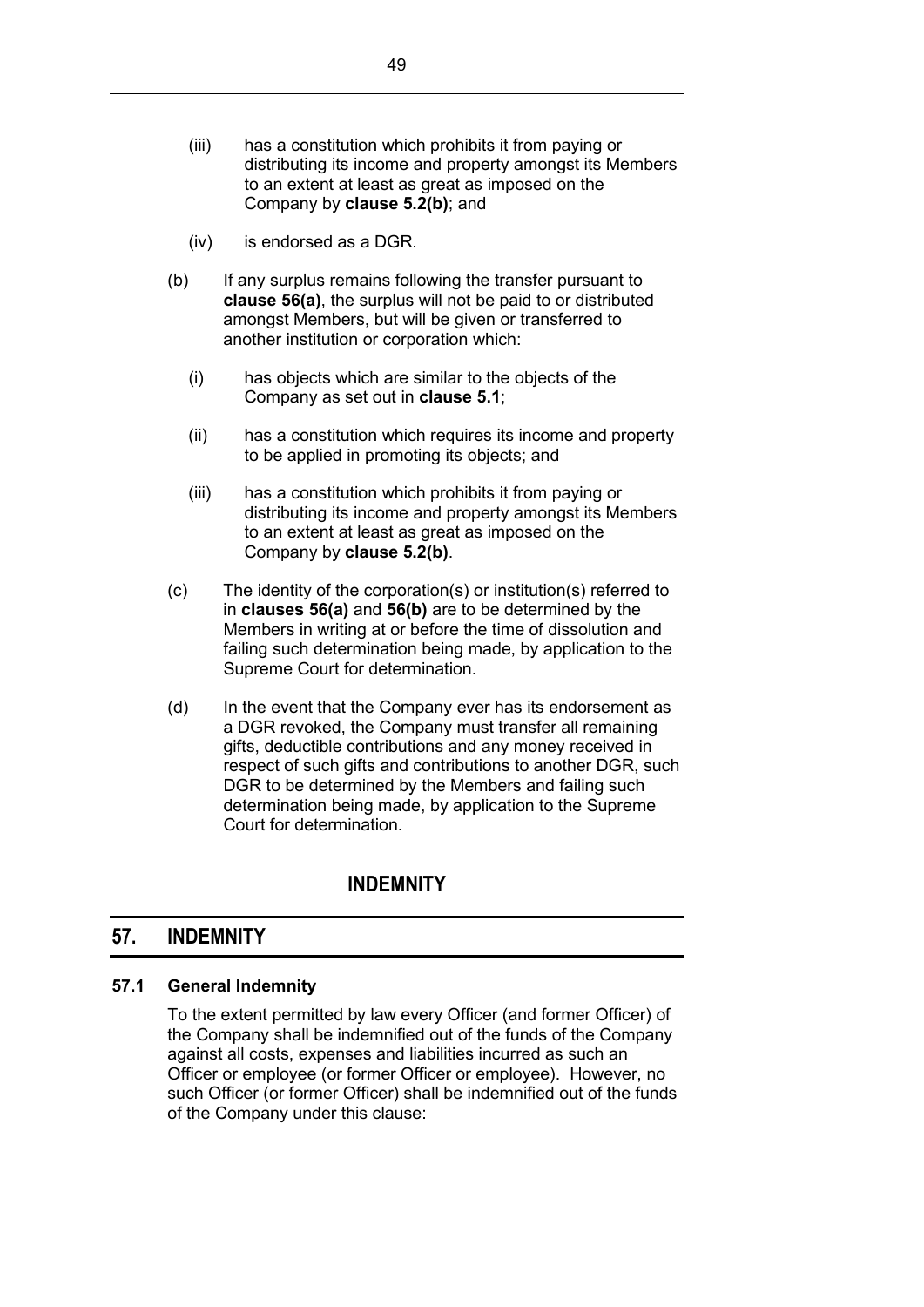- (a) if it is in respect of a liability to another person (other than the Company or a related body corporate to the Company) where the liability to the other person arises out of conduct involving a lack of good faith; or
- (b) if it is in respect of a liability for costs and expenses incurred:
	- (i) in defending proceedings, whether civil or criminal, in which judgment is not given in favour of the Officer (or former Officer) or in which the Officer (or former Officer) is not acquitted; or
	- $(ii)$  in connection with an application, in relation to such proceedings, in which the court does not grant relief to the Officer (or former Officer) under the Corporations Act.

### **57.2 Deed of Indemnity**

At the request of a Director, the Company will enter into a deed of indemnity with that Director:

- (a) which will provide the Director with a continuing indemnity by the Company following the vacation of office by that Director for a period of time to be agreed upon; and
- (b) otherwise upon terms and conditions reasonably acceptable to both the Company and that Director.

## <span id="page-53-0"></span>**58. PAYMENT OF INDEMNITY POLICY PREMIUM**

- (a) To the extent permitted by law the Company may at the discretion of the Board enter into and/or pay a premium in respect of a policy of insurance insuring an Officer (or former Officer) of the Company against any liability incurred by such person in that capacity (whether in respect of acts or omissions prior to or after the date of the issue of the policy or both) except for:
	- (i) a liability arising out of conduct involving a wilful breach of duty in relation to the Company; or
	- (ii) if the Company is not a Charity, a contravention of sections 182 or 183 of the Corporations Act.
- (b) The Board shall have the discretion to approve the terms and conditions of any such policy of insurance.
- (c) Where an Officer (or former Officer) has the benefit of an indemnity pursuant to an insurance policy in respect of that Officer's actions or omissions, then the Company shall not be required to indemnify the Officer under **clause [57](#page-52-1)** except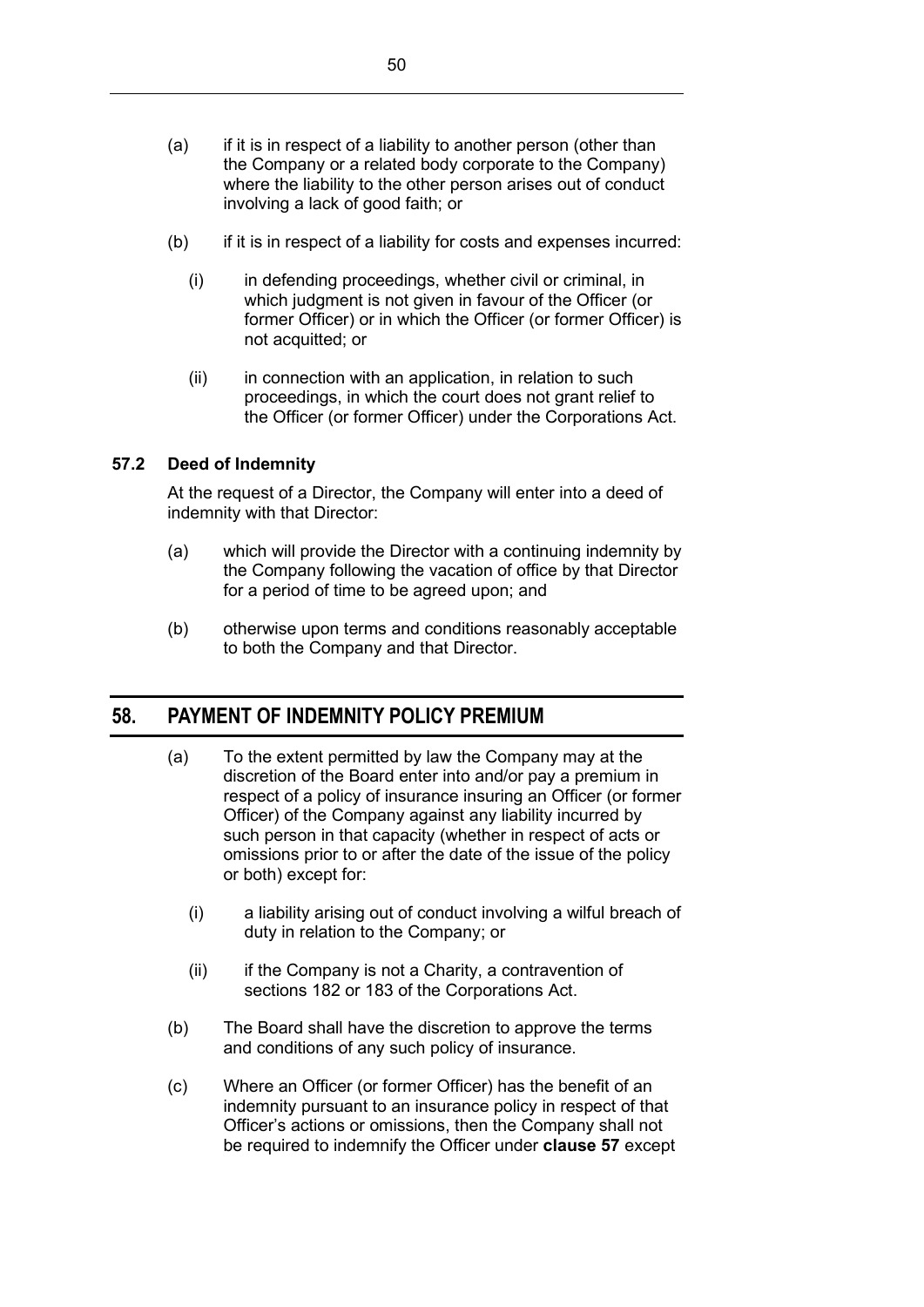to the extent that the indemnity affected by the insurance policy does not fully cover the person's liability.

# **59. INDEMNITY TO CONTINUE**

The indemnity granted by the Company contained in **clauses [57](#page-52-1)** and **[58](#page-53-0)** shall continue in full force and effect notwithstanding the deletion or modification of that clause, in respect of acts and omissions occurring prior to the date of the deletion or modification.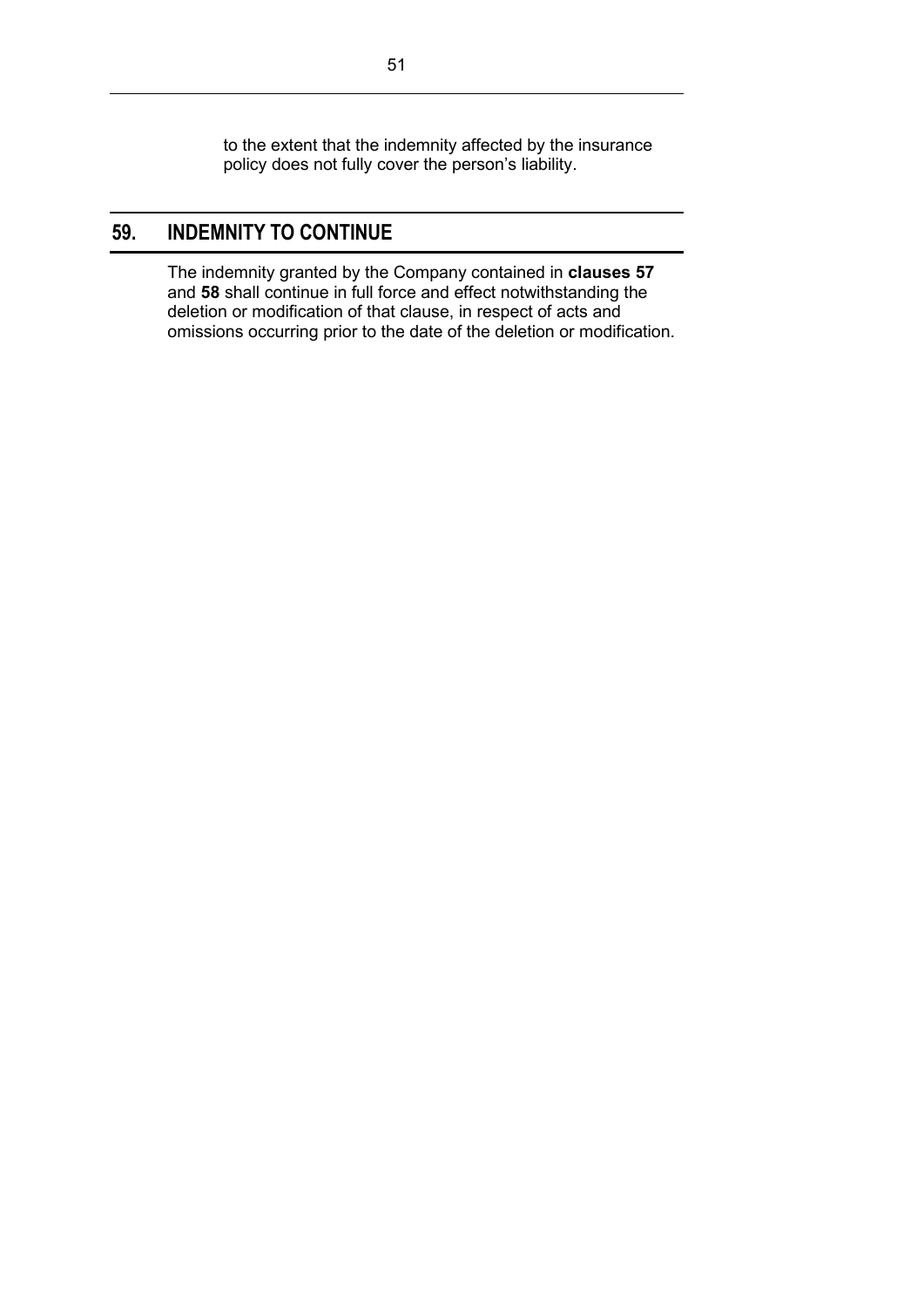# **ANNEXURE A**

## **FORM OF APPOINTMENT OF PROXY**

## **THE THORACIC SOCIETY OF AUSTRALIA AND NEW ZEALAND LIMITED**

(incorporated under the *Corporations Act 2001*)

## **PROXY FORM**

### **1. Your details**

*(Please print your name and address)*

| Name:      |        |           |
|------------|--------|-----------|
| Address:   |        |           |
| City:      | State: | Postcode: |
| Telephone: |        |           |

## **2. Appoints**

Name:

*(Please print name of proxy)*

or failing the person so named, or if no person is named, the **Chairman of the Meeting** to vote in accordance with the following directions or, if no directions have been given, as the proxy or the Chairman sees fit at the (Annual) General Meeting of The Thoracic Society of Australia and New Zealand Limited to be held on [insert date] commencing at [insert time] and at any adjournment thereof.

- **3. Directions**
- **4. Signature**
- **5. Date**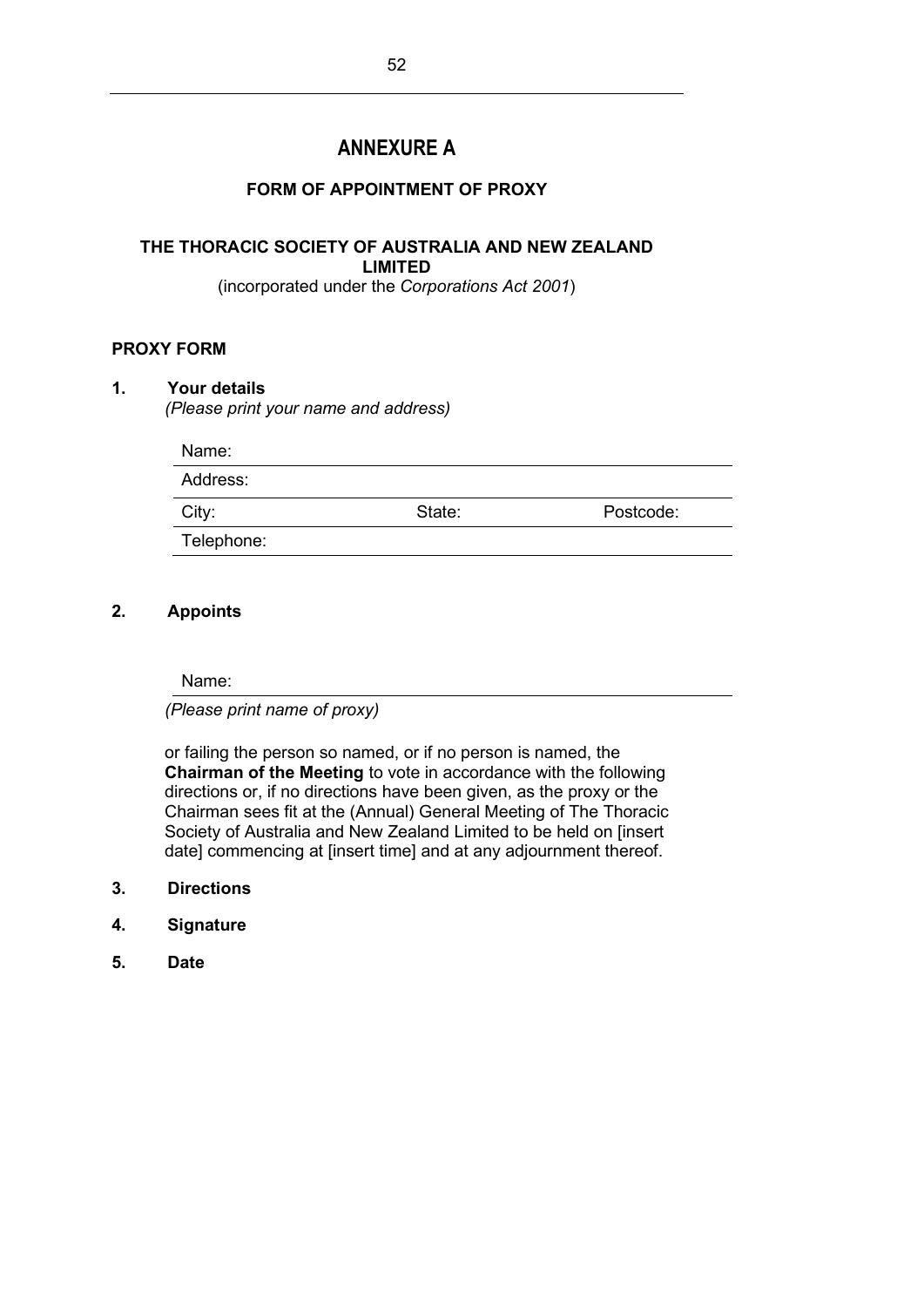### **APPENDIX 1**

## **BY-LAWS**

# **1. DEFINITIONS**

#### $1.1$ **Definitions**

In these By-Laws, unless there is something in the subject or context which is inconsistent:

**Affiliated Organisation** means any organisation that the Board designates as being an organisation that is affiliated with the Company.

**Board** means the board of Directors.

**Board Secretary** means the person appointed as the secretary of the Board in accordance with the Constitution.

**Branch** means a geographic area of Members in Australia and New Zealand as decided from time to time by the Company. The Branches, as at the date of incorporation of the Company, are the following:

- (a) New South Wales/Australian Capital Territory;
- (b) Victoria;
- (c) Queensland;
- (d) South Australia/Northern Territory;
- (e) Western Australia;
- (f) Tasmania; and
- (g) New Zealand.

**Branch Annual Meeting** means a meeting of Branch Members held in accordance with **By-Law [5.1](#page-70-0)**.

**Branch Director** means the Director appointed to the Board in accordance with **clause 32.6 of the Constitution**.

**Branch Executive** means the executive committee of a Branch.

**Branch Executive Members** are members of a Branch Executive who are not office bearers.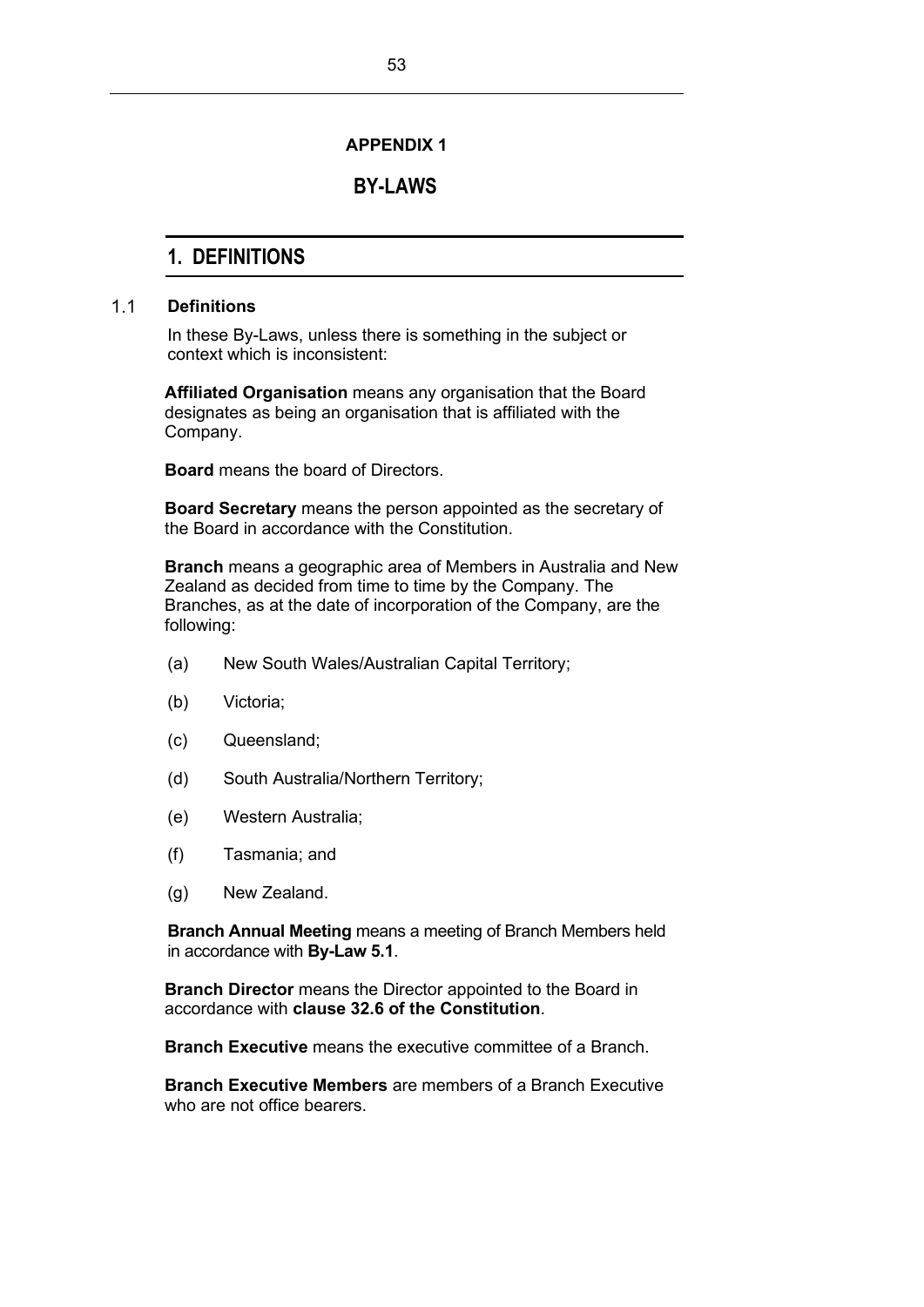**Branch Member** means a member of a Branch as described in **By-Law 3.1** (and **Branch Membership** has a corresponding meaning).

**Branch Past President** means the immediately preceding president of the Branch appointed in accordance with **By-Law [4.3\(](#page-63-0)d)**.

**Branch President** means the president of the Branch, elected in accordance with **By-Law [4.3\(](#page-63-0)c)**.

**Branch President Elect** means the Branch Executive member who will next succeed as the Branch President in accordance with **By-Law [4.3\(](#page-63-0)b)**.

**Branch Secretary** means the person elected as the secretary of the Branch in accordance with **By-Law [4.5](#page-67-0)** and includes any assistant or acting secretary.

**Branch Special Meeting** means a meeting of the Branch Members which is not a Branch Annual Meeting.

**Branch Treasurer** means the person elected as the treasurer of the Branch in accordance with **By-Law [4.5](#page-67-0)**.

**By-Laws** means these by-laws as amended from time to time by the Board.

**Company** means The Thoracic Society of Australia and New Zealand Limited.

**Company Secretary** means the person appointed as the secretary of the Company and includes any assistant or acting secretary.

**Constitution** means the Constitution of the Company as amended or supplemented from time to time.

**Corporate Member** means a Member appointed pursuant to **clause 6.4 of the Constitution** and **By-Law 2.3;**

**Corporations Act** means the *Corporations Act* 2001.

**Director** means any person holding the position of a director of the Company and **Directors** means the directors for the time being of the Company or, as the context permits, such number of them as have authority to act for the Company.

**Member** means a Voting Member or a Non-voting Member (and **Membership** has a corresponding meaning).

**Member Present** means, in connection with a meeting of Branch Members or SIG Members, a Branch Member or SIG Member, respectively, being present in person or by proxy or attorney.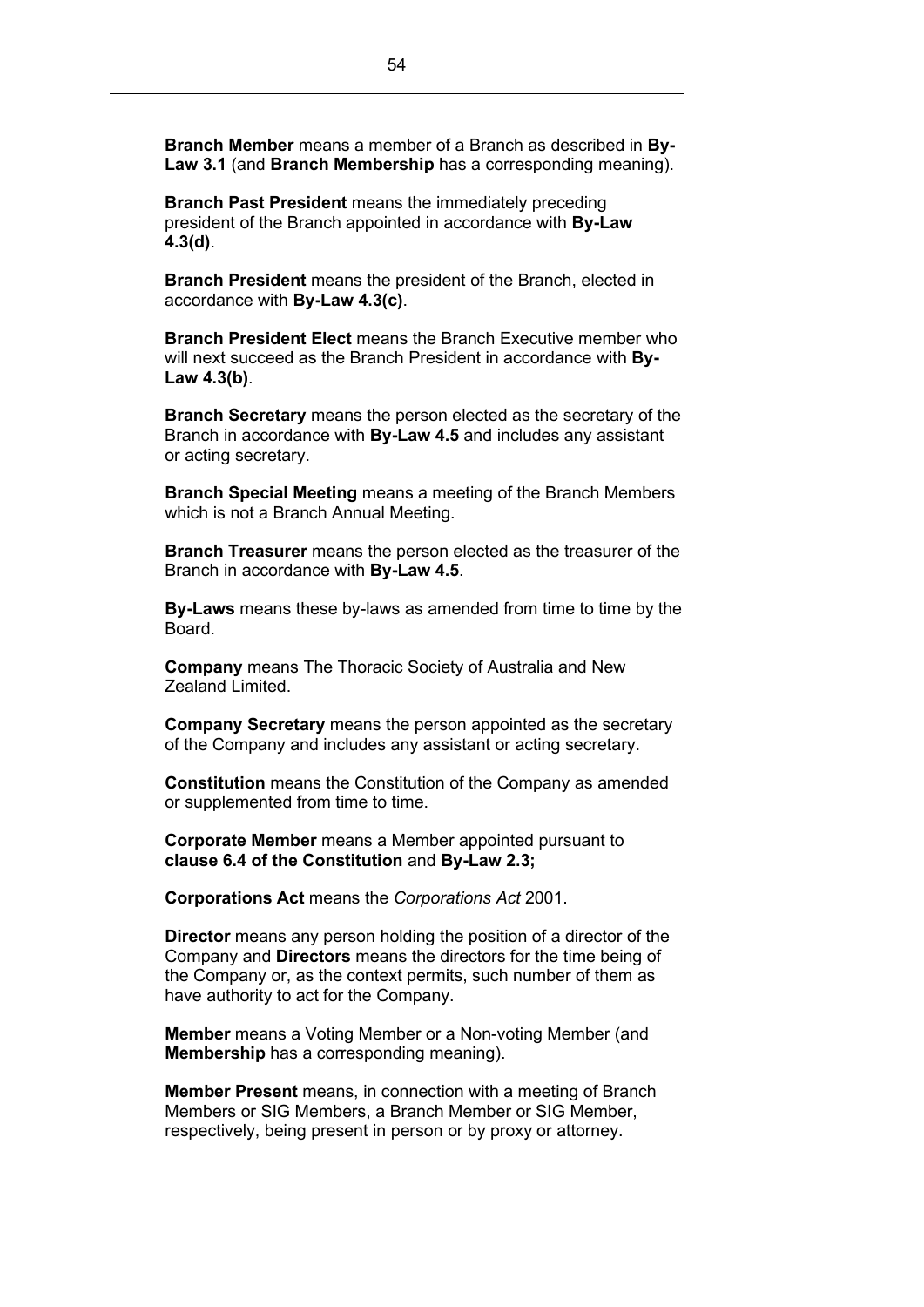**Non-voting Members** has the meaning set out in the Constitution.

**Not Currently in Paid Employment Member** means a Member appointed pursuant to **clause 6.4 of the Constitution and By-Law 2.1**.

**Office** means the registered office for the time being of the Company.

**Officer** has the same meaning as given to that term in section 9 of the Corporations Act.

**Overseas Member** means a Member appointed pursuant to **clause 6.4 of the Constitution** and **By-Law 2.2;**

**SIG** means a Special Interest Group of the Company.

**SIG Member** means a member of a SIG (and **SIG Membership** has a corresponding meaning).

**Standing Sub-Committee** means a standing sub-committee of the Company established in accordance with the Constitution.

**Treasurer** means the Director appointed by the Board as treasurer of the Company.

**TSANZ NZ** means The Thoracic Society of Australia and New Zealand (NZ Branch) Incorporated.

**Voting Members** has the meaning set out in the Constitution.

Capitalised terms in these By-Laws that are not defined in these By-Laws have the meaning that is ascribed to them in the Constitution.

## **MEMBERSHIP**

# **2. ADDITIONAL CLASSES OF MEMBERSHIP**

#### $2.1$ **Not Currently in Paid Employment Members**

- (a) Pursuant to **clause 6.4 of the Constitution**, there shall be an additional class of Membership being Not Currently in Paid Employment Members.
- (b) A Not Currently in Paid Employment Member is a Member whom the Company Secretary determines should continue to be a Member of the Company, and who:
	- (i) was previously a financial Member of the Company; and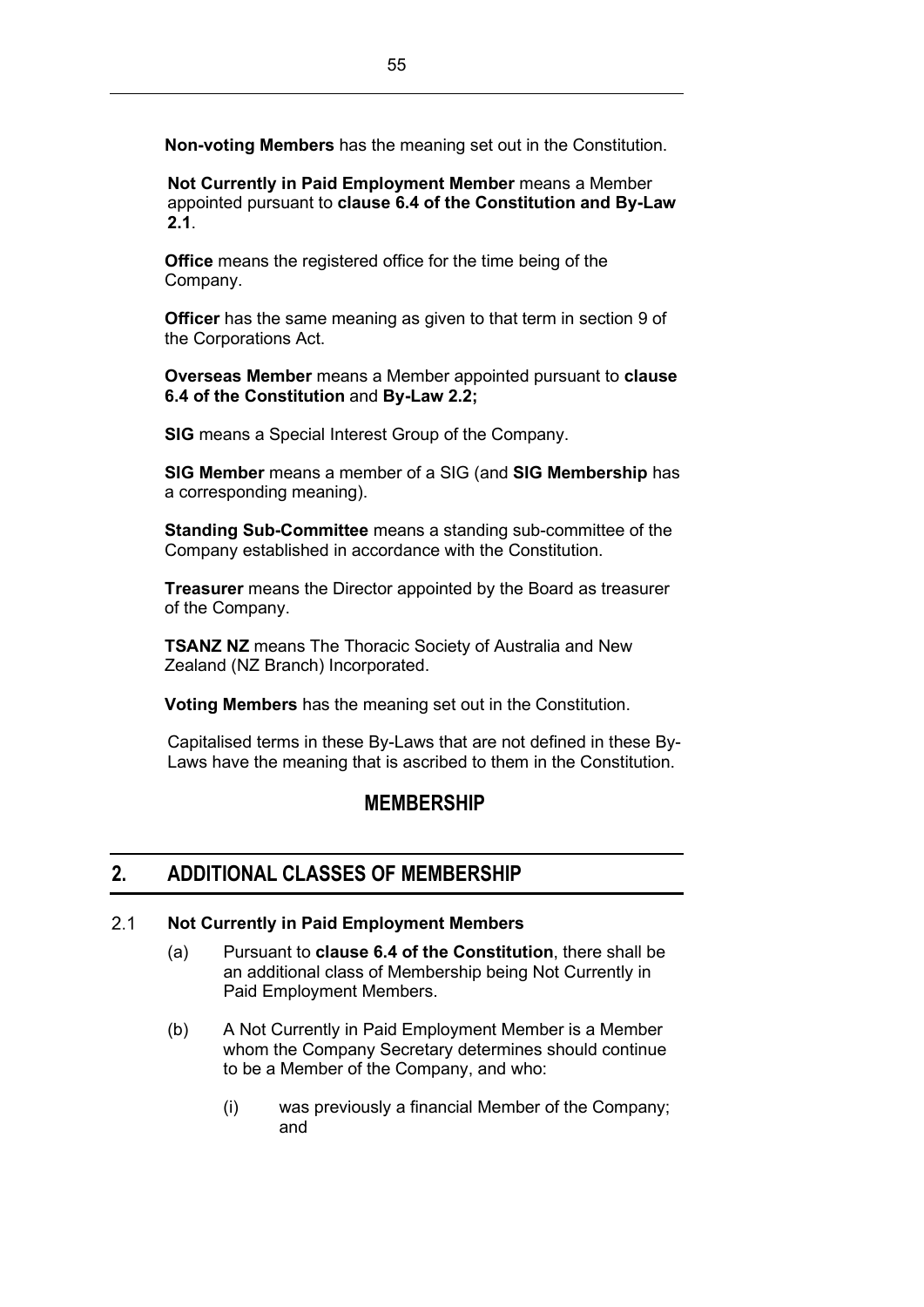- (ii) is unable to continue in their previous class of Membership due to the fact that they are not currently in paid employment, including because they are unemployed, retired or on extended leave; and
- (iii) were it not for **By-Law 2.1**, would still be eligible to continue in their previous class of Membership.
- (c) A Not Currently in Paid Employment Member is a Nonvoting Member.
- (d) A Not Currently in Paid Employment Member is not eligible to access any awards or scholarships, including research awards, given by the Company from time to time.

#### $2.2$ **Overseas Members**

- (a) Pursuant to **clause 6.4 of the Constitution**, there shall be an additional class of Membership being Overseas Members.
- (b) An Overseas Member is a person who does not reside in Australia or New Zealand and who:
	- (i)
- (A) is a legally qualified medical practitioner, scientist or other health professional who has received appropriate postgraduate training and qualifications in respiratory medicine, sleep medicine, thoracic surgery or related fields; or
- (B) in the opinion of the Board has made a worthwhile contribution to the study or practice of respiratory medicine, thoracic surgery or related fields; and
- (ii) meets the eligibility requirements set out in **clause 6.12 of the Constitution**; and
- (iii) has had their application for Membership approved in accordance with the Constitution.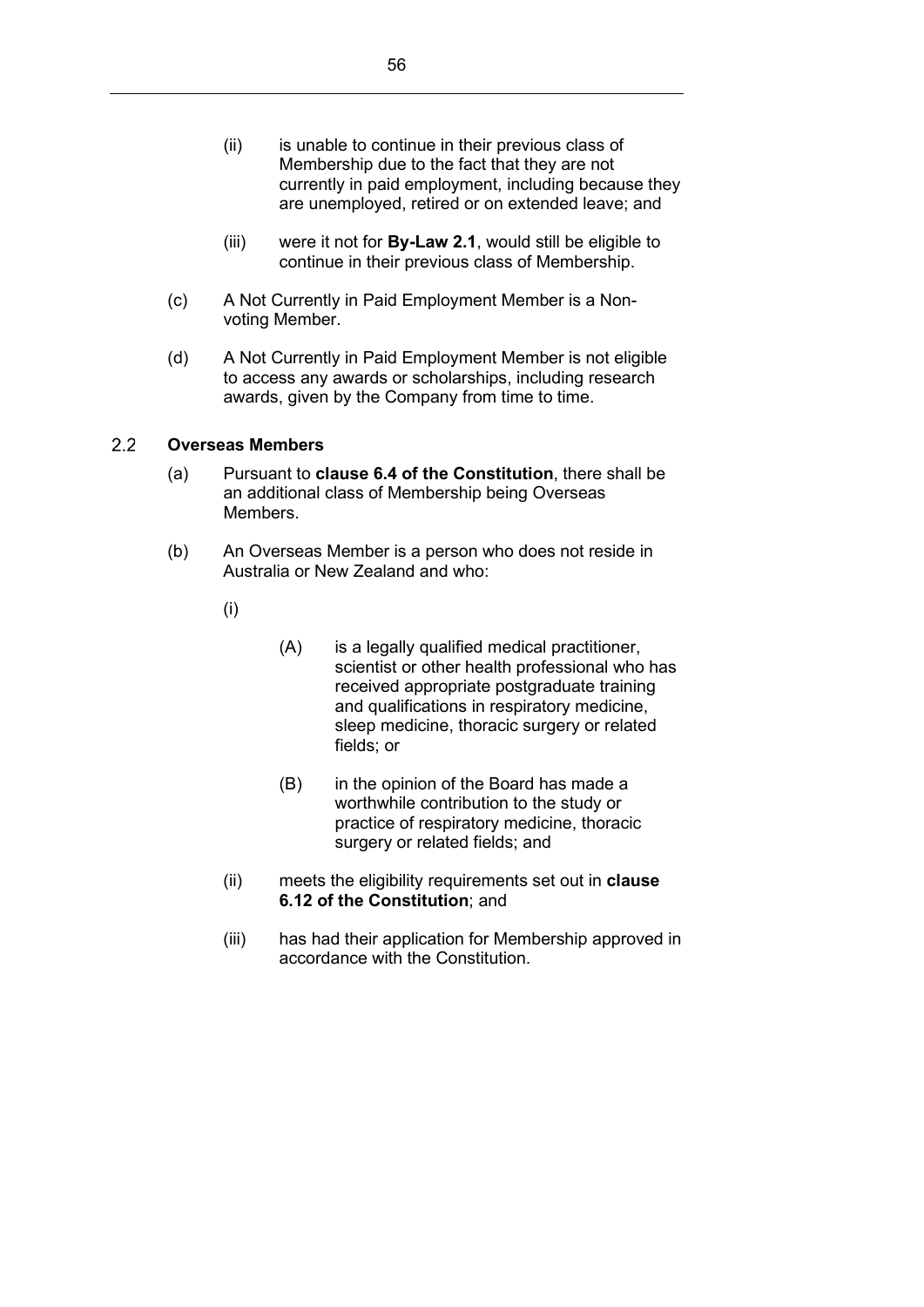- (c) An Overseas Member is a Non-voting Member.
- (d) An Overseas member is not eligible to apply for awards.

#### $2.3$ **Corporate Members**

- (a) Pursuant to **clause 6.4 of the Constitution**, there shall be an additional class of Membership being Corporate Members.
- (b) A Corporate Member is a person employed in a fulltime or part-time capacity by a company, business or other organisation with a commercial interest in respiratory or sleep health or science and who as a minimum meets the Associate Member eligibility requirements and has had their application for Membership approved in accordance with the Constitution.
- (c) A Corporate Member is a Non-voting Member
- (d) A Corporate member is not eligible to hold a position of a SIG Convenor.
- (e) A Corporate member is not eligible to apply for awards
- (f) The Board will determine in its absolute discretion whether a person qualifies as a Corporate Member.

#### $2.4$ **Fellowship**

The Board may bestow the title of "Fellow" on a Member who:

- (a) is a current Member of the Company;
- (b) has been a Member of the Company for at least five (5) consecutive years prior to submitting an application for Fellow status; and
- (c) has held a relevant post-graduate qualification for at least ten (10) years or *least 10 years of independent practice in their chosen profession* in relation to respiratory medicine, sleep medicine, thoracic surgery or related fields, including but not limited to:
	- (i) Fellow of the Royal Australasian College of Physicians or equivalent; or
	- (ii) PhD; or
	- (iii) appropriate professional qualifications for other Members of the Company; and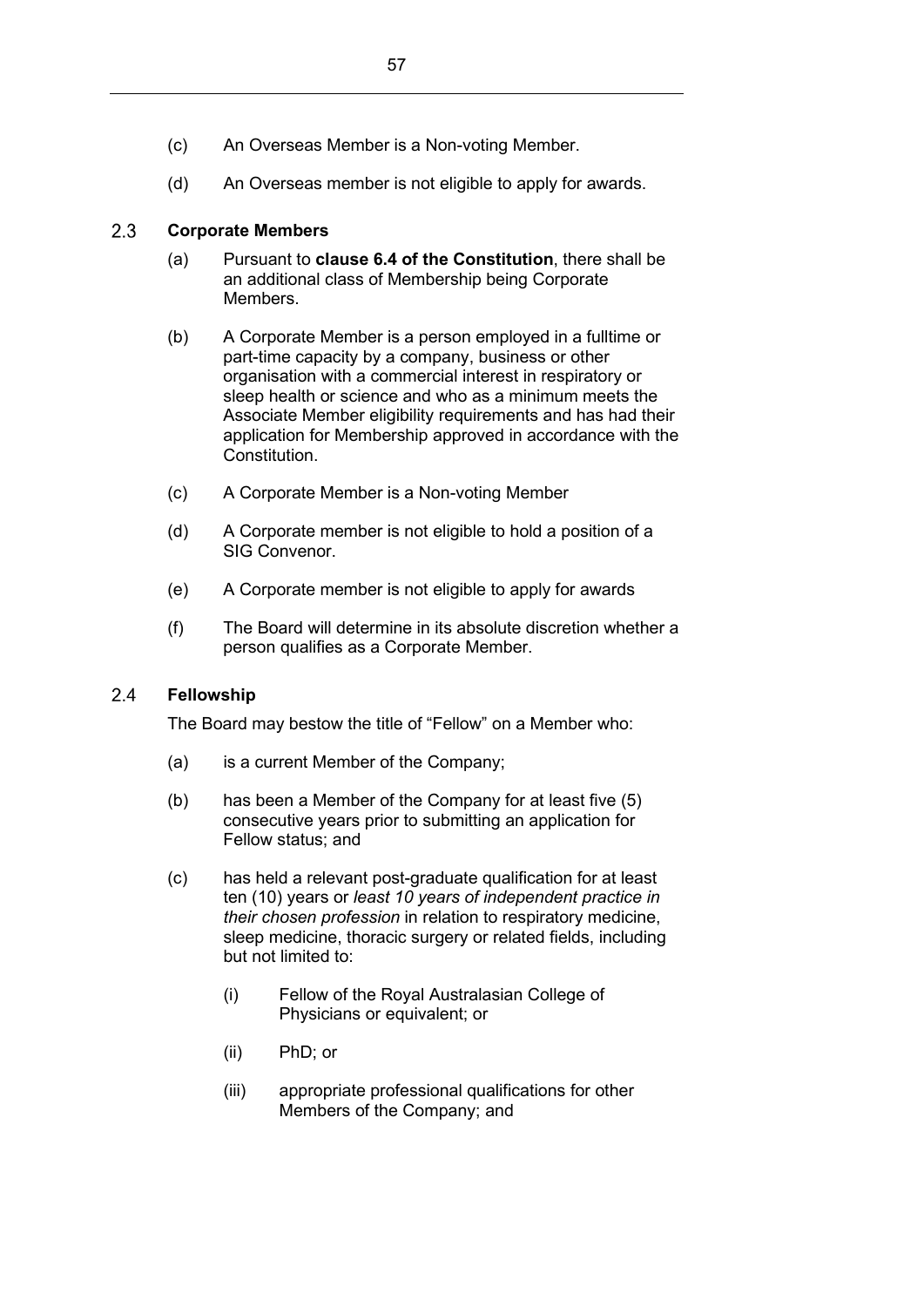- (i) advocacy; or
- (ii) clinical service organisation(s); or
- (iii) planning and contribution to research and/or teaching; and
- (e) has provided professional references from each of two (2) current Voting Members with their application to become a Fellow; and
- (f) has had their application for Membership approved in accordance with the Constitution.

### $2.5$ **Certification of Fellows**

- (a) At each annual general meeting, the Chairman will table a list of the applications for becoming a Fellow that have been approved since the previous annual general meeting.
- (b) After the relevant annual general meeting the Company Secretary will issue a certificate to the Members who have been approved to hold the title of Fellow as proof of the Board's approval of their designation as a Fellow.
- (c) Fellows may use the letters "FThorSoc" as a post nominal whilst they remain a current member.
- (d) Fellows retain the Membership they have while they are Fellows.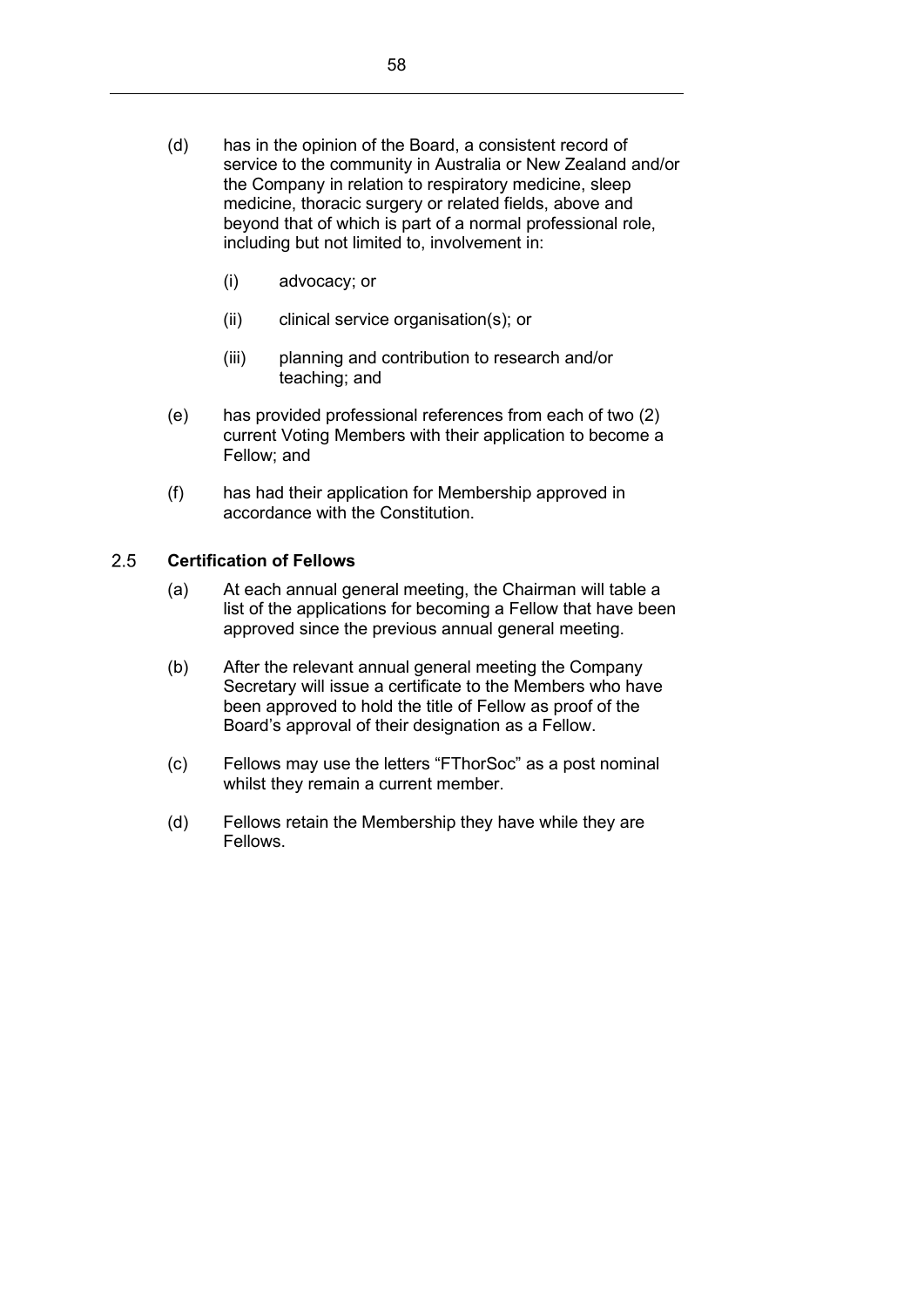# **BRANCHES**

## **3. BRANCH MEMBERSHIP**

#### $3.1$ **Membership**

A Branch shall have not less than ten (10) Branch Members.

### $3.2$ **Individual Members**

Branch Membership shall be open to any Member, except insofar as the Board in its discretion prescribes geographical or other limits in respect of the area or constituency from which Branch Members shall be drawn.

#### <span id="page-62-1"></span> $3.3$ **Cessation of Membership**

A Branch Member shall cease to be a Branch Member:

- (a) if that Branch Member ceases to be a Member of the Company;
- (b) if that Branch Member shall move out of the geographical area (or no longer satisfies any other limits in respect of the area of constituency from which Branch Members are drawn) of the Branch, determined by the Company from time to time.

# **4. BRANCH EXECUTIVE**

### <span id="page-62-2"></span><span id="page-62-0"></span> $4.1$ **Members of Branch Executive**

- (a) The affairs of the Branch shall be managed by the Branch Executive. The Branch Executive shall consist of no less than six (6) Branch Members and no more than twelve (12) Branch Members unless otherwise determined by the Board.
- (b) The term of office of each member of the Branch Executive shall commence and conclude on the date of the relevant Branch Annual Meeting.
- (c) The Branch Executive must act consistently with and comply with:
	- (i) any branch procedure manual and policies and procedures issued by the Board; and
	- (ii) these By-Laws and the Constitution.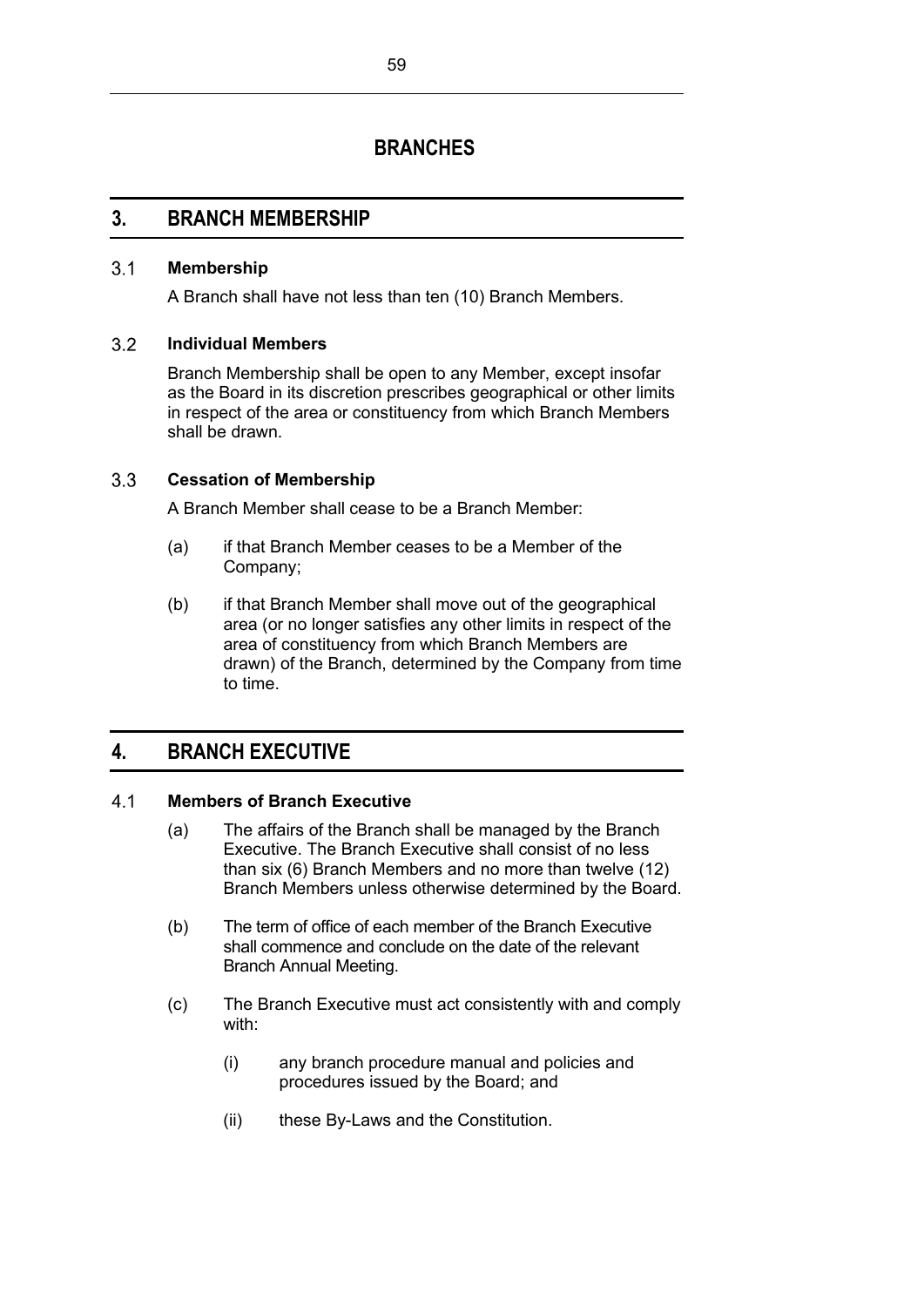### $4.2$ **Election Terms**

- (a) From the date of registration of the Company until the first Branch Annual Meeting, the Branch Executive shall consist of those persons who were members of the Branch Executive of the relevant Branch of the Association immediately before the registration of the Company.
- (b) At the first Branch Annual Meeting following the registration of the Company all positions as members of the Branch Executive shall be declared vacant and nominations shall be called for the election of members of the Branch Executive as provided in **By-Law [4.5](#page-67-0)**.

### <span id="page-63-0"></span> $4.3$ **Constitution of the Branch Executive**

- (a) The Branch Executive shall consist of:
	- (i) the Branch President;
	- (ii) the Branch Past President or Branch President Elect, as the case may be;
	- (iii) the Branch Secretary;
	- (iv) the Branch Treasurer; and
	- (v) at least two (2) Branch Executive Members

unless otherwise determined by the Board pursuant to **By-Law [4.1](#page-62-0)**.

- (b) Branch President Elect
	- (i) Prior to a Branch Member being appointed as the Branch President, that Branch Member shall be required to have served a one (1) year term as Branch President Elect immediately prior to assuming office as the Branch President.
	- (ii) One (1) year before the expiry of the term of any Branch President, the Branch Members shall, in accordance with **By-Law [4.5](#page-67-0)**, elect from among their number a Branch President Elect.
	- (iii) The Branch President Elect shall hold the office of Branch President Elect for a term of one (1) year.
	- (iv) The initial Branch President Elect shall hold office from the conclusion of the first Branch Annual Meeting until the conclusion of the second Branch Annual Meeting.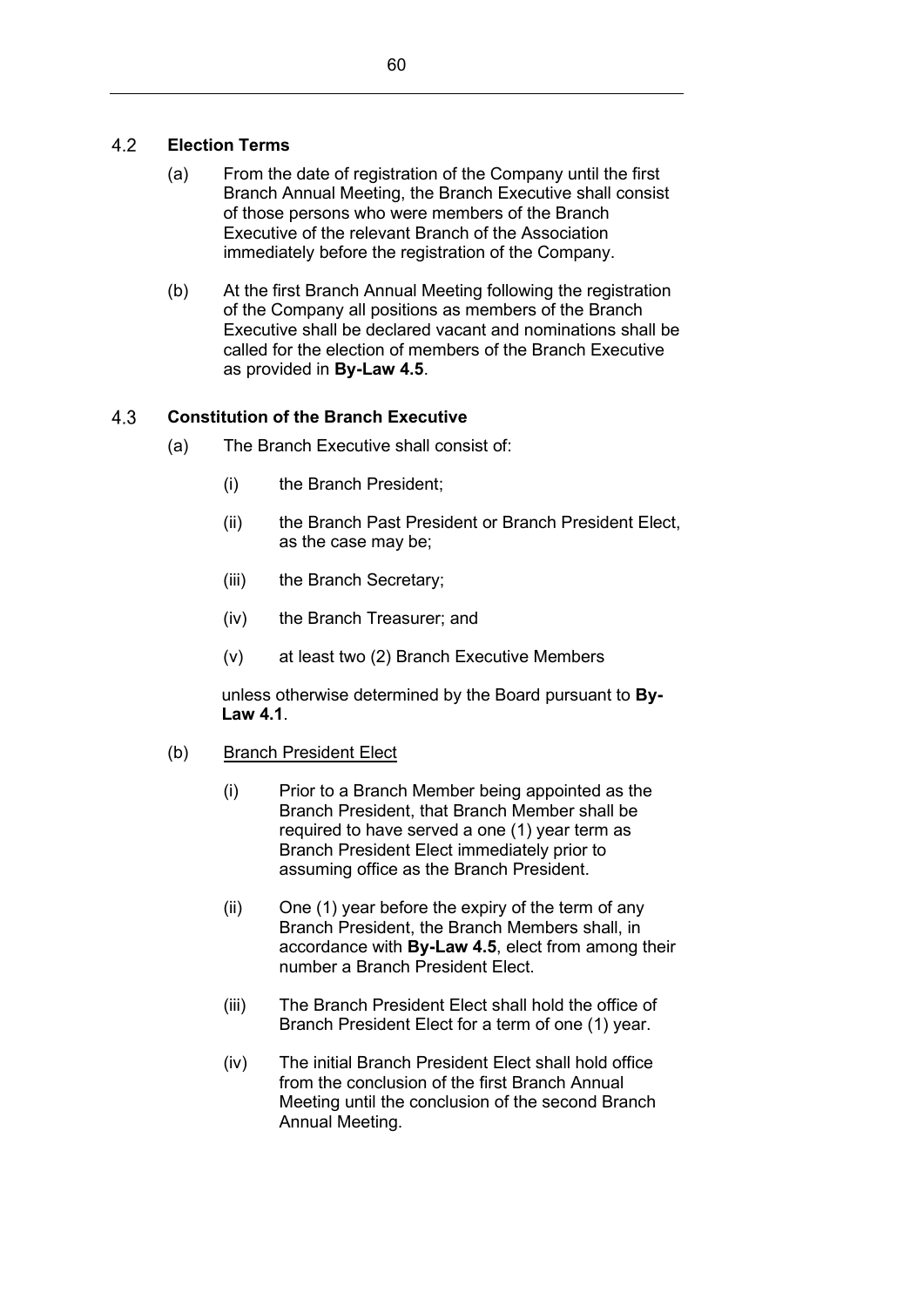- (c) Branch President
	- (i) The Branch President Elect shall, on the expiry of that Branch President Elect's one (1) year term, by default assume the position of Branch President.
	- (ii) The Branch President shall hold the office of Branch President for a term of two (2) years.
	- (iii) The Branch President must meet with the Branch Presidents of all other Branches:
		- (A) (with the exception of the New Zealand Branch President) to appoint one (1) of their number to the office of Branch Director, in accordance with **clause 32.6** of the Constitution; and
		- (B) on at least one (1) other occasion, using technology that gives the Branch Presidents a reasonable opportunity to participate in the meeting, to share issues pertaining to the Branches and to ensure that the Branch Director is well informed and aware of all such issues.
	- (iv) With the exception of the New Zealand Branch President (who by virtue of that office is a member of the Board), the Branch Presidents of all of the Branches should meet with the Board during the Annual Scientific Meeting of the Company to discuss the annual report of their respective Branch and to discuss any business that is relevant to their respective Branch.
	- (v) The Branch President must be a Voting Member.
	- (vi) The initial Branch President shall hold office from the conclusion of the first Branch Annual Meeting until the conclusion of the second Branch Annual Meeting.
- (d) Branch Past President
	- (i) Upon retiring as the Branch President, that member of the Branch Executive by default immediately becomes the Branch Past President.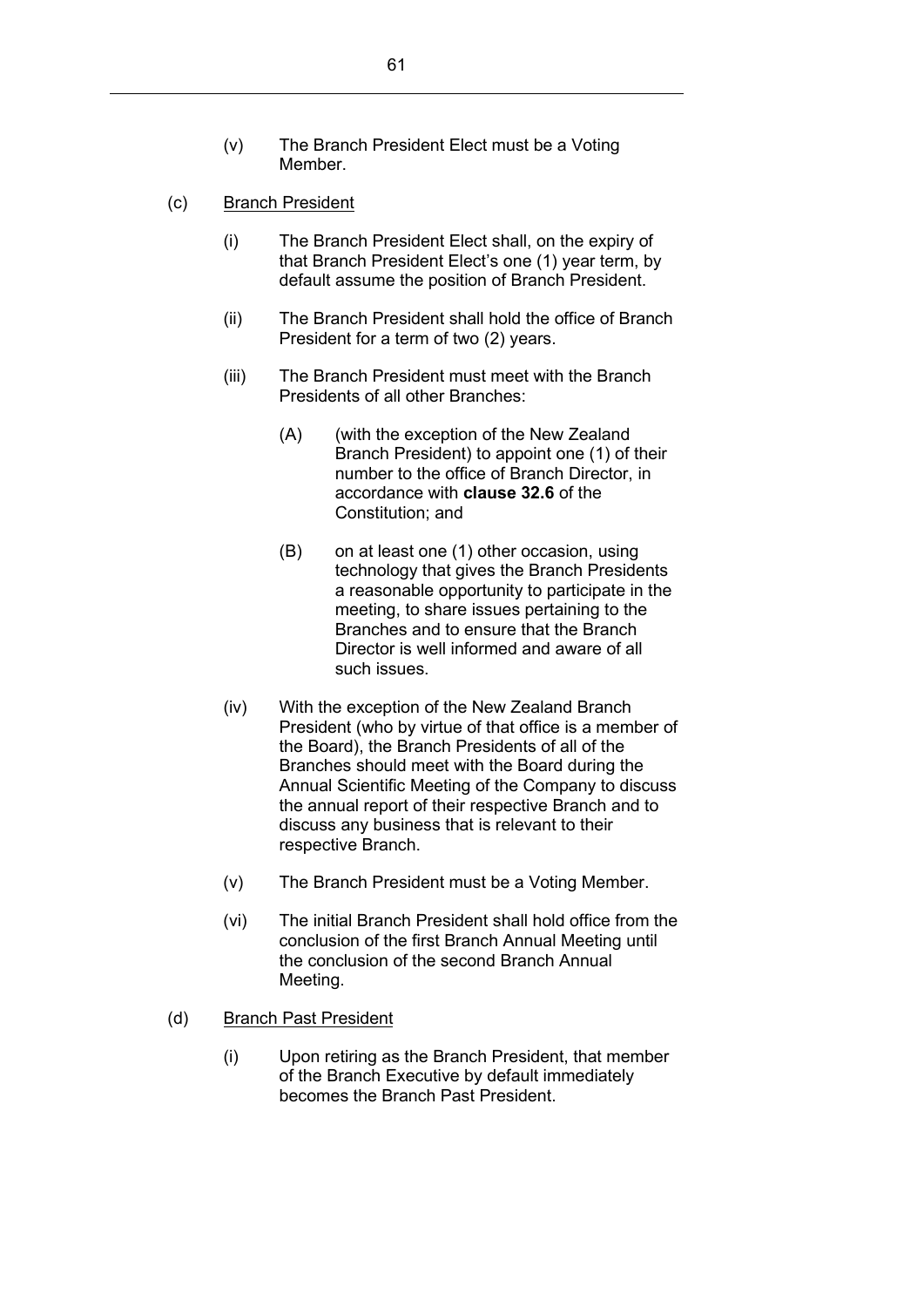- (iii) The Branch Past President must be a Voting Member.
- (iv) The Branch Past President is not eligible for reelection to the position of Branch President Elect for at least four years unless otherwise determined by the Board.
- (e) Branch Secretary
	- (i) The Branch Secretary shall be appointed by the Branch Executive (other than the Branch Secretary) from the Branch Executive Members.
	- (ii) The Branch Secretary shall hold the office of Branch Secretary for a term of two (2) years.
	- (iii) The Branch Secretary shall be eligible for reappointment to the position of Branch Secretary for a further term of two (2) years (where the Branch Secretary has been re elected as a Branch Executive Member). The Branch Secretary shall not hold office of Branch Secretary for more than four (4) consecutive years. (For the avoidance of doubt, the person holding office as Branch Secretary would be eligible to hold office as the Branch President Elect, Branch President or Branch Past President upon the expiry of their term as Branch Executive Member).
	- (iv) The Branch Secretary must be a Voting Member.
- (f) Branch Treasurer
	- (i) The Branch Treasurer shall be appointed by the Branch Executive (other than the Branch Treasurer) from the Branch Executive Members.
	- (ii) The Branch Treasurer shall hold the office of Branch Treasurer for a term of two (2) years.
	- (iii) The Branch Treasurer must be a Voting Member.
	- (iv) The Branch Treasurer shall be eligible for reappointment to the position of Branch Treasurer for a further term of two (2) years (where the Branch Secretary has been re elected as a Branch Executive Member). The Branch Treasurer shall not hold office of Branch Treasurer for more than four (4) consecutive years. (For the avoidance of doubt, the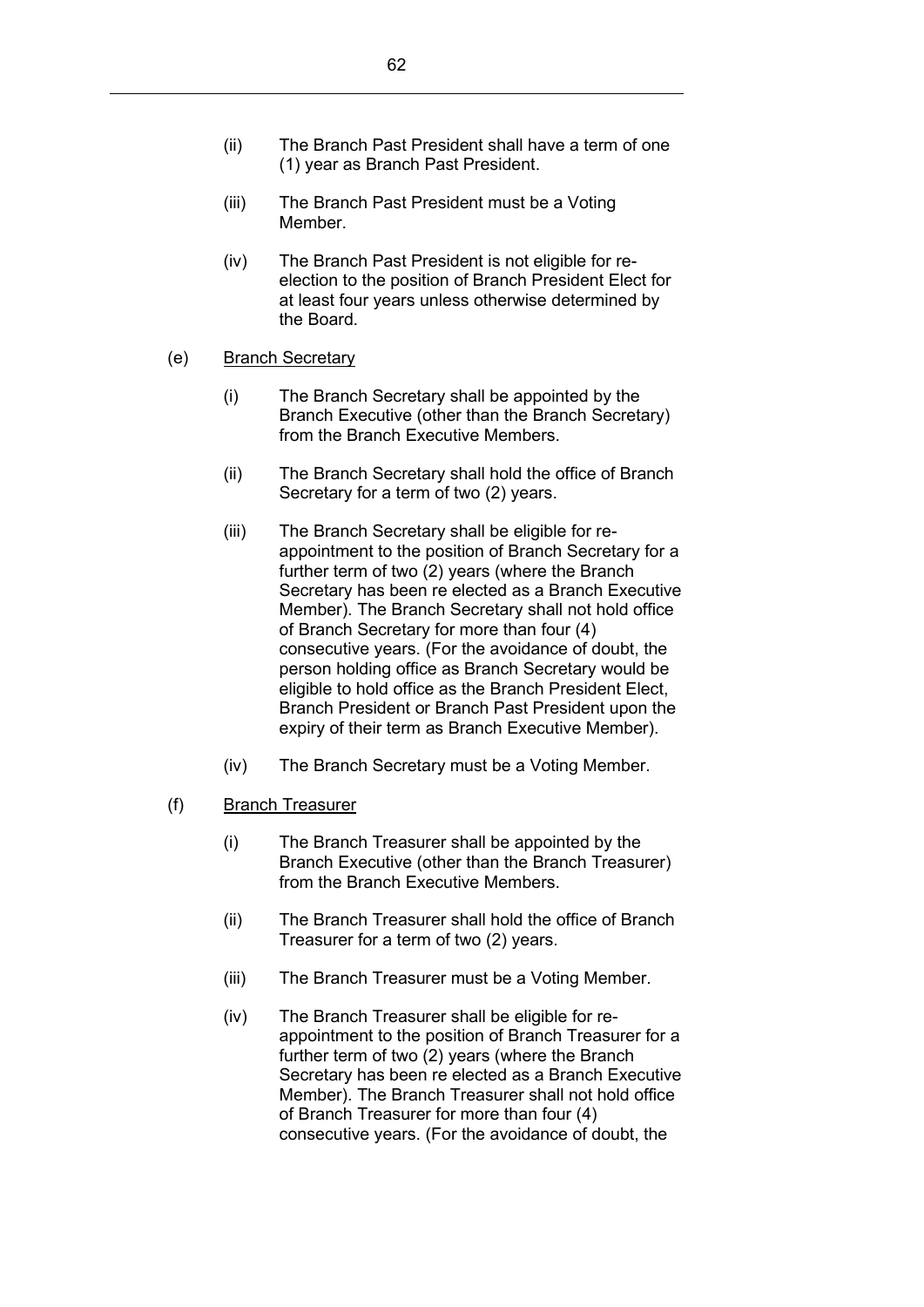### (g) Branch Executive Members

- (i) Branch Executive Members referred to in **By-Law 4.3(a) (v)** shall be elected in accordance with **By-Law [4.5](#page-67-0)**.
- (ii) A Branch Executive Member shall hold the office of Branch Executive Member for a term of two (2) years.
- (iii) Unless otherwise determined by the Board, a Branch Executive Member shall be eligible for re-election to the position of Branch Executive Member for a further term of two (2) years. Branch Executive Members shall not hold the office of Branch Executive Member for more than four (4) consecutive years. (For the avoidance of doubt, the person holding office as Branch Executive Member would be eligible to hold office as the Branch President Elect, Branch President or Branch Past President upon the expiry of their term as Branch Executive Member.)
- (h) Co-Opted Branch Executive Members
	- (i) The Board can approve the appointment of up to four (4) Co- Opted Branch Executive Members to the Branch Executive.
	- (ii) A Co-Opted Branch Executive Member shall be a person who brings skills and experience to the Branch Executive to enable the Board to advance the Objects and to facilitate diversity of representation.
	- (iii) Each Co-Opted Branch Executive Member shall hold the office of Co-Opted Branch Executive Member for a maximum term of one (1) year and is eligible for reappointment for a further term of one (1) year. Co-Opted Branch Executives shall not hold office for more than two (2) consecutive years.

#### <span id="page-66-0"></span> $4.4$ **Nominations**

(a) Nominations for election to the Branch Executive shall be in writing signed by two (2) or more voting Branch Members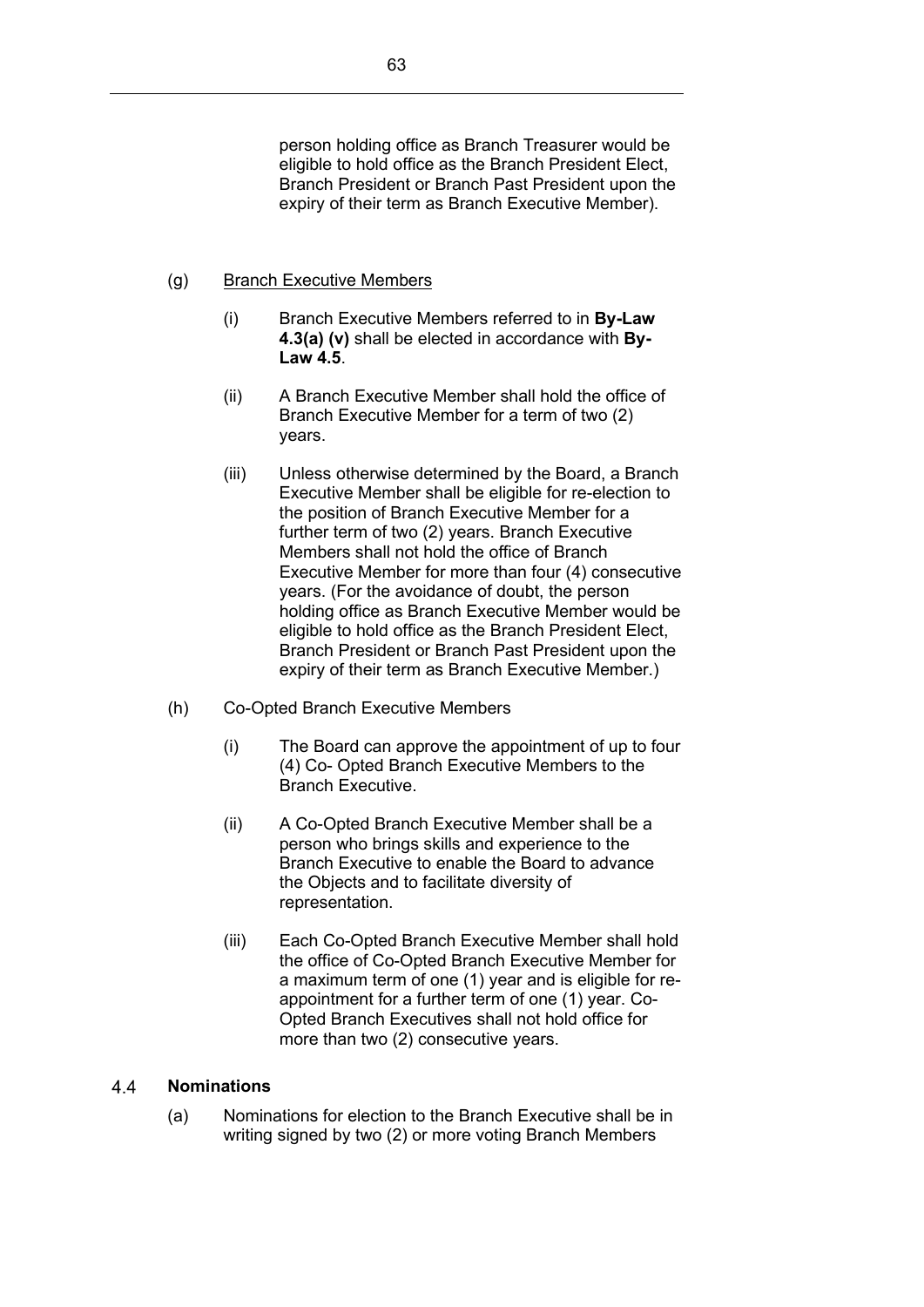and shall be accompanied by the consent in writing of the nominee to serve on the Branch Executive if elected.

(b) Nominations shall be delivered to the Company's head office as advised in the prescribed form.

#### <span id="page-67-0"></span>4.5 **Election of Branch Executive Members**

- (a) If the nominations received for election of Branch Members to the Branch Executive are not in excess of the vacancies, the chairman of the Branch Annual Meeting shall declare such persons duly elected.
- (b) If insufficient nominations are received to fill the vacancies of Branch Members on the Branch Executive, the candidates nominated shall be deemed to be elected and further nominations for the vacant positions shall be received at the Branch Annual Meeting.
- (c) If more candidates are nominated than there are vacancies to be filled, then a ballot shall be held. The Board shall determine, in its discretion, how the ballot shall be conducted. The ballot will be conducted with the assistance of staff working at the Company's head office.

### 4.6 **General Right to Appoint and Remove Branch Executive Members**

- (a) If there is ever a casual vacancy in the office of Branch President, the Branch President Elect or Branch Past President, as the case may be, will fill such casual vacancy, hold office for the balance of the term of the vacating Branch President and where the person filling the casual vacancy is the Branch President Elect, shall continue to hold office for the full term that the Branch President Elect would have held office as Branch President if the original Branch President had not vacated.
- (b) If there is ever a casual vacancy in the office of Branch President Elect, Branch Past President, Branch Secretary or Branch Treasurer, the Branch President can, in the Branch President's discretion:
	- (i) decide that the particular office in question shall remain vacant for the balance of the term of the vacating Branch Executive member. At the next Branch Annual Meeting, the Branch Members shall, in accordance with **By-Law [4.5](#page-67-0)**, elect a Branch Member to the vacant office; or
	- (ii) appoint a Branch Member to the vacant office until the next Branch Annual Meeting of the Branch, where the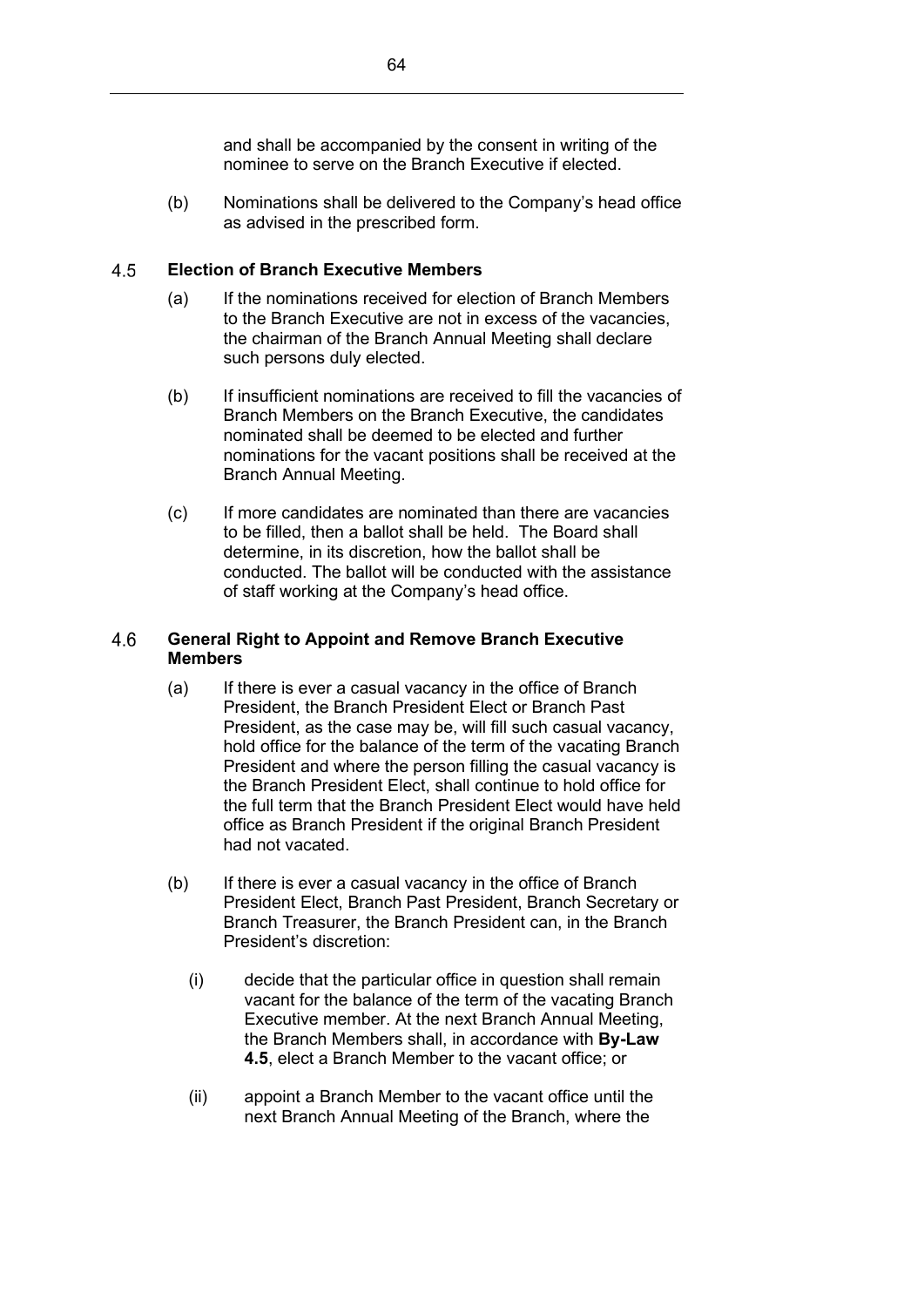Branch Members shall, in accordance with **By-Law [4.5](#page-67-0)**, elect a Branch Member to the vacant office.

### 4.7 **Absence from Meetings**

Any member of the Branch Executive who is absent from three (3) consecutive meetings of the Branch Executive shall forfeit their position where:

- (a) They have not obtained leave of absence from the Branch Executive; and
- (b) a majority of the Branch Executive (excluding the Member in question) vote in favour of that Member of the Branch Executive forfeiting that Member's position.

#### 4.8 **Meeting Schedule**

- (a) The Branch Executive shall meet together for the dispatch of business, adjourn and otherwise regulate its meetings as its members deem fit, provided that it shall meet a minimum of four (4) times per annum.
- (b) All Branch Executive members must be notified of all meetings.
- (c) A Branch Executive meeting may be convened or held using any technology consented to by all Branch Executive members. The consent may be a standing one. A Branch Executive member may withdraw consent to the use of a particular technology within a reasonable time period before a Branch Executive meeting.

### 4.9 **Special Meetings**

The Branch President, on the written request of any three (3) members of the Branch Executive or at the direction of the Board, shall summon a meeting of the Branch Executive within fourteen (14) days of such requisition.

#### $4.10$ **Resolutions not in a Meeting**

- (a) A resolution in writing signed by all members of the Branch Executive (including email signatures) shall be as valid and effectual as if it had been passed at a meeting of the Branch Executive duly convened and held.
- (b) Such resolution may consist of several documents in like form each signed by one or more members of the Branch Executive.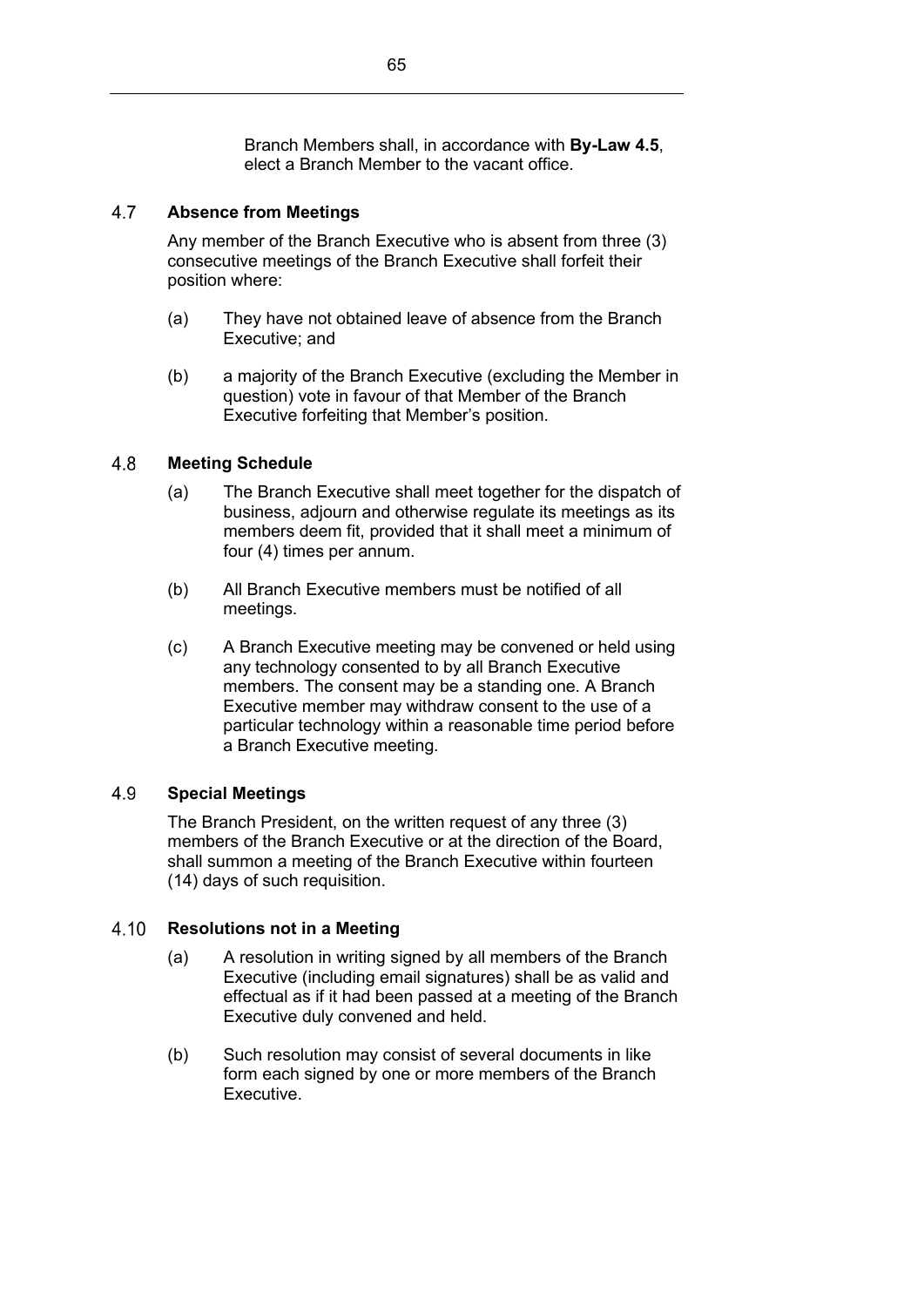(c) The resolution is deemed to be passed upon the execution of the last signature.

### <span id="page-69-0"></span>4.11 **Removal and Replacement of a Branch Executive Member (See also By-Laws [3.3](#page-62-1) and [4.4\)](#page-66-0)**

- (a) The Branch Executive may by a resolution passed by a majority of not less than three-fourths of the Branch Members Present at a Branch Special Meeting, of which not less than twenty one (21) days notice specifying the intention or proposing the resolution shall have been given, remove any member of the Branch Executive before the expiration of their period of office.
- (b) To replace a Branch Executive member removed pursuant to **By-Law [4.11\(](#page-69-0)a)**, the Branch Executive may by resolution passed by a majority of Branch Executive members voting in person, appoint another Branch Member in their place to hold office until the completion of the replaced Branch Executive member's term.
- (c) The continuing members of the Branch Executive may act notwithstanding any vacancy in the Branch Executive. If and for so long as their number is reduced below the number fixed by or pursuant to **By-Law [4.1\(a\)](#page-62-2)**, the continuing members may act for the purpose of increasing their number to that minimum number or summoning a Branch Special Meeting, but for no other purpose.

#### 4.12 **Decisions of the Branch Executive**

- (a) Subject to these By-Laws, questions arising at any meeting of the Branch Executive shall be decided by a majority of votes and all questions so decided shall for all purposes be deemed a determination of the Branch Executive.
- (b) All Branch Executive members shall have one vote on any question. The Branch President shall also have a casting vote (in addition to their deliberative vote) where voting is equal.
- (c) No decision of the Branch Executive is valid if it is in breach of any provision of the Constitution or could result in a breach of any provision of the Constitution.

### **Quorum**

A majority of the duly elected members of the Branch Executive shall constitute a quorum at a meeting of the Branch Executive.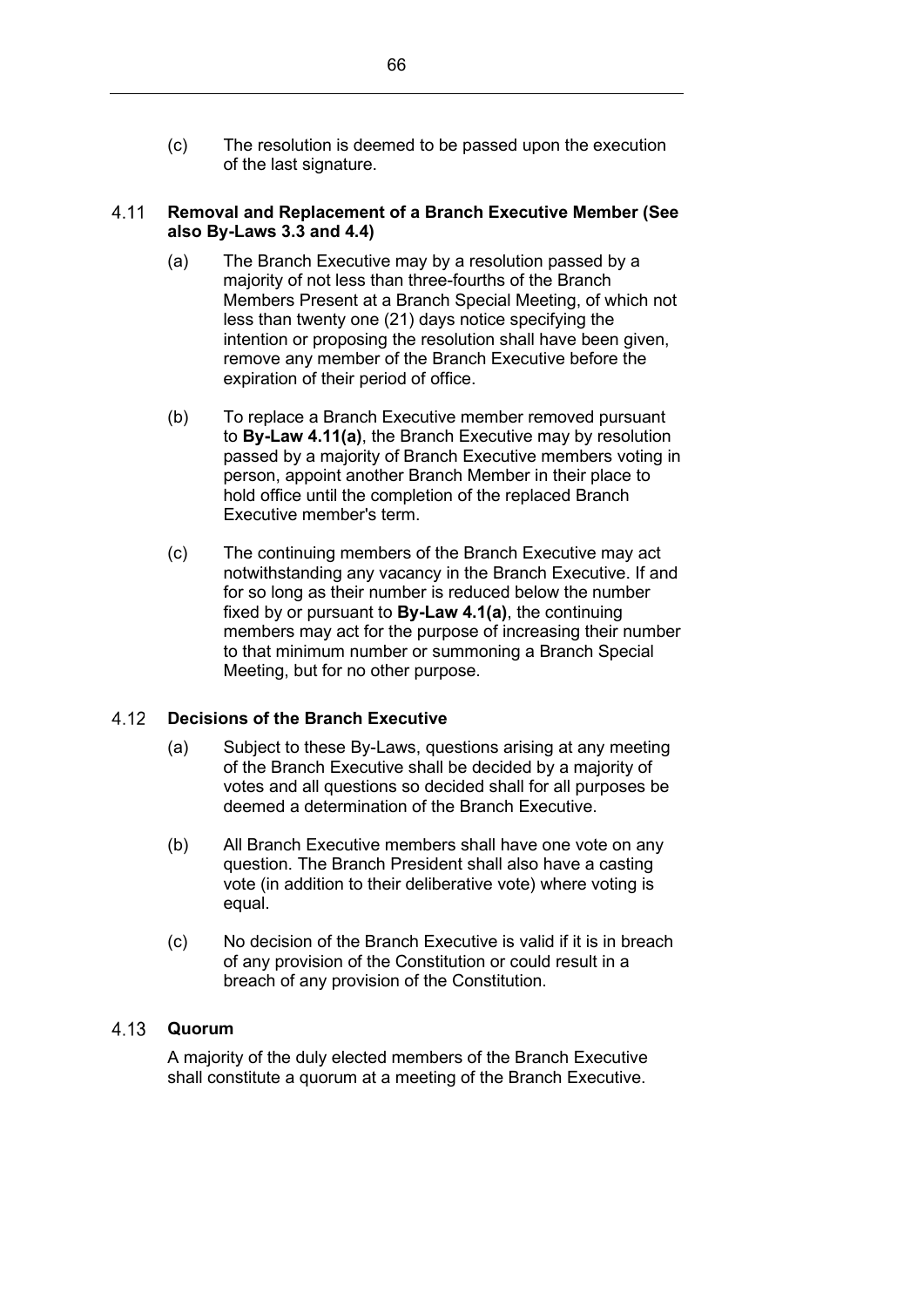#### 4.14 **Chairman**

The Branch President shall, if present, preside as chairman of every meeting of the Branch Executive.

## **5. MEETINGS OF BRANCH MEMBERS**

#### <span id="page-70-0"></span> $5.1$ **Branch Annual Meeting**

A Branch Annual Meeting shall be held each year at such time and place as the Branch Executive shall appoint.

#### $5.2$ **Branch Special Meeting**

- (a) Any two (2) Branch Executive members may, whenever those Branch Executive members think fit, convene a Branch Special Meeting.
- (b) Any ten (10) Branch Members shall be entitled to require a Branch Special Meeting to be convened.

#### $5.3$ **Chairman**

The Branch President shall, if present, preside as chairman for all meetings of the Branch Members.

#### $5.4$ **Proceedings at Branch Annual Meetings**

The business of the Branch Annual Meeting shall be the following:

- (a) to confirm the minutes of the last preceding Branch Annual Meeting, no discussions being permitted thereon except as to their accuracy as a record of proceedings of that meeting;
- (b) to receive the Branch President's Report and any financial statements of the Branch for the last preceding year and to review the proposed budget for the forthcoming year;
- (c) to elect members to the Branch Executive as provided in these By-Laws, if required;
- (d) to transact special business of which not less than thirty (30) days prior notice shall have been given to the Branch President;
- (e) to transact any other business the meeting may think fit to be transacted as ordinary business; and
- (f) to hand over to the incoming Branch President (if applicable).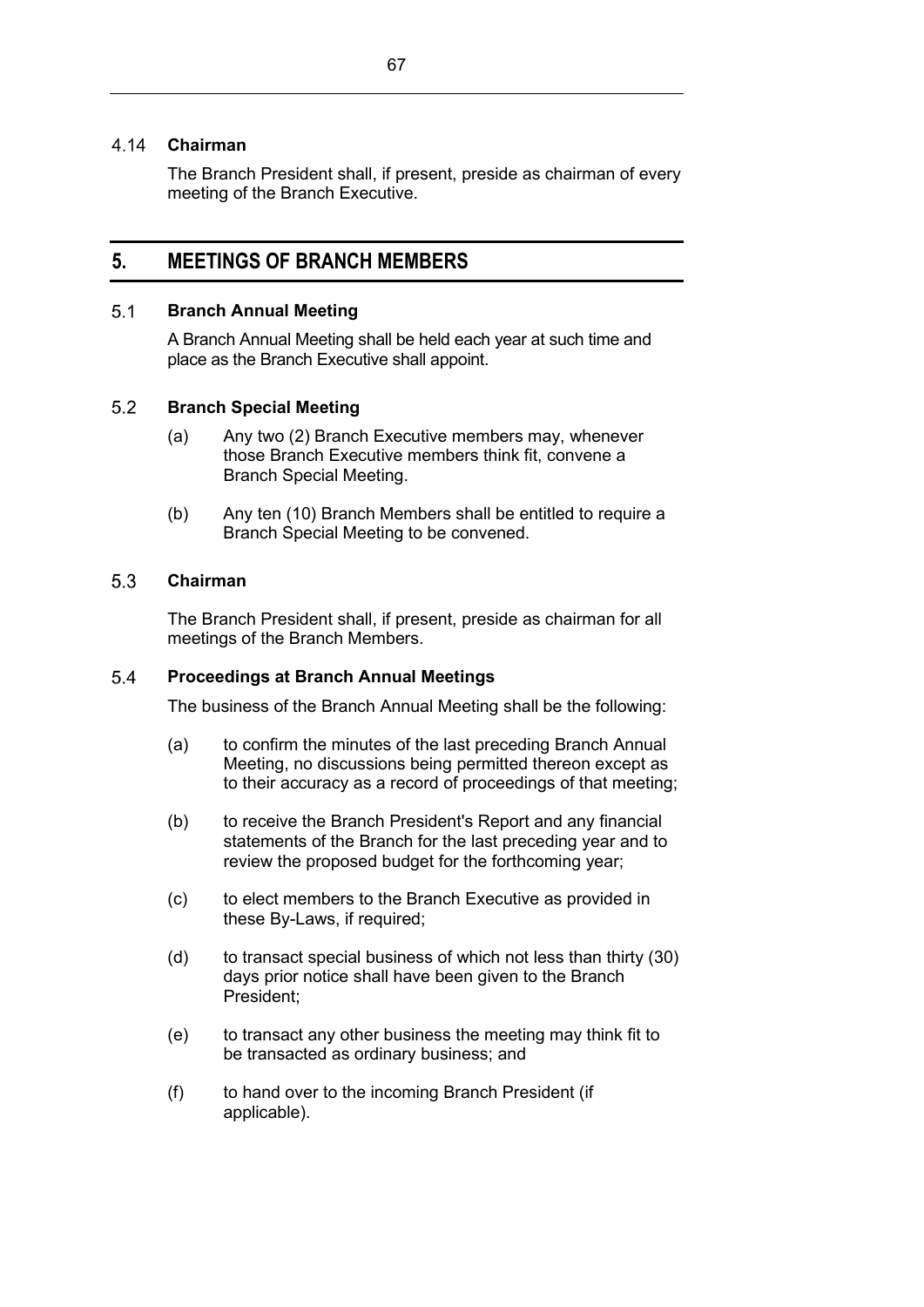Except as otherwise provided in these By-Laws not less than:

- (a) seven (7) days notice shall be given of a meeting of the Branch Executive; and
- (b) twenty one (21) days notice of the Branch Annual Meeting; and
- (c) twenty one (21) days notice of any Branch Special Meeting; and
- (d) in the case of special business, thirty (30) days notice of the general nature of that business shall be given;

in the manner hereinafter mentioned to all Branch Members. Notwithstanding the foregoing, with the consent of the majority of Branch Members entitled to receive notice of some particular meeting, that meeting may be convened by such shorter notice and in such manner as those Branch Members may think fit.

#### 5.6 **Decisions of a Branch Member Meeting**

- (a) At a Branch Annual Meeting or a Branch Special Meeting a resolution put to the vote of the meeting shall be declared on a show of hands unless a poll is (before or on the declaration of the result of the show of hands) demanded by the chairman of the meeting or by at least two (2) Branch Members Present.
- (b) If a poll is duly demanded it shall be taken in such manner as the chairman directs, and unless the meeting is adjourned the result of the poll shall be deemed to be the resolution of the meeting at which the poll was demanded.
- (c) Unless in accordance with these By-Laws a poll is demanded, a declaration by the chairman that a resolution has on a show of hands been carried or carried unanimously or by a particular majority or lost and an entry to that effect in the minutes of the proceedings of the Branch shall be conclusive evidence of the fact without proof of the number or proportion of the votes recorded in favour of or against the resolution.
- (d) A demand for a poll may be withdrawn.

#### 5.7 **Quorum**

At any Branch Annual Meeting or Branch Special Meeting, five (5) Branch Members Present and entitled to vote, shall constitute a quorum.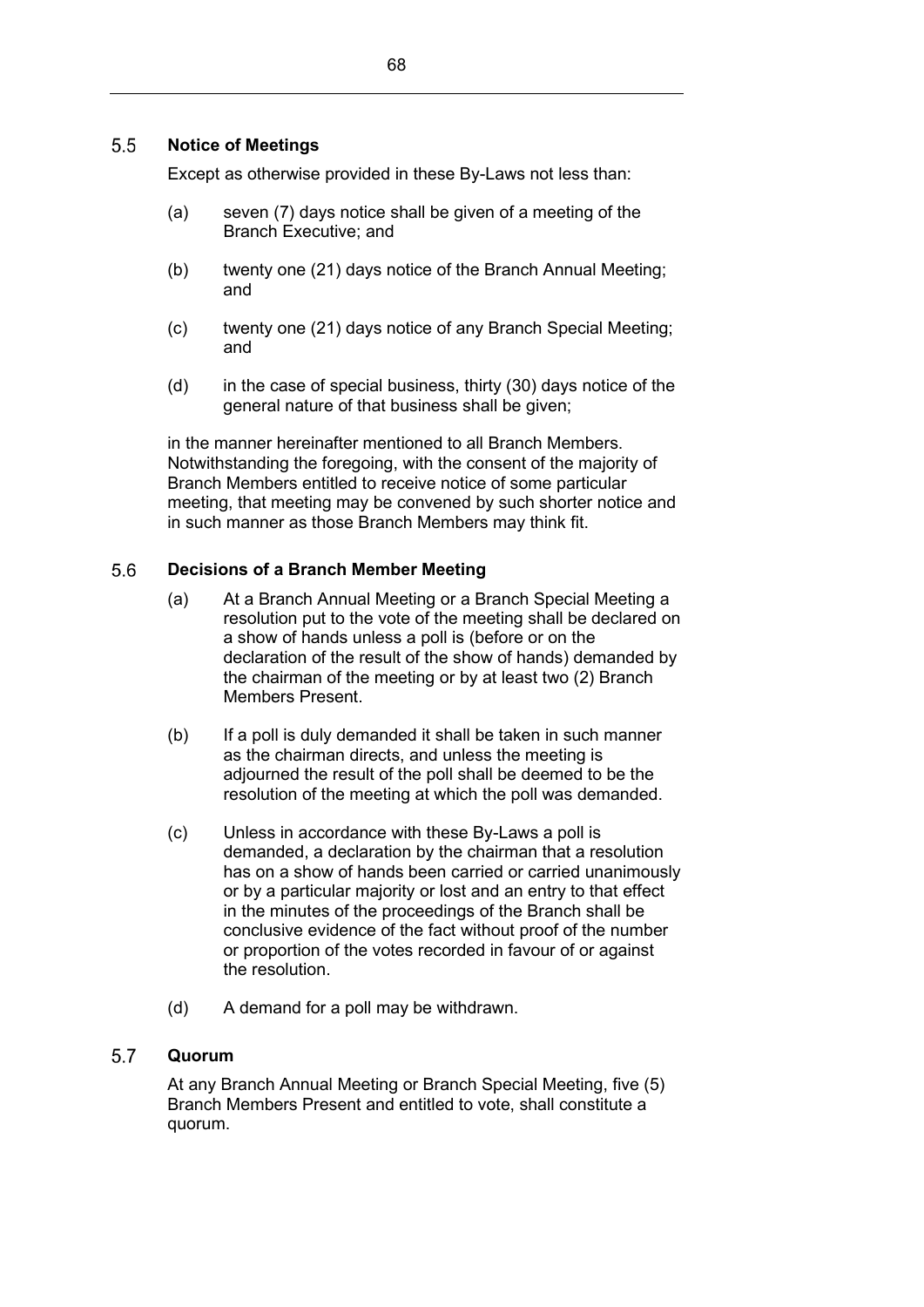## **6. SUB-COMMITTEES**

- (a) The Branch Executive may appoint from amongst its members such sub-committees as in its discretion it considers necessary or expedient and may appoint other Members to such sub-committees in an advisory capacity for any purpose which it considers to be in the best interests of the Branch and of the Company.
- (b) The Branch Executive may delegate any of its powers to such sub-committees consisting of such numbers of Members as it thinks fit and any sub-committees so formed shall in the exercise of its powers so delegated conform to any regulations that may be imposed upon it by the Branch Executive with the approval of the Board.

# **7. RECORDS OF PROCEEDINGS**

- (a) The Branch Executive shall cause minutes to be made for the purpose of:
	- (i) all appointments of office bearers (including the Branch President) made by the Branch Executive;
	- (ii) the names of the members of the Branch Executive present at each meeting of the Branch Executive and of any sub-committee thereof; and
	- (iii) all resolutions and proceedings at all meetings of the Branch and of the Branch Executive and of subcommittees set up under these By-Laws.
- (b) The Branch Executive shall with reasonable expedition transmit to the Office a copy of all minutes so caused to be made.

## **8. REPORTING**

- (a) The Branch Executive shall cause a Branch annual report to be produced in the form required by the Board from time to time.
- (b) The Branch Executive shall transmit a copy of the report to the Office each year prior to the Company's annual general meeting so that it can be included in the annual reports of the Company. The report must be provided to the Board in accordance with the Board's timeframe, to be determined by the Board from time to time.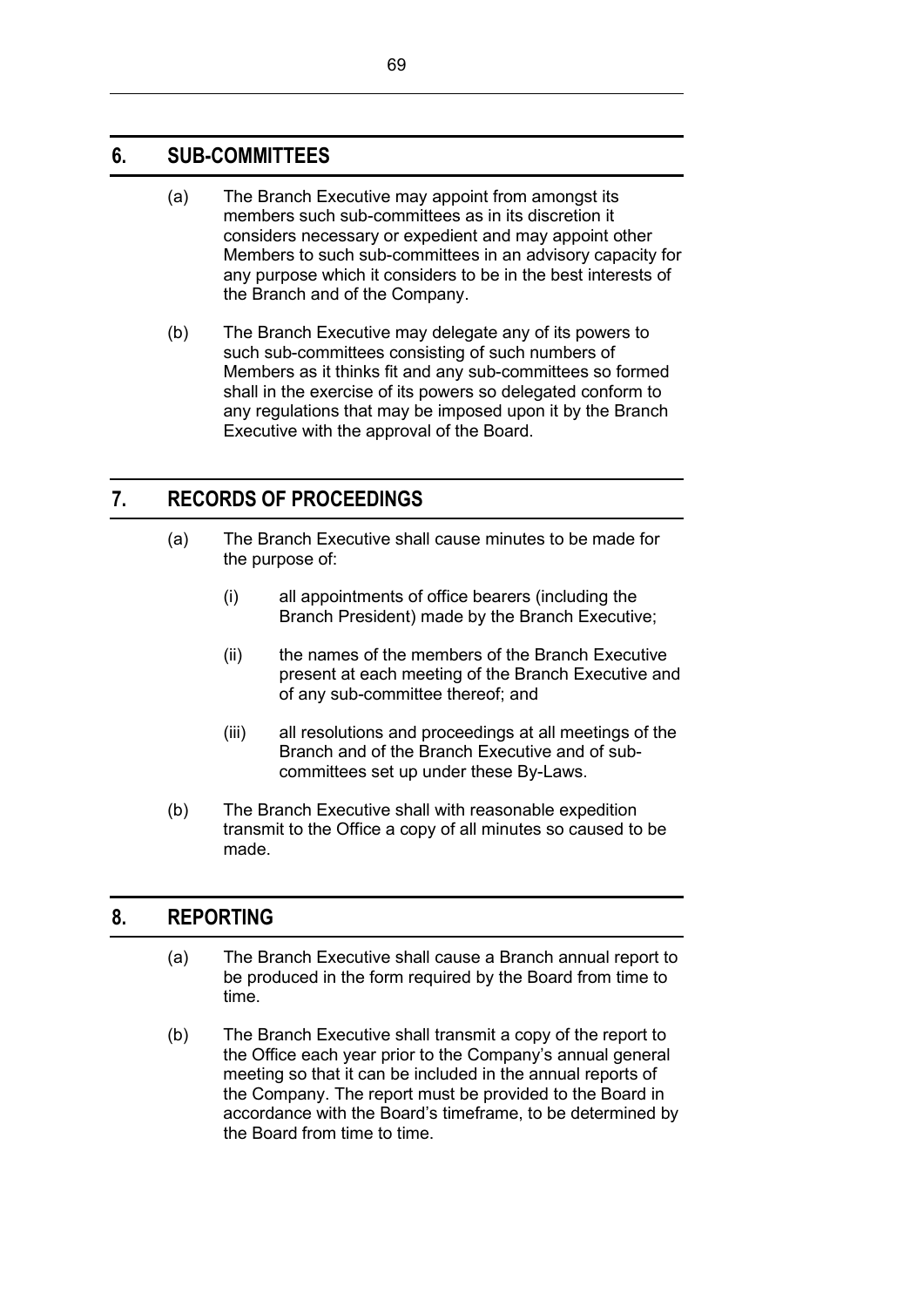## **9. ACCOUNTS AND FINANCES**

- (a) The Branch Executive shall prepare an annual budget for the Branch.
- (b) The annual budget must be approved by the Treasurer of the Company. Such approval will not be unreasonably withheld where the proposed expenditure of the Branch does not exceed the proposed income to be generated by the Branch. Where the proposed expenditure of the Branch does exceed the proposed income to be generated by the Branch, the approval of the proposed budget will be at the discretion of the Treasurer of the Company.
- (c) Any income generated by the Branch Executive must only be obtained by means that:
	- (i) do not, in the opinion of the Board, compromise the professional integrity of the Company;
	- (ii) accord with the law; and
	- (iii) accord with the Constitution.
- (d) The Branch Executive shall:
	- (i) ensure that all expenditure of the Branch is in accordance with the approved budget;
	- (ii) obtain the prior approval of the Board for any proposed expenditure by the Branch which is not in accordance with the approved budget;
	- (iii) promptly forward to the Office all invoices and receipts in relation to any expenditure incurred by the Branch; and
	- (iv) promptly forward to the Office all monies received by the Branch.

## **10. DISCONTINUANCE OF A BRANCH**

- (a) The Branch shall cease to be a Branch of the Company:
	- $(i)$  if it ceases to have at least ten  $(10)$  Branch Members; or
	- (ii) if the Board withdraws the authority upon which the Branch was established and functioned as such.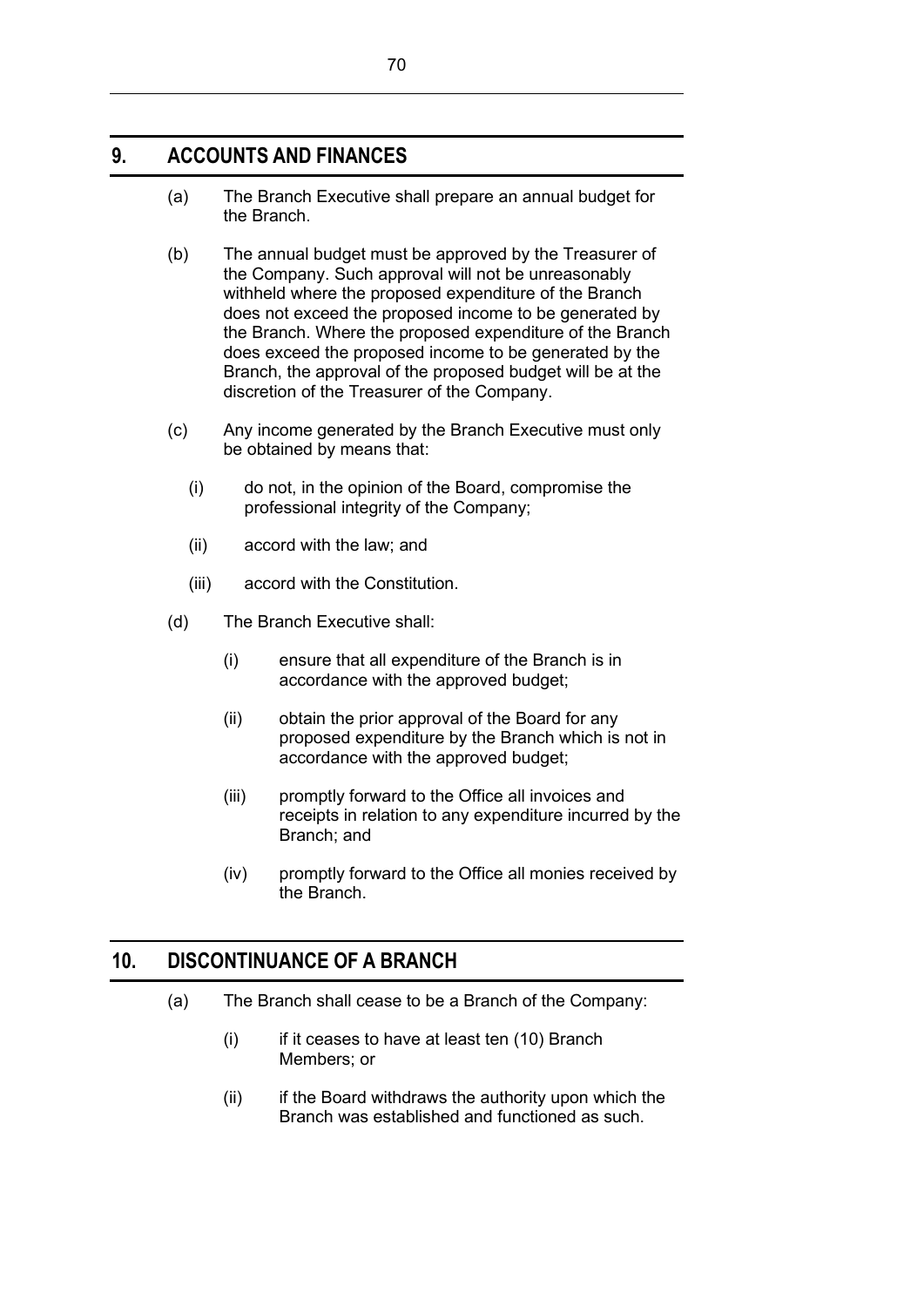(b) In the case of the discontinuance of a Branch (or in the case of TSANZ NZ, the winding up or dissolution of TSANZ NZ, if allowed by the law in New Zealand), the property, effects, assets, books of account and records used, held or established by the Branch under these By-Laws shall thereupon be transferred to the Company in such manner as the Board shall determine. In the event of the dissolution of the Company, the surplus assets of the Branch (if any) shall be dealt with in accordance with the Constitution.

# **SPECIAL INTEREST GROUPS**

## **11. SIGS**

#### $11.1$ **SIGs**

(a) The full list of current SIGs is available on the Society's website

### **Voting**

Notwithstanding anything in these By-Laws or the Constitution, members of a SIG may vote on matters relating to the SIG that require a vote even if they are Non-voting Members.

### **12. PURPOSE**

- <span id="page-74-0"></span>(a) The general aim of SIGs relating to common disease/public health/research is to:
	- (i) foster research collaboration and exchange of information among physicians, other health care professionals and scientists within a common, defined area of interest; and
	- (ii) perform the following other key roles:
		- (A) to contribute to the development and staging of scientific sessions at the annual scientific meeting of the Company;
		- (B) to provide advice and support to the Board, Branch Executives, Standing Sub-Committees and any other subcommittees formed by the Company;
		- (C) to advocate on behalf of the SIG Members for new ideas, activities and directions that may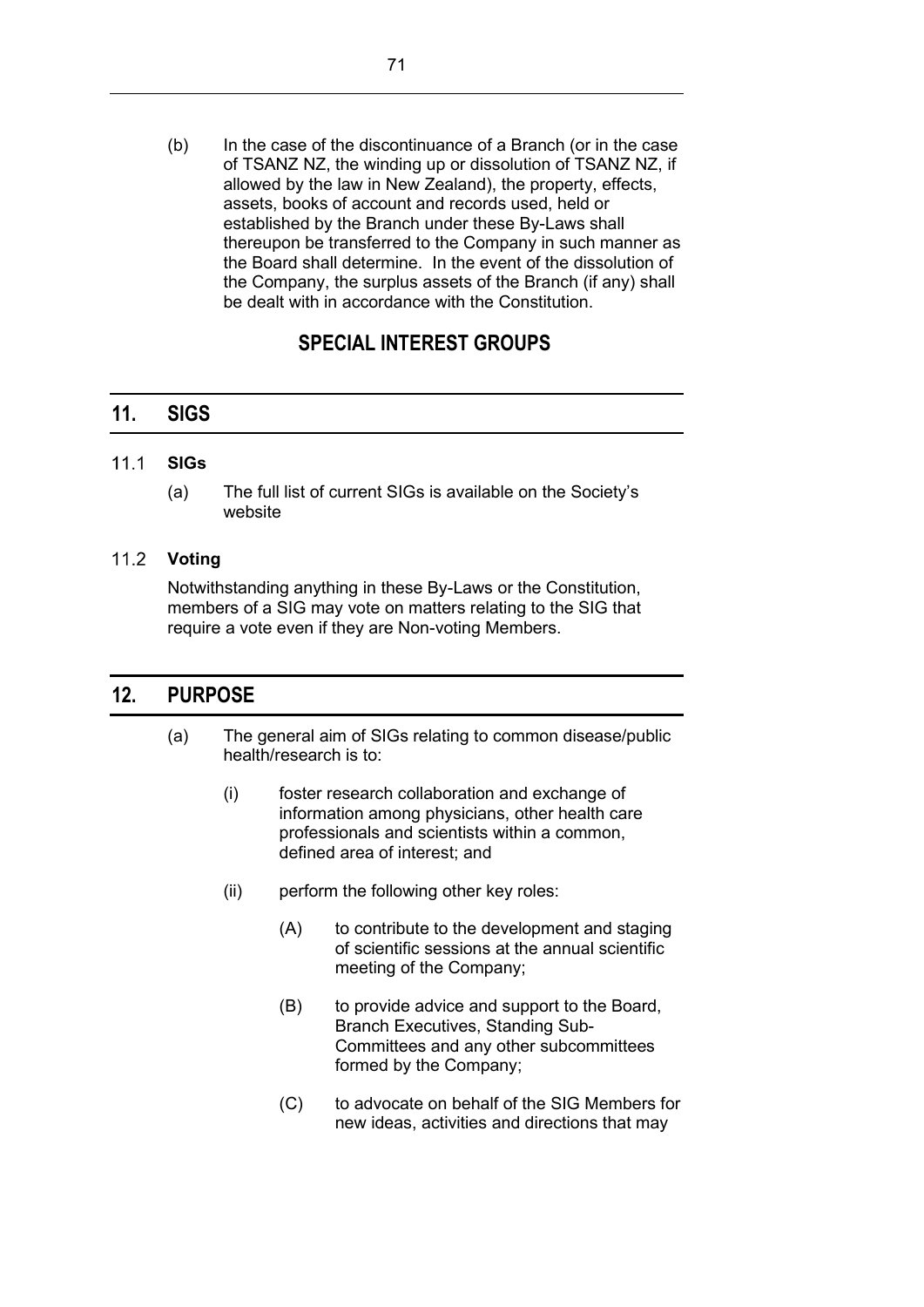require the support of a Branch Executive and/or the Board;

- (D) to provide advice to the Respiratory and Sleep Training Committee on appropriate issues as determined by the Members on the Respiratory and Sleep Training Committee;
- (E) support the Board on matters relating to press releases and other media matters; and
- (F) to keep the broader Membership of the Company aware of their activities through regular communication to the Membership.
- (b) The general aim of other SIGs is to:
	- (i) empower the SIGs within the Company to enhance their identity and those areas specific to their professional area. This involves, but is not limited to:
		- (A) promoting education; and
		- (B) fostering research collaboration and exchange of information among all health care professionals and scientists involved in this professional area; and
	- (ii) perform the following other key roles:
		- (A) all of the roles listed in **By-Law [Schedule](#page-74-0) 12(a)(ii)**;
		- (B) to provide specific professional representation of Members on appropriate Company subcommittees;
		- (C) to provide advice to appropriate subcommittees with respect to position papers, consensus statements and key issues; and
		- (D) to advocate to the Board on all matters which are specific to the professional role of the SIG Members that require the support of the Board to external agencies.

## **13. ESTABLISHMENT OF SIGS**

(a) Members wishing to establish a new SIG must prepare a proposal for the establishment of the new SIG and provide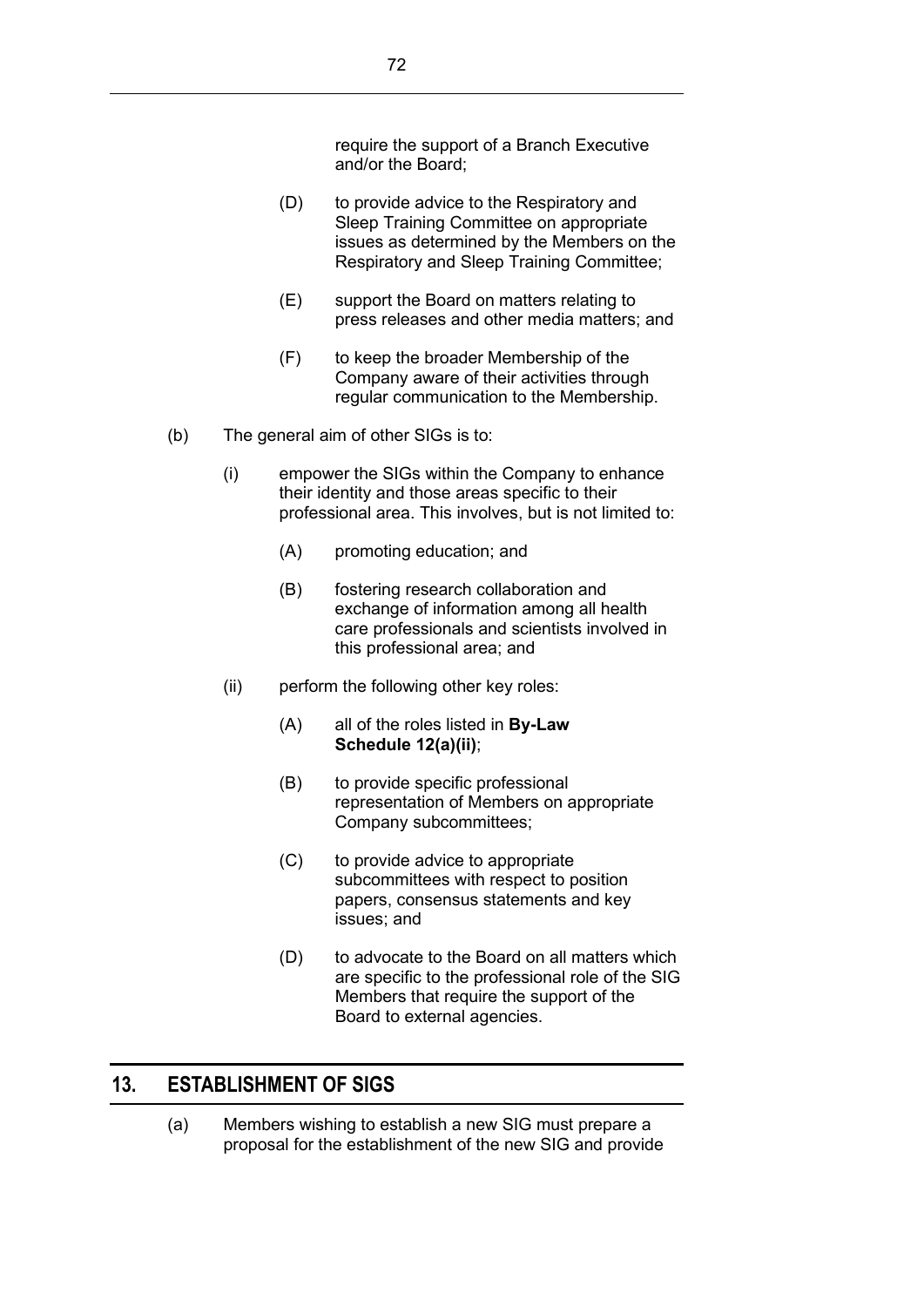the proposal to the Company Secretary for consideration by the Board.

- (b) The proposal must contain such information as required by the Board from time to time.
- (c) Where the Board approves the establishment of a new SIG, the Board will appoint the initial Convenor(s) and Deputy Convenor(s) who will hold office until the next SIG Annual Meeting.

### **14. SIG MEMBERSHIP**

#### $14.1$ **Membership**

A SIG shall have not less than:

- (a) thirty (30) SIG Members during its first year; and
- (b) thirty (30) Voting SIG Members thereafter.

#### $142$ **Individual Members**

SIG Membership shall be open to any Member.

### **Cessation of Membership**

A SIG Member shall cease to be a SIG Member:

- (a) if they cease to be a Member of the Company; or
- (b) if they resign their SIG Membership.

# **15. CONVENOR(S) AND DEPUTY CONVENOR(S) OF SIGS**

#### $15.1$ **Election**

- (a) At the first SIG Annual Meeting after registration of the Company the SIG Members shall elect from among their number the following office bearers:
	- (i) one (1) or two (2) Convenors; and
	- (ii) one (1) or two (2) Deputy Convenors.
- (b) At the third SIG Annual Meeting after registration of the Company and every second SIG Annual Meeting thereafter, the SIG Members shall elect from among their number one (1) or two (2) Deputy Convenors.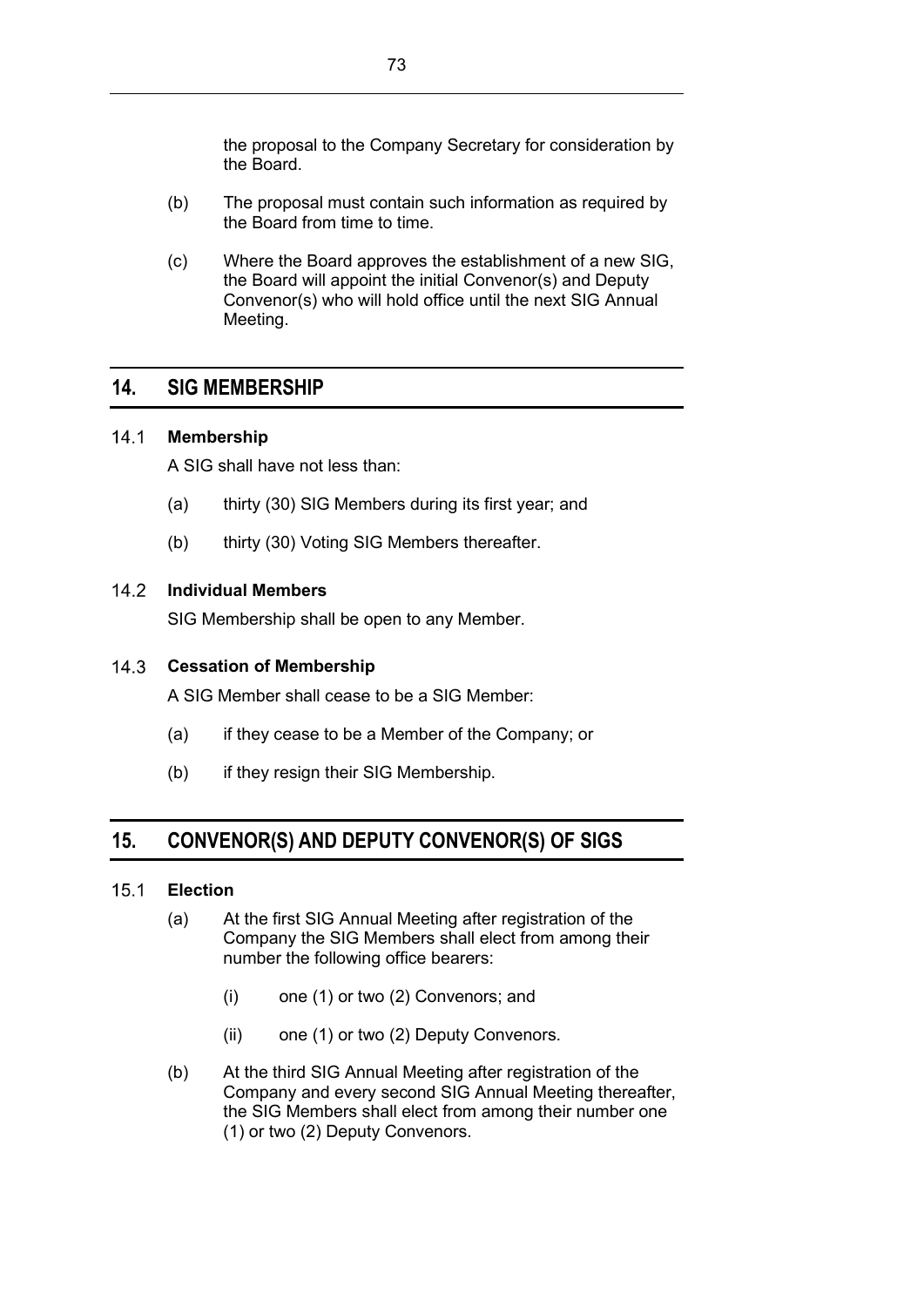- (c) SIG Members will decide by majority vote whether to elect one (1) or two (2) Deputy Convenors. At the first SIG Annual Meeting, there must be the same number of Convenors elected as Deputy Convenors. SIG Members may decide to elect two (2) Deputy Convenors instead of one (1) Deputy Convenor where, for example:
	- (i) the SIG has a large number of SIG Members; or
	- (ii) there is a need to represent distinct subgroups within the SIG.
- (d) The SIG must ensure that the details of the Convenor(s) and Deputy Convenor(s), once elected, are provided to the Company Secretary.

#### $15.2$ **Deputy Convenor(s)**

- (a) With the exception of the initial Convenor(s), prior to a SIG Member being appointed as the Convenor, that SIG Member should have served a two (2) year term as Deputy Convenor immediately prior to assuming office as the Convenor.
- (b) The Deputy Convenor(s) shall hold the office of Deputy Convenor(s) for a term of two (2) years.

#### $15.3$ **Convenor(s)**

- (a) The Deputy Convenor(s) shall, on the expiry of the Deputy Convenor's two (2) year term, by default assume the position of Convenor(s).
- (b) The Convenor(s) shall hold the office of Convenor(s) for a term of two (2) years.
- (c) The Convenor(s) is not eligible for re-election as Deputy Convenor(s) on or ever after the expiry of the two (2) year term referred to in **By-Law 15.3(b)**.

## **16. MEETINGS OF SIG MEMBERS**

#### $16.1$ **SIG Annual Meeting**

- (a) A meeting of SIG Members shall be held each year (**SIG Annual Meeting**) in conjunction with the annual scientific meeting of the Company. (However, SIG Members are permitted to convene meetings at other times if thought necessary to enable a SIG to fulfil its purposes.)
- (b) The SIG Annual Meeting is open to all Members, regardless of whether a Member is also a SIG Member.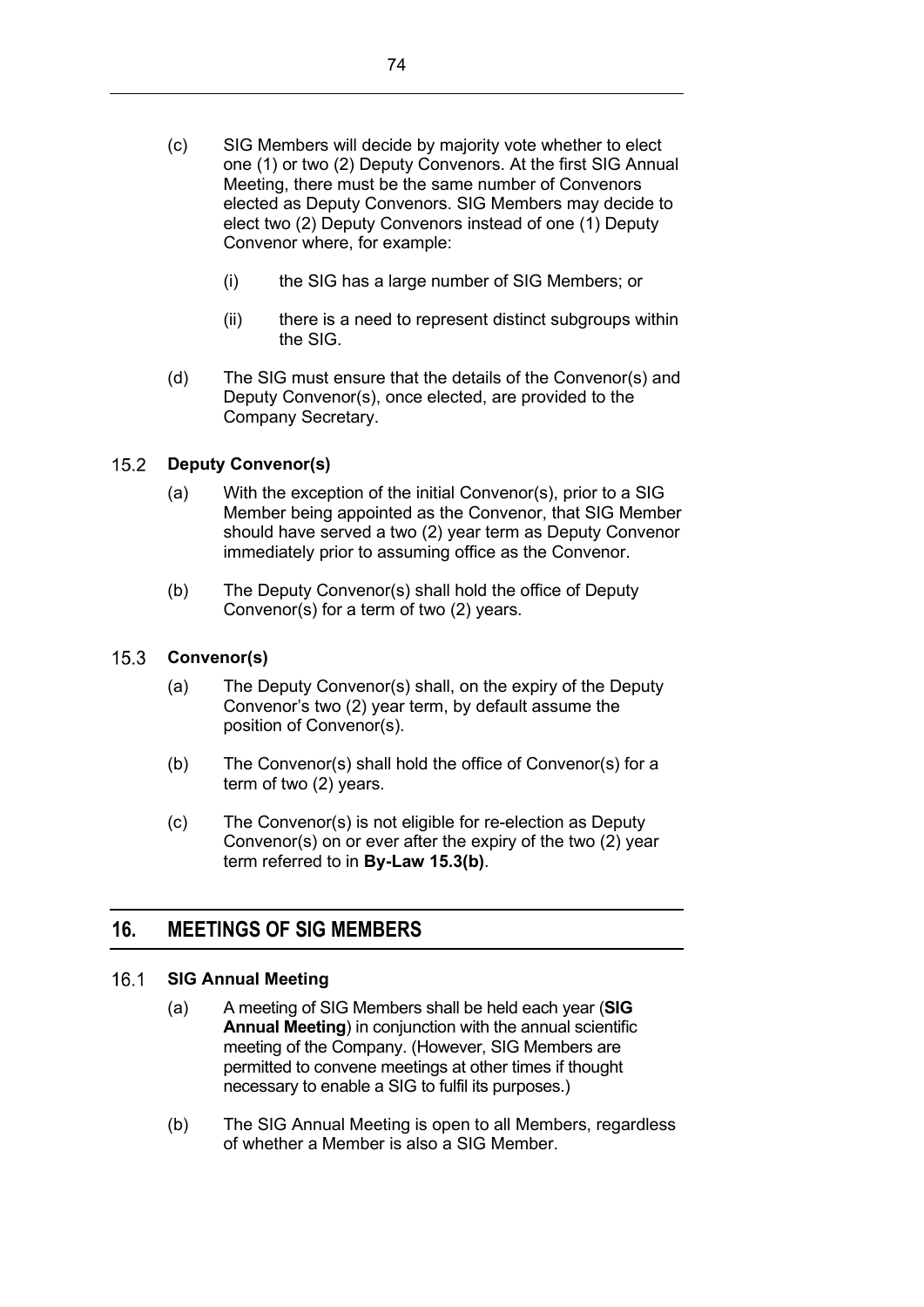#### $16.2$ **Chairman**

- (a) The Convenor shall, where present, be the chairman for all meetings of SIG Members.
- (b) Where there is more than one (1) Convenor, the Convenors shall appoint one (1) of their number to be the chairman for all SIG Members.

#### $16.3$ **Proceedings at SIG Annual Meetings**

The business of the SIG Annual Meeting shall be the following:

- (a) to confirm the minutes of the last preceding SIG Annual Meeting, no discussions being permitted thereon except as to their accuracy as a record of proceedings of that meeting;
- (b) to elect the Convenor(s) and Deputy Convenor(s) as provided in these By-Laws;
- (c) to transact special business of which not less than thirty (30) days notice shall have been given to the chairman;
- (d) to transact any other business the meeting may think fit to be transacted as ordinary business; and
- (e) to hand over to the incoming Convenor(s) (if applicable).

#### 16.4 **Notice of Meetings**

- (a) Except as otherwise provided in these By-Laws, not less than twenty-one (21) days notice of the SIG Annual Meeting shall be provided to SIG Members.
- (b) Notwithstanding the foregoing, with the consent of all the SIG Members entitled to receive notice of some particular meeting, the meeting may be convened by such shorter notice and in such manner as those SIG Members may think fit.

#### $16.5$ **Voting Rights**

All SIG Members have one (1) vote, both on a show of hands and a poll.

#### 16.6 **Decisions of a SIG Annual Meeting**

(a) At a SIG Annual Meeting a resolution put to the vote of the meeting shall be declared on a show of hands unless a poll is (before or on the declaration of the result of the show of hands) demanded by the Chair or by at least two (2) SIG Members in person or by proxy.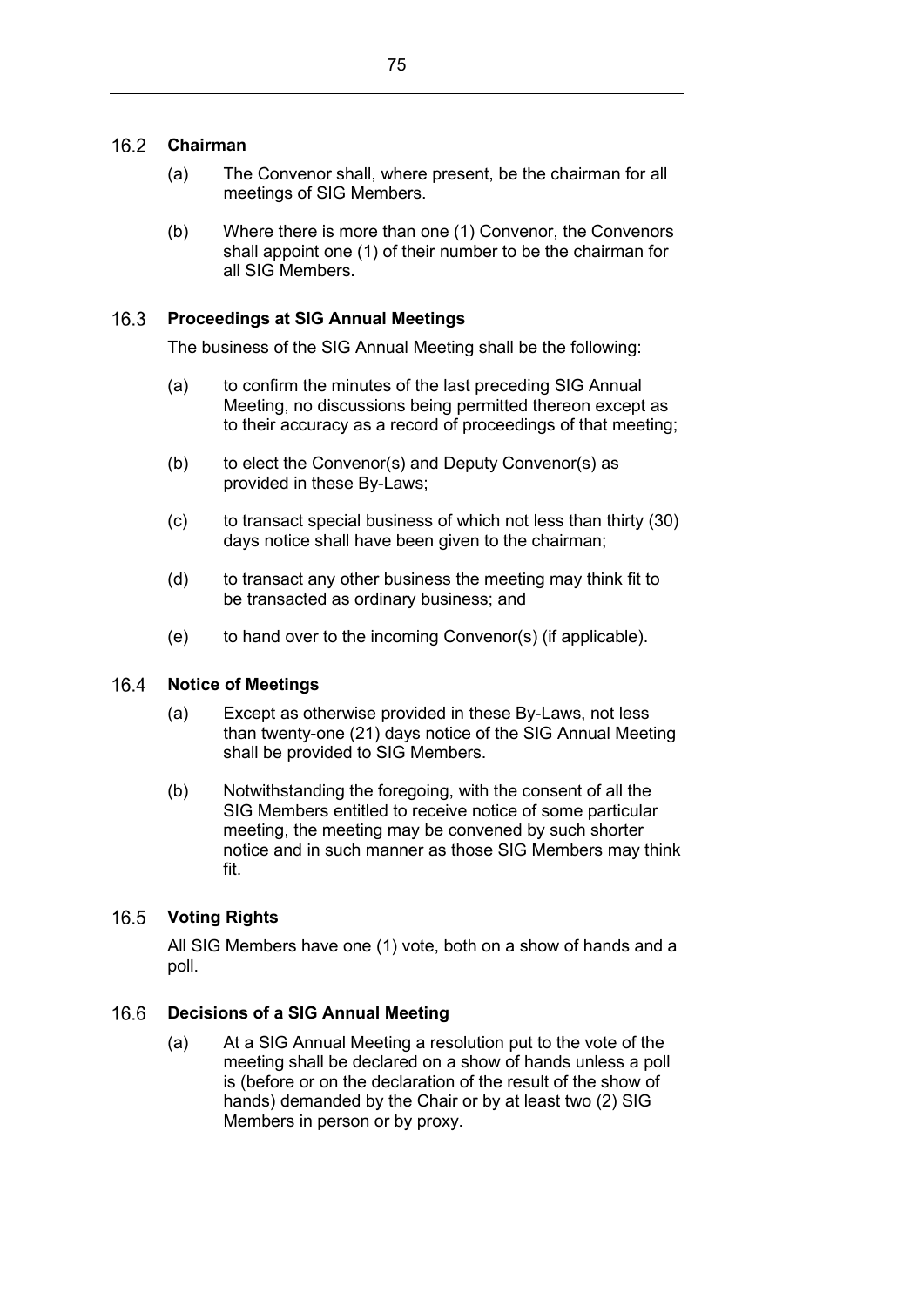- (b) If a poll is duly demanded it shall be taken in such manner as the Chair directs, and unless the meeting is adjourned the result of the poll shall be deemed to be the resolution of the meeting at which the poll was demanded.
- (c) Unless in accordance with these By-Laws a poll is demanded, a declaration by the Chair that a resolution has on a show of hands been carried or carried unanimously or by a particular majority or lost and an entry to that effect in the minutes of the proceedings of the SIG shall be conclusive evidence of the fact without proof of the number or proportion of the votes recorded in favour of or against the resolution.
- (d) A demand for a poll may be withdrawn.

#### $16.7$ **Quorum**

At any SIG Annual Meeting, five (5) SIG Members Present and entitled to vote, shall constitute a quorum.

#### $16.8$ **SIG Convenors Meeting**

- (a) A meeting of the Convenors of each SIG will be held at the annual scientific meeting of the Company.
- (b) At least one (1) Convenor (or that Convenor's nominated Deputy Convenor) of each SIG shall attend that meeting.
- (c) The meeting will be chaired by the Board Secretary.
- (d) The business of the SIG Convenors Meeting shall be to confirm the minutes of the last preceding SIG Convenors Meeting, no discussions being permitted thereon except as to their accuracy as a record of proceedings of that meeting; and to transact any other business the meeting may think fit to be transacted as ordinary business.

# **17. RECORDS OF PROCEEDINGS**

- (a) Each SIG shall cause minutes to be made for the purpose of:
	- (i) all appointments of office bearers made by the SIG;
	- (ii) the names of the SIG Members Present at each meeting of the SIG; and
	- (iii) all resolutions and proceedings at all meetings of the SIG.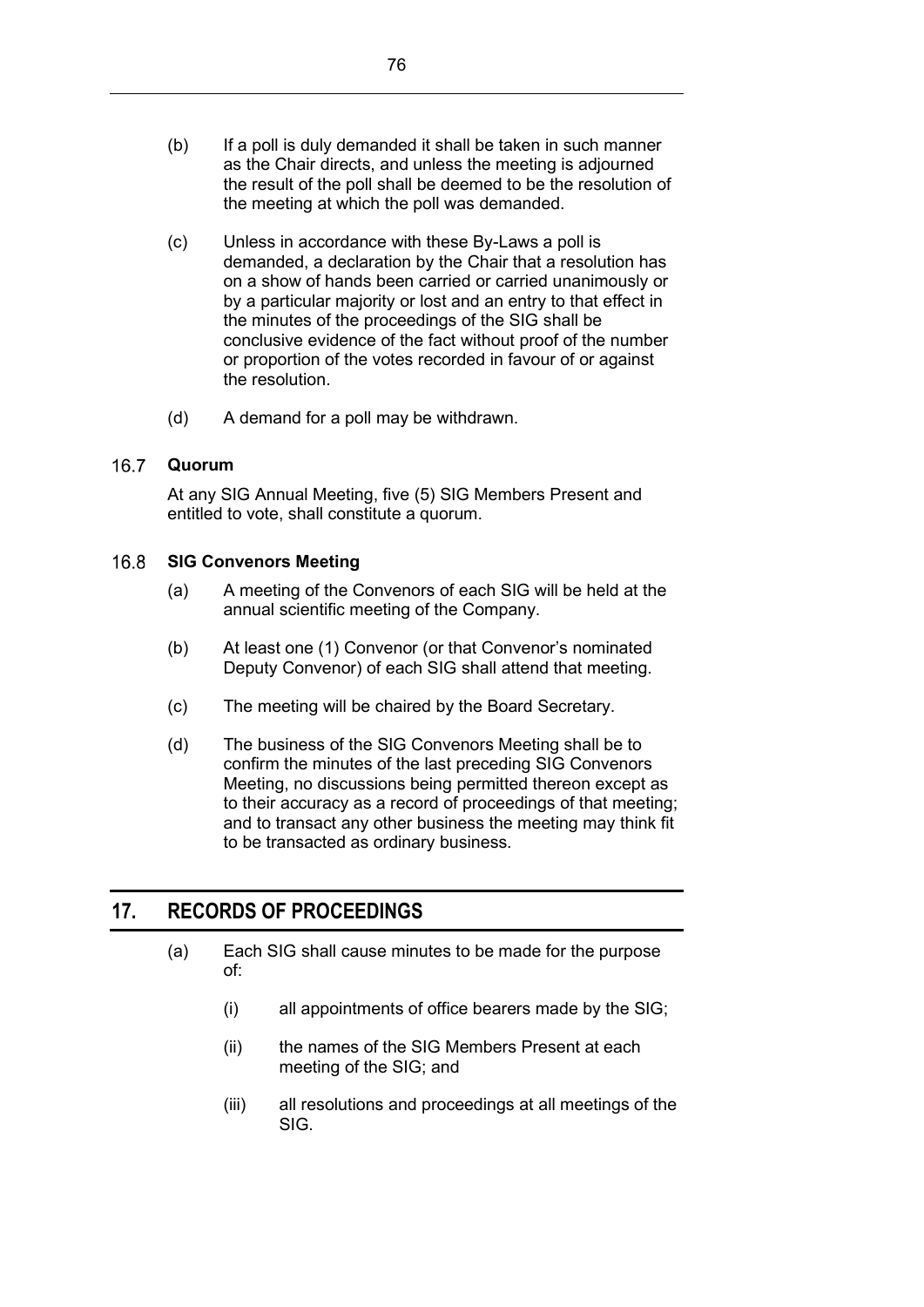(b) The chairman shall with reasonable expedition transmit to all SIG Members and the Company Secretary a copy of all minutes so caused to be made.

## **18. REPORTING**

- (a) Each SIG shall cause a brief annual report to be produced in the form required by the Board from time to time.
- (b) Each SIG shall transmit a copy of the report to the Office each year prior to the Company's annual general meeting so that it can be included in the annual reports of the Company. The report must be provided to the Board in accordance with the Board's timeframe, to be determined by the Board from time to time.
- (c) In addition to the annual report, SIGs must also provide the Company Secretary with a brief report on the activities of the SIG, when so requested by the Company Secretary. Such reports will generally be requested six (6) months after the annual report.

### **19. ACCOUNTS AND FINANCES**

- (a) The Convenor(s) and/or Deputy Convenor(s) may choose to prepare an annual budget for the SIG.
- (b) Where the Convenor(s) and/or Deputy Convenor(s) choose to prepare an annual budget for the SIG, the annual budget must be approved by the Treasurer of the Company.
- (c) Any income generated by the SIG must only be obtained by means that:
	- (i) do not, in the opinion of the Board, compromise the professional integrity of the Company;
	- (ii) accord with the law; and
	- (iii) accord with the Constitution.
- (d) The Convenor(s) and/or Deputy Convenor(s) shall:
	- (i) ensure that all expenditure of the SIG is in accordance with the approved budget;
	- (ii) obtain the prior approval of the Board for any proposed expenditure by the SIG which is not in accordance with the approved budget;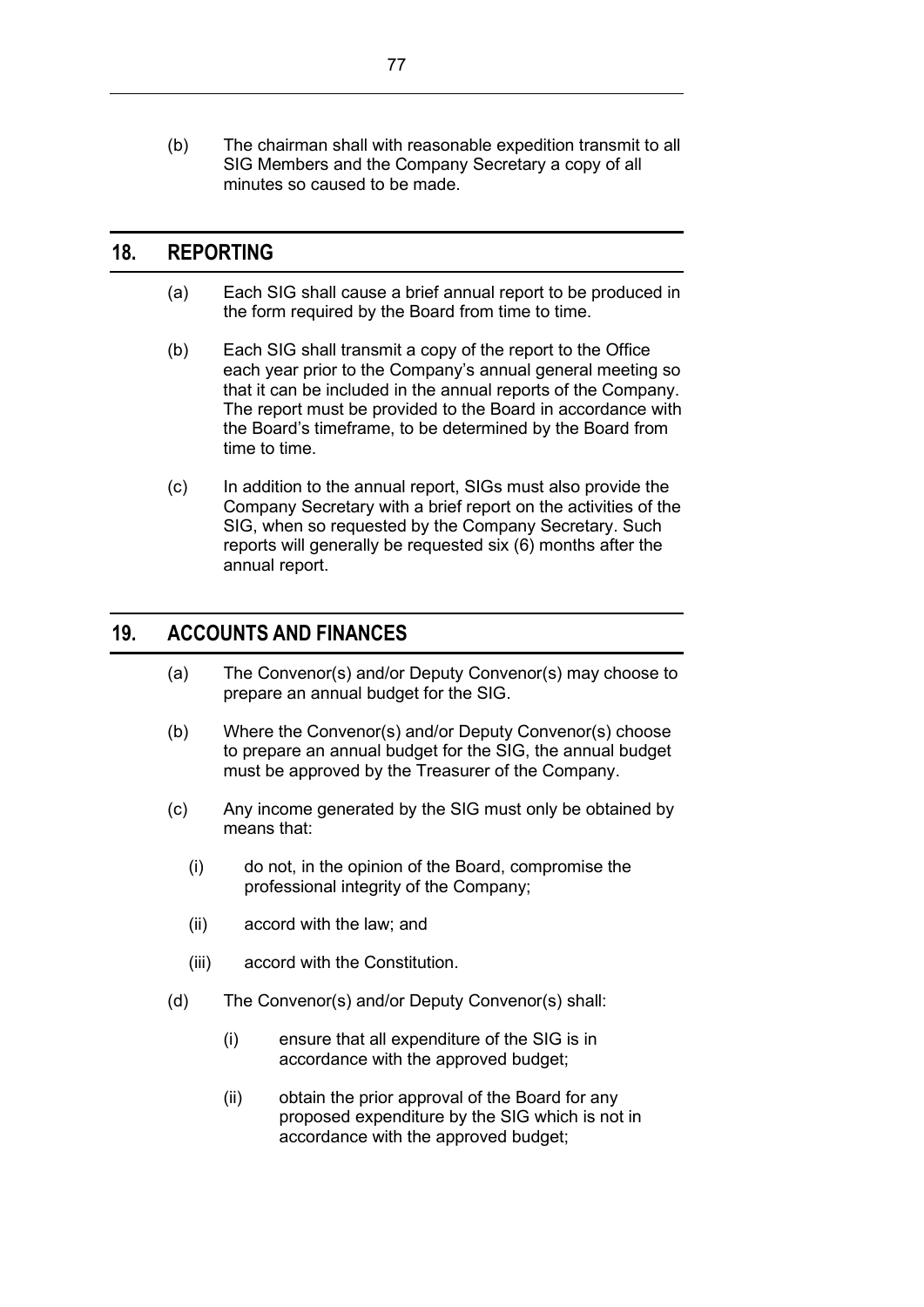- (iii) promptly forward to the Office all invoices and receipts in relation to any expenditure incurred by the SIG; and
- (iv) promptly forward to the Office all monies received by the SIG.

### **20. DISCONTINUANCE OF A SIG**

A SIG shall cease to be a SIG of the Company if:

- (a) it ceases to have at least thirty (30) SIG Members in its initial year;
- (b) it ceases to have at least thirty (30) Voting SIG Members at any time after its initial year;
- (c) it ceases to be represented by a Convenor for a continual period of twenty-four (24) months; or
- (d) the Board withdraws the authority upon which the SIG was established and functioned as such.

## **21. TOBACCO AND ALTERNATIVE NICOTINE DELIVERY DEVICE INDUSTRY**

### **PURPOSE**

- (a) The Company shall work to promote a tobacco smoke free society and effective regulation of alternative nicotine delivery systems in accordance with the objects in **clause 5.1a(iii)** of the Constitution. To achieve this purpose the Company:
	- (i) will not, at any time from 1 October 2022 onwards, knowingly invest in, accept sponsorship from, or engage with, any entity that develops or markets tobacco-based products, whether combustible or non-combustible, or that, in the opinion of the Board, has a real or perceived, direct or indirect link to such an entity;
	- (ii) will not, at any time from 1 October 2022 onwards, knowingly invest in, accept sponsorship from, or engage with, any entity that develops or markets nicotine delivery products that are not approved for therapeutic use; and